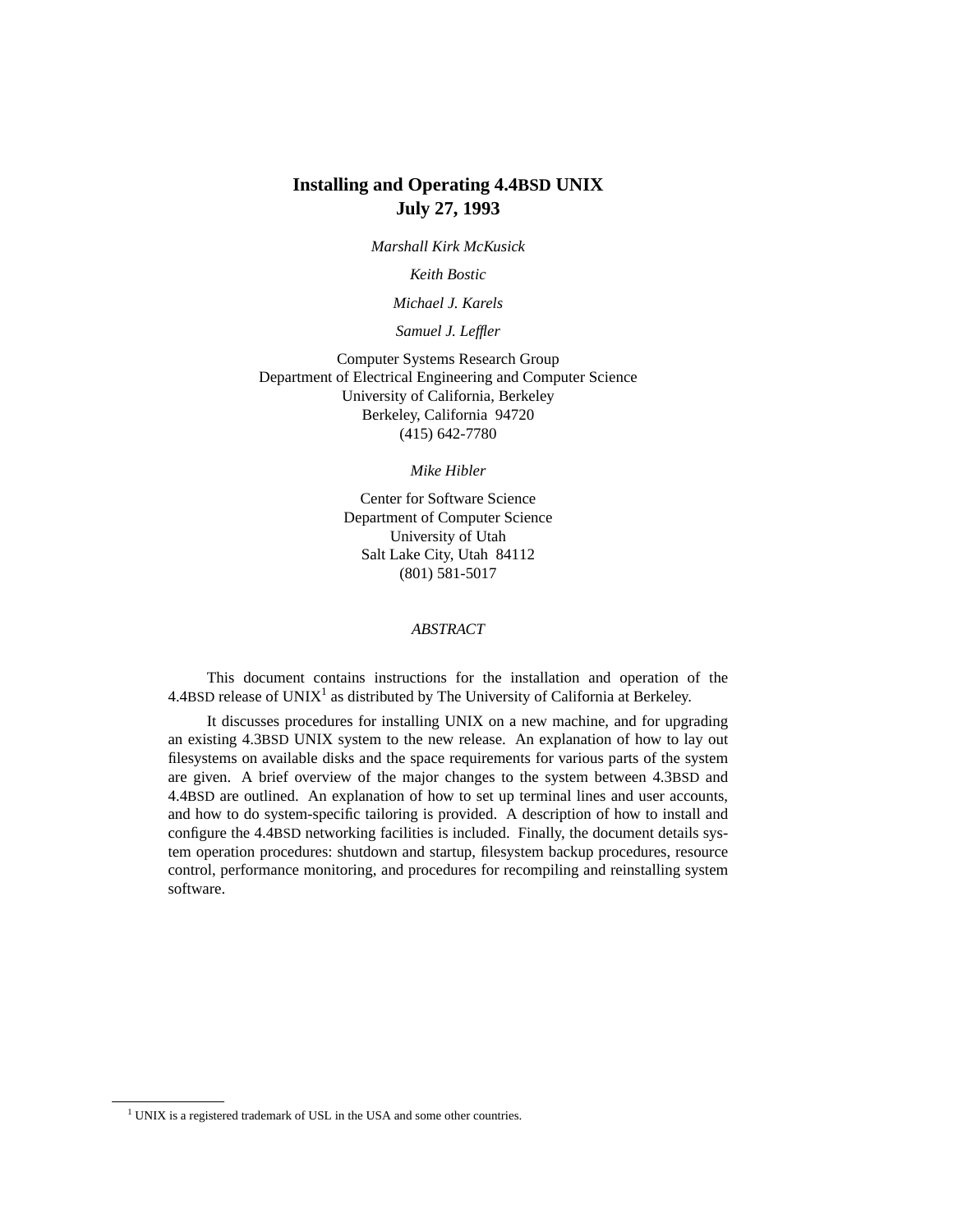### **1. Introduction**

This document explains how to install the 4.4BSD Berkeley version of UNIX on your system. The filesystem format is compatible with 4.3BSD and it will only be necessary for you to do a full bootstrap procedure if you are installing the release on a new machine. The object file formats are completely different from the System V release, so the most straightforward procedure for upgrading a System V system is to do a full bootstrap.

The full bootstrap procedure is outlined in section 2; the process starts with copying a filesystem image onto a new disk. This filesystem is then booted and used to extract the remainder of the system binaries and sources from the archives on the tape(s).

The technique for upgrading a 4.3BSD system is described in section 3 of this document. The upgrade procedure involves extracting system binaries onto new root and /usr filesystems and merging local configuration files into the new system. User filesystems may be upgraded in place. Most 4.3BSD binaries may be used with 4.4BSD in the course of the conversion. It is desirable to recompile local sources after the conversion, as the new compiler (GCC) provides superior code optimization. Consult section 3.5 for a description of some of the differences between 4.3BSD and 4.4BSD.

### **1.1. Distribution format**

The distribution comes in two formats:

- (3) 6250bpi 2400' 9-track magnetic tapes, or
- (1) 8mm Exabyte tape

If you have the facilities, we **strongly** recommend copying the magnetic tape(s) in the distribution kit to guard against disaster. The tapes contain 10240-byte records. There are interspersed tape marks; end-oftape is signaled by a double end-of-file. The first file on the tape is architecture dependent. Additional files on the tape(s) contain tape archive images of the system binaries and sources (see  $tar(1)<sup>2</sup>$ ). See the tape label for a description of the contents and format of each individual tape.

#### **1.2. UNIX device naming**

Device names have a different syntax depending on whether you are talking to the standalone system or a running UNIX kernel. The standalone system syntax is currently architecture dependent and is described in the various architecture specific sections as applicable. When not running standalone, devices are available via files in the /dev/ directory. The file name typically encodes the device type, its logical unit and a partition within that unit. For example,  $/dev/sd2b$  refers to the second partition ("b") of SCSI ("sd") drive number "2", while /dev/rmt0 refers to the raw ("r") interface of 9-track tape ("mt") unit "0".

The mapping of physical addressing information (e.g. controller, target) to a logical unit number is dependent on the system configuration. In all simple cases, where only a single controller is present, a drive with physical unit number 0 (e.g., as determined by its unit specification, either unit plug or other selection mechanism) will be called unit 0 in its UNIX file name. This is not, however, strictly necessary, since the system has a level of indirection in this naming. If there are multiple controllers, the disk unit numbers will normally be counted sequentially across controllers. This can be taken advantage of to make the system less dependent on the interconnect topology, and to make reconfiguration after hardware failure easier.

Each UNIX physical disk is divided into at most 8 logical disk partitions, each of which may occupy any consecutive cylinder range on the physical device. The cylinders occupied by the 8 partitions for each drive type are specified initially in the disk description file /etc/disktab (c.f. *disktab*(5)). The partition information and description of the drive geometry are written in one of the first sectors of each disk with the *disklabel*(8) program. Each partition may be used for either a raw data area such as a paging area or to store a UNIX filesystem. It is conventional for the first partition on a disk to be used to store a root filesystem, from which UNIX may be bootstrapped. The second partition is traditionally used as a paging

<sup>&</sup>lt;sup>2</sup> References of the form  $X(Y)$  mean the entry named *X* in section Y of the "UNIX Programmer's Manual".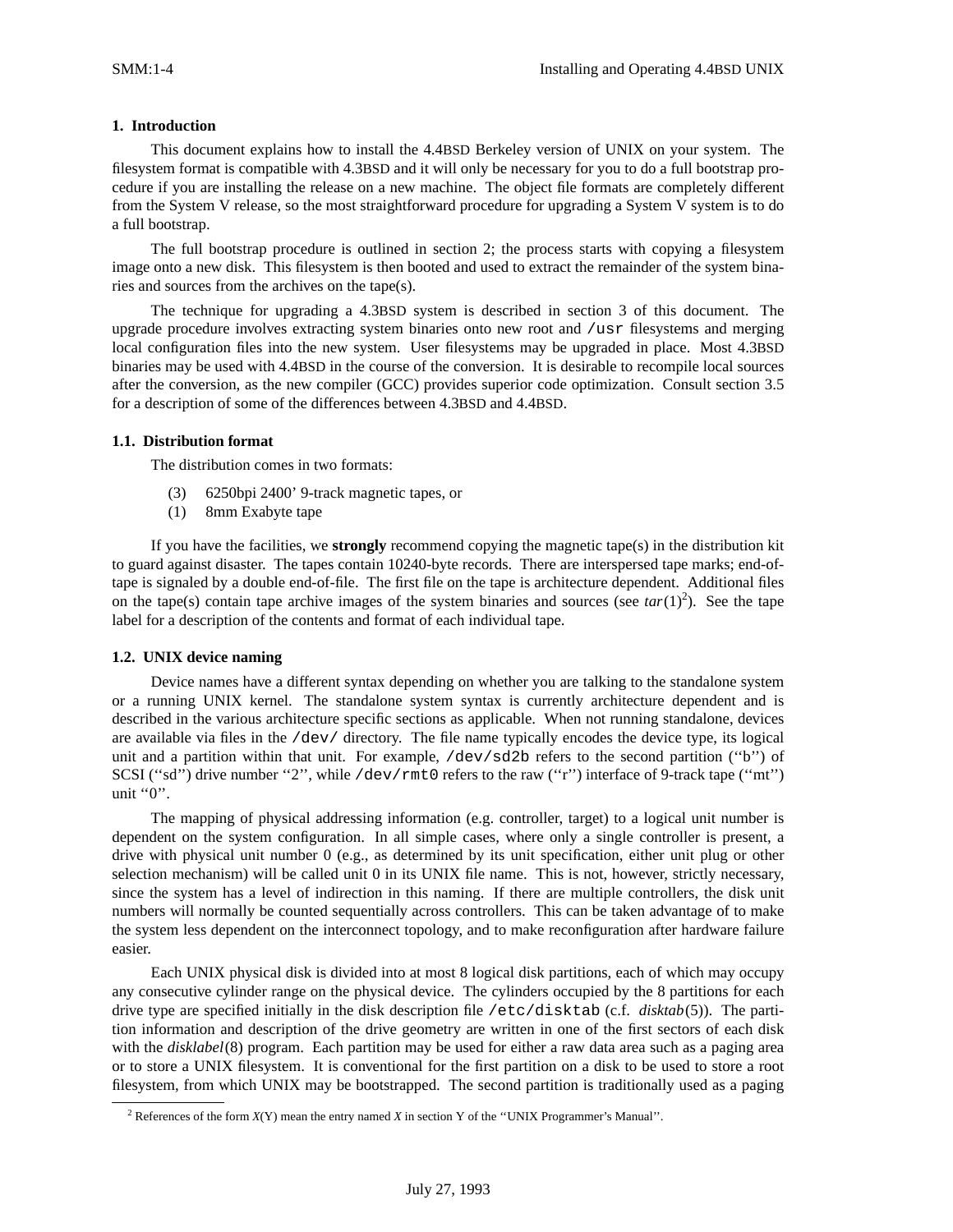area, and the rest of the disk is divided into spaces for additional ''mounted filesystems'' by use of one or more additional partitions.

### **1.3. UNIX devices: block and raw**

UNIX makes a distinction between ''block'' and ''raw'' (character) devices. Each disk has a block device interface where the system makes the device byte addressable and you can write a single byte in the middle of the disk. The system will read out the data from the disk sector, insert the byte you gave it and put the modified data back. The disks with the names  $/dev/xx0[a-h]$ , etc., are block devices. There are also raw devices available. These have names like  $/dev/rxx0[a-h]$ , the "r" here standing for ''raw''. Raw devices bypass the buffer cache and use DMA directly to/from the program's I/O buffers; they are normally restricted to full-sector transfers. In the bootstrap procedures we will often suggest using the raw devices, because these tend to work faster. Raw devices are used when making new filesystems, when checking unmounted filesystems, or for copying quiescent filesystems. The block devices are used to mount filesystems.

You should be aware that it is sometimes important whether to use the character device (for efficiency) or not (because it would not work, e.g. to write a single byte in the middle of a sector). Do not change the instructions by using the wrong type of device indiscriminately.

### **2. Bootstrap procedure**

This section explains the bootstrap procedure that can be used to get the kernel supplied with this distribution running on your machine. If you are not currently running 4.3BSD you will have to do a full bootstrap. Section 3 describes how to upgrade a 4.3BSD system. An understanding of the operations used in a full bootstrap is helpful in doing an upgrade as well. In either case, it is highly desirable to read and understand the remainder of this document before proceeding.

The distribution supports a somewhat wider set of machines than those for which we have built binaries. The architectures that are supported only in source form include:

- Intel 386/486-based machines (ISA/AT or EISA bus only)
- Sony News MIPS-based workstations
- Omron Luna 68000-based workstations

If you wish to run one of these architectures, you will have to build a cross compilation environment. Note that the distribution does **not** include the machine support for the Tahoe and VAX architectures found in previous BSD distributions. Our primary development environment is the HP9000/300 series machines. The other architectures are developed and supported by people outside the university. Consequently, we are not able to directly test or maintain these other architectures, so cannot comment on their robustness, reliability, or completeness.

### **2.1. Bootstrapping from the tape**

The set of files on the distribution tape are as follows:

- 1) A *dd*(1) (HP300), *tar*(1) (DECstation), or *dump*(8) (SPARC) image of the root filesystem
- 2) A *tar* image of the /var filesystem
- 3) A *tar* image of the /usr filesystem
- 4) A *tar* image of /usr/src/sys
- 5) A *tar* image of /usr/src except sys and contrib
- 6) A *tar* image of /usr/src/contrib
- 7) (8mm Exabyte tape distributions only) A *tar* image of /usr/src/X11R5

The tape bootstrap procedure used to create a working system involves the following major steps:

- 1) Transfer a bootable root filesystem from the tape to a disk and get it booted and running.
- 2) Build and restore the /var and /usr filesystems from tape with *tar*(1).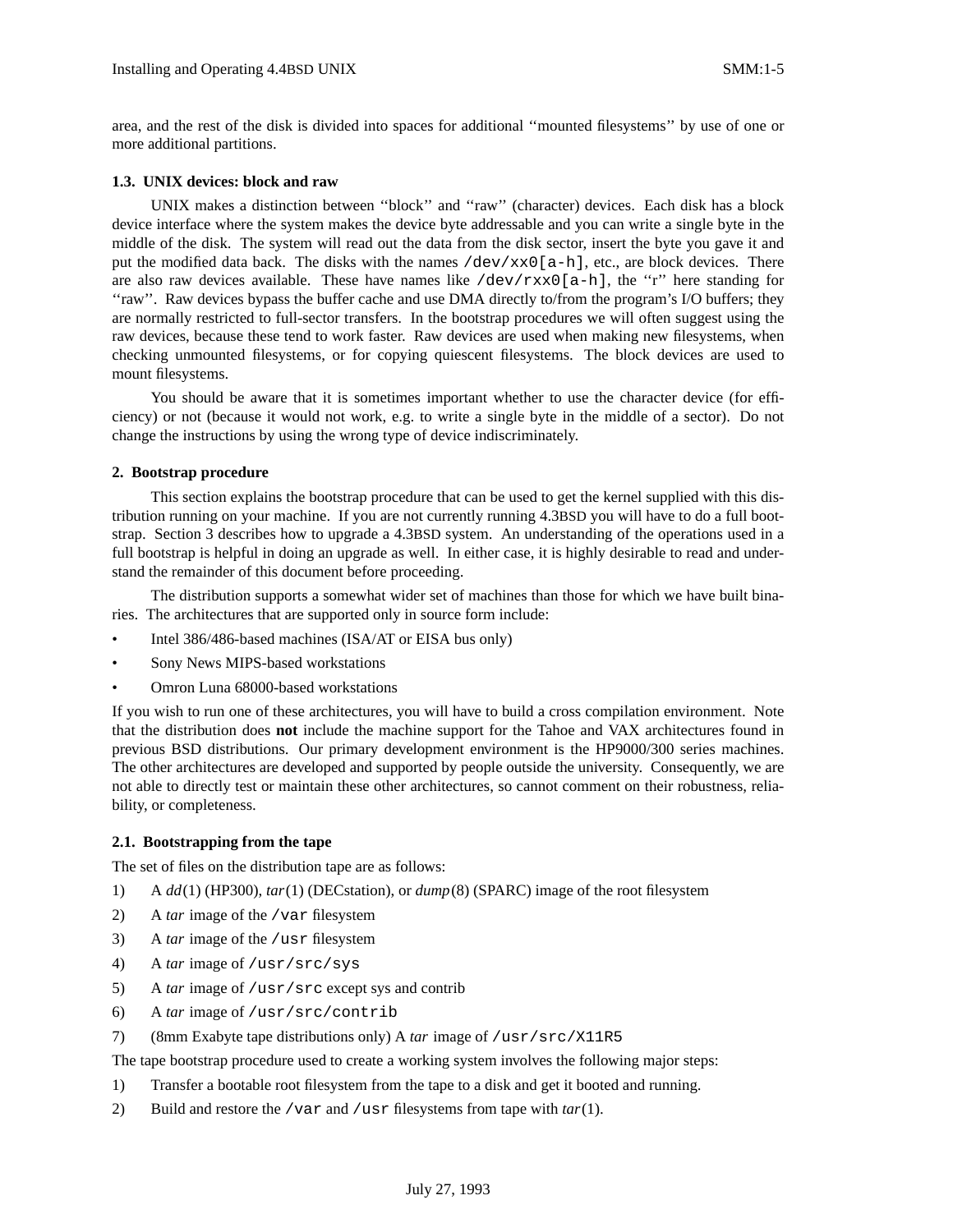3) Extract the system and utility source files as desired.

The following sections describe the above steps in detail. The details of the first step vary between architectures. The specific steps for the HP300, SPARC, and DECstation are given in the next three sections respectively. You should follow the instructions for your particular architecture. In all sections, commands you are expected to type are shown in italics, while that information printed by the system is shown emboldened.

## **2.2. Booting the HP300**

## **2.2.1. Supported hardware**

The hardware supported by 4.4BSD for the HP300/400 is as follows:

| CPI's           | 68020 based (318, 319, 320, 330 and 350), 68030 based (340, 345, 360,   |
|-----------------|-------------------------------------------------------------------------|
|                 | 370, 375, 400) and 68040 based (380, 425, 433).                         |
| DISK's          | HP-IB/CS80 (7912, 7914, 7933, 7936, 7945, 7957, 7958, 7959, 2200,       |
|                 | 2203) and SCSI-I (including magneto-optical).                           |
| TAPE's          | Low-density CS80 cartridge (7914, 7946, 9144), high-density CS80        |
|                 | cartridge (9145), HP SCSI DAT and SCSI Exabyte.                         |
| RS232           | 98644 built-in single-port, 98642 4-port and 98638 8-port interfaces.   |
| <b>NETWORK</b>  | 98643 internal and external LAN cards.                                  |
| <b>GRAPHICS</b> | Terminal emulation and raw frame buffer support for 98544 / 98545 /     |
|                 | 98547 (Topcat color & monochrome), 98548 / 98549 / 98550 (Catseye       |
|                 | color & monochrome), 98700 / 98710 (Gatorbox), 98720 / 98721            |
|                 | (Renaissance), 98730 / 98731 (DaVinci) and A1096A (Hyperion             |
|                 | monochrome).                                                            |
| <b>INPUT</b>    | General interface supporting all HIL devices. (e.g. keyboard, 2 and 3   |
|                 | button mice, ID module, )                                               |
| <b>MISC</b>     | Battery-backed real time clock, builtin and 98625A/B HP-IB interfaces,  |
|                 | builtin and 98658A SCSI interfaces, serial printers and plotters on HP- |
|                 | IB, and SCSI autochanger device.                                        |

Major items that are not supported include the 310 and 332 CPU's, 400 series machines configured for Domain/OS, EISA and VME bus adaptors, audio, the centronics port, 1/2" tape drives (7980), CD-ROM, and the PVRX/TVRX 3D graphics displays.

### **2.2.2. Standalone device file naming**

The standalone system device name syntax on the HP300 is of the form:

### $xx(a,c,u,p)$

where *xx* is the device type, *a* specifies the adaptor to use, *c* the controller, *u* the unit, and *p* a partition. The *device type* differentiates the various disks and tapes and is one of: "rd" for HP-IB CS80 disks, "ct" for HP-IB CS80 cartridge tapes, or ''sd'' for SCSI-I disks (SCSI-I tapes are currently not supported). The *adaptor* field is a logical HP-IB or SCSI bus adaptor card number. This will typically be 0 for SCSI disks, 0 for devices on the ''slow'' HP-IB interface (usually tapes) and 1 for devices on the ''fast'' HP-IB interface (usually disks). To get a complete mapping of physical (select-code) to logical card numbers just type a ˆC at the standalone prompt. The *controller* field is the disk or tape's target number on the HP-IB or SCSI bus. For SCSI the range is 0 to 6 (7 is the adaptor address) and for HP-IB the range is 0 to 7. The *unit* field is unused and should be 0. The *partition* field is interpreted differently for tapes and disks: for disks it is a disk partition (in the range 0-7), and for tapes it is a file number offset on the tape. Thus, partition 2 of a SCSI disk drive at target 3 on SCSI bus 1 would be "sd(1,3,0,2)". If you have only one of any type bus adaptor, you may omit the adaptor and controller numbers; e.g. " $sd(0,2)$ " could be used instead of " $sd(0,0,0,2)$ ". The following examples always use the full syntax for clarity.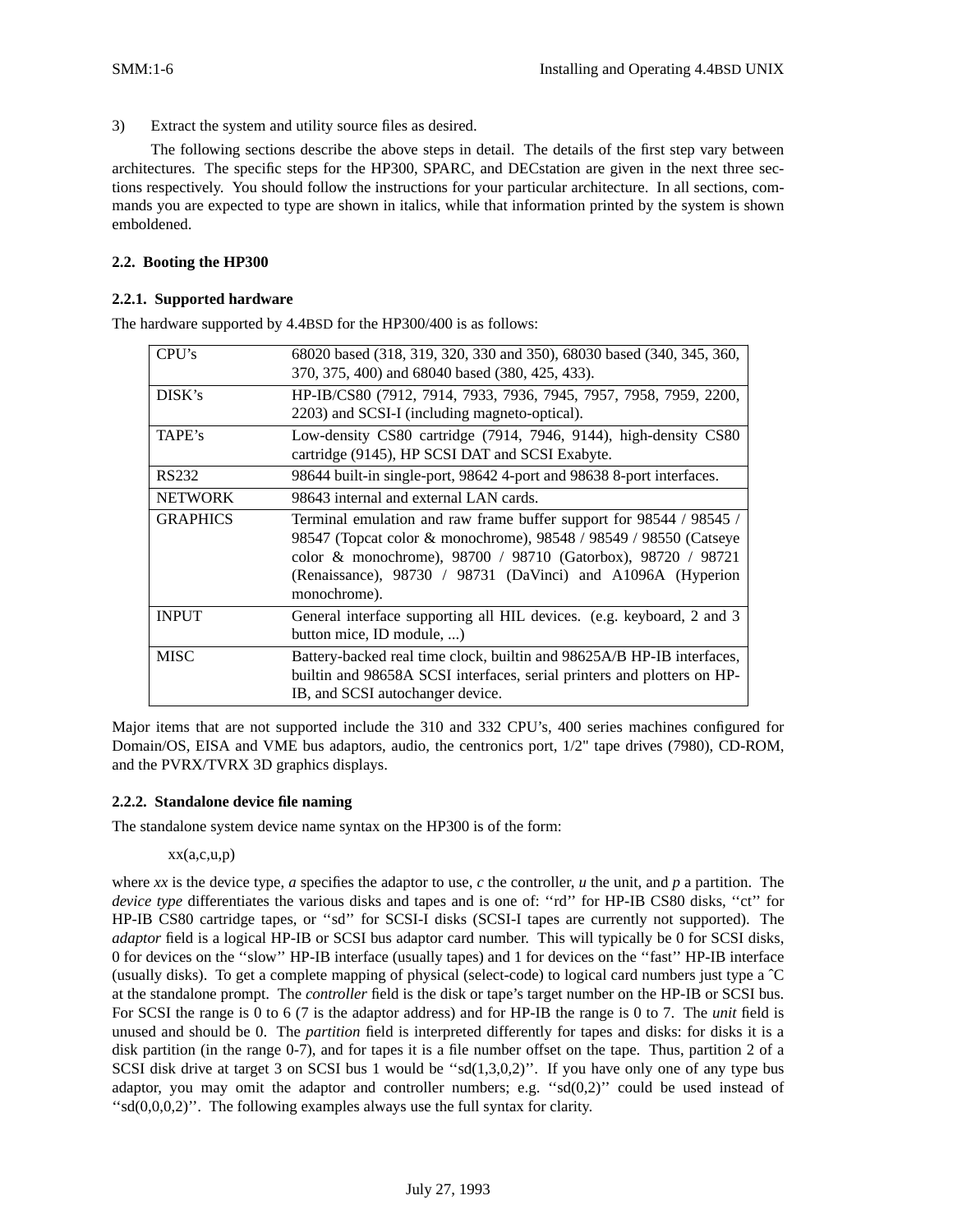## **2.2.3. The procedure**

The basic steps involved in bringing up the HP300 are as follows:

- 1) Obtain a second disk and format it, if necessary.
- 2) Copy a root filesystem from the tape onto the beginning of the disk.
- 3) Boot the UNIX system on the new disk.
- 4) (Optional) Build a root filesystem optimized for your disk.
- 5) Label the disks with the *disklabel*(8) program.

## **2.2.3.1. Step 1: selecting and formatting a disk**

For your first system you will have to obtain a formatted disk of a type given in the ''supported hardware'' list above. If you want to load an entire binary system (i.e., everything except /usr/src), on the single disk you will need a minimum of 290MB, ruling out anything smaller than a 7959B/S disk. The disklabel included in the bootstrap root image is laid out to accommodate this scenario. Note that an HP SCSI magneto-optical disk will work fine for this case. 4.4BSD will boot and run (albeit slowly) using one. If you want to load source on a single disk system, you will need at least 640MB (at least a 2213A SCSI or 2203A HP-IB disk). A disk as small as the 7945A (54MB) can be used for the bootstrap procedure but will hold only the root and primary swap partitions. If you plan to use multiple disks, refer to section 2.5 for suggestions on partitioning.

After selecting a disk, you may need to format it. Since most HP disk drives come pre-formatted (except optical media) you probably will not, but if necessary, you can format a disk under HP-UX using the *mediainit*(1m) program. Once you have 4.4BSD up and running on one machine you can use the *scsiformat*(8) program to format additional SCSI disks. Any additional HP-IB disks will have to be formatted using HP-UX.

## **2.2.3.2. Step 2: copying the root filesystem from tape to disk**

Once you have a formatted second disk you can use the *dd*(1) command under HP-UX to copy the root filesystem image from the tape to the beginning of the second disk. For HP's, the root filesystem image is the first file on the tape. It includes a disklabel and bootblock along with the root filesystem. An example command to copy the image from tape to the beginning of a disk is:

```
dd if=/dev/rmt/0m of=/dev/rdsk/1s0 bs=20b
```
The actual special file syntax may vary depending on unit numbers and the version of HP-UX that is running. Consult the HP-UX *mt*(7) and *disk*(7) man pages for details.

Note that if you have a SCSI disk, you don't necessarily have to use HP-UX (or an HP) to create the boot disk. Any machine and operating system that will allow you to copy the raw disk image out to block 0 of the disk will do.

If you have only a single machine with a single disk, you may still be able to install and boot 4.4BSD if you have an HP-IB cartridge tape drive. If so, you can use a more difficult approach of booting a standalone copy program from the tape, and using that to copy the root filesystem image from the tape to the disk. To do this, you need to extract the first file of the distribution tape (the root image), copy it over to a machine with a cartridge drive and then copy the image onto tape. For example:

```
dd if=/dev/rst0 of=bootimage bs=20b
rcp bootimage foo:/tmp/bootimage
<login to foo>
dd if=/tmp/bootimage of=/dev/rct/0m bs=20b
```
Once this tape is created you can boot and run the standalone tape copy program from it. The copy program is loaded just as any other program would be loaded by the bootrom in ''attended'' mode: reset the CPU, hold down the space bar until the word ''Keyboard'' appears in the installed interface list, and enter the menu selection for SYS\_TCOPY. Once loaded and running: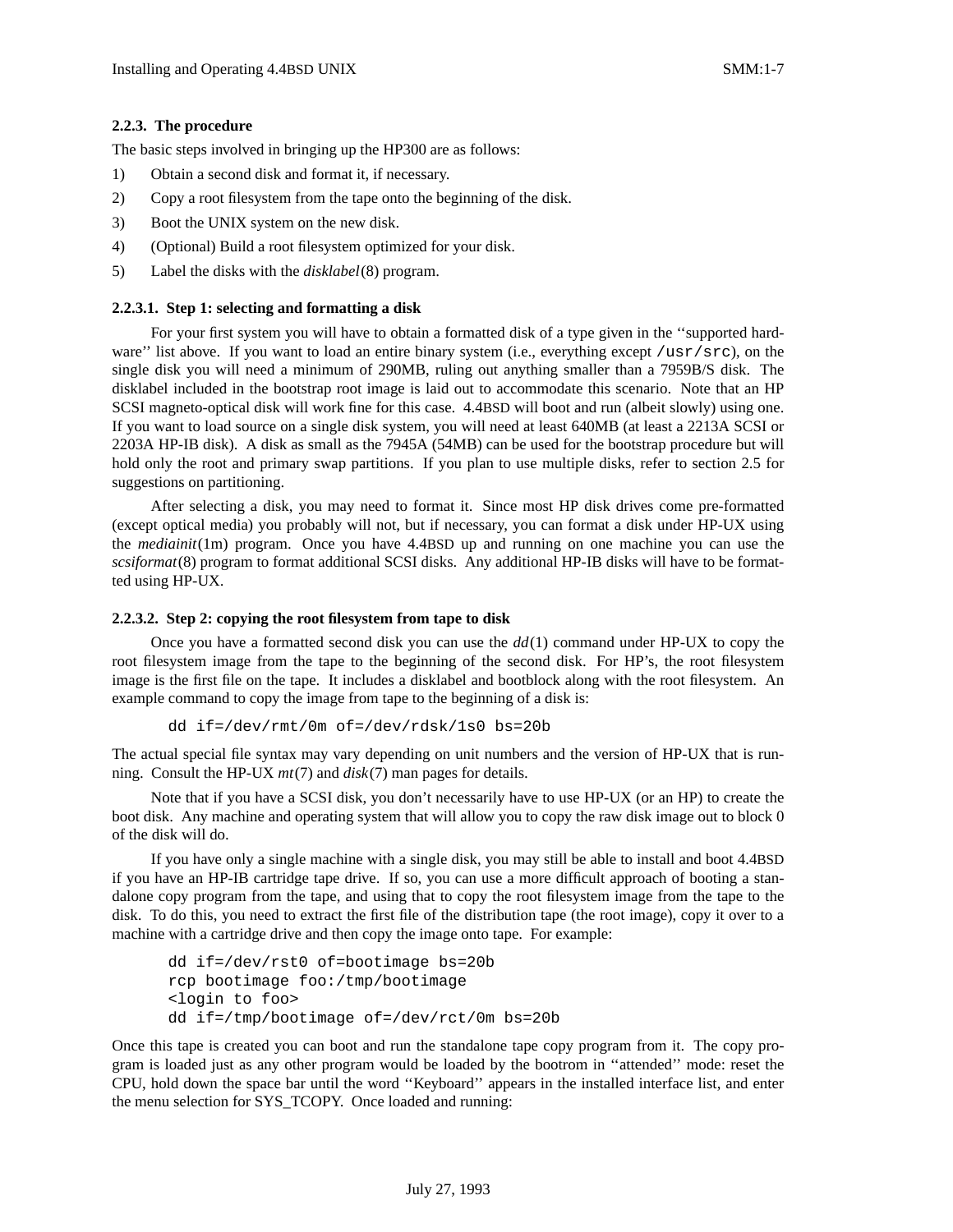| From: $\hat{C}$                     | (control-C to see logical adaptor assignments) |
|-------------------------------------|------------------------------------------------|
| hpib0 at sc7                        |                                                |
| scsi0 at sc14                       |                                                |
| <b>From:</b> $ct(0, 7, 0, 0)$       | (HP-IB tape, target 7, first tape file)        |
| <b>To:</b> $sd(0,0,0,2)$            | (SCSI disk, target 0, third partition)         |
| Copy completed: 1728 records copied |                                                |

This copy will likely take 30 minutes or more.

## **2.2.3.3. Step 3: booting the root filesystem**

You now have a bootable root filesystem on the disk. If you were previously running with two disks, it would be best if you shut down the machine and turn off power on the HP-UX drive. It will be less confusing and it will eliminate any chance of accidentally destroying the HP-UX disk. If you used a cartridge tape for booting you should also unload the tape at this point. Whether you booted from tape or copied from disk you should now reboot the machine and do another attended boot (see previous section), this time with SYS\_TBOOT. Once loaded and running the boot program will display the CPU type and prompt for a kernel file to boot:

**HP433 CPU Boot :** */kernel*

After providing the kernel name, the machine will boot 4.4BSD with output that looks about like this:

```
597480+34120+139288 start 0xfe8019ec
Copyright (c) 1982, 1986, 1989, 1991, 1993
     The Regents of the University of California.
Copyright (c) 1992 Hewlett-Packard Company
Copyright (c) 1992 Motorola Inc.
All rights reserved.
```

```
4.4BSD UNIX #1: Tue Jul 20 11:40:36 PDT 1993
  mckusick@vangogh.CS.Berkeley.EDU:/usr/obj/sys/compile/GENERIC.hp300
HP9000/433 (33MHz MC68040 CPU+MMU+FPU, 4k on-chip physical I/D caches)
real mem = xxx
av ail mem = ###
using ### buffers containing ### bytes of memory
(... information about available devices ...)
root device?
```
The first three numbers are printed out by the bootstrap program and are the sizes of different parts of the system (text, initialized and uninitialized data). The system also allocates several system data structures after it starts running. The sizes of these structures are based on the amount of available memory and the maximum count of active users expected, as declared in a system configuration description. This will be discussed later.

UNIX itself then runs for the first time and begins by printing out a banner identifying the release and version of the system that is in use and the date that it was compiled.

Next the *mem* messages give the amount of real (physical) memory and the memory available to user programs in bytes. For example, if your machine has 16Mb bytes of memory, then **xxx** will be 16777216.

The messages that come out next show what devices were found on the current processor. These messages are described in *autoconf*(4). The distributed system may not have found all the communications devices you have or all the mass storage peripherals you have, especially if you have more than two of anything. You will correct this when you create a description of your machine from which to configure a sitedependent version of UNIX. The messages printed at boot here contain much of the information that will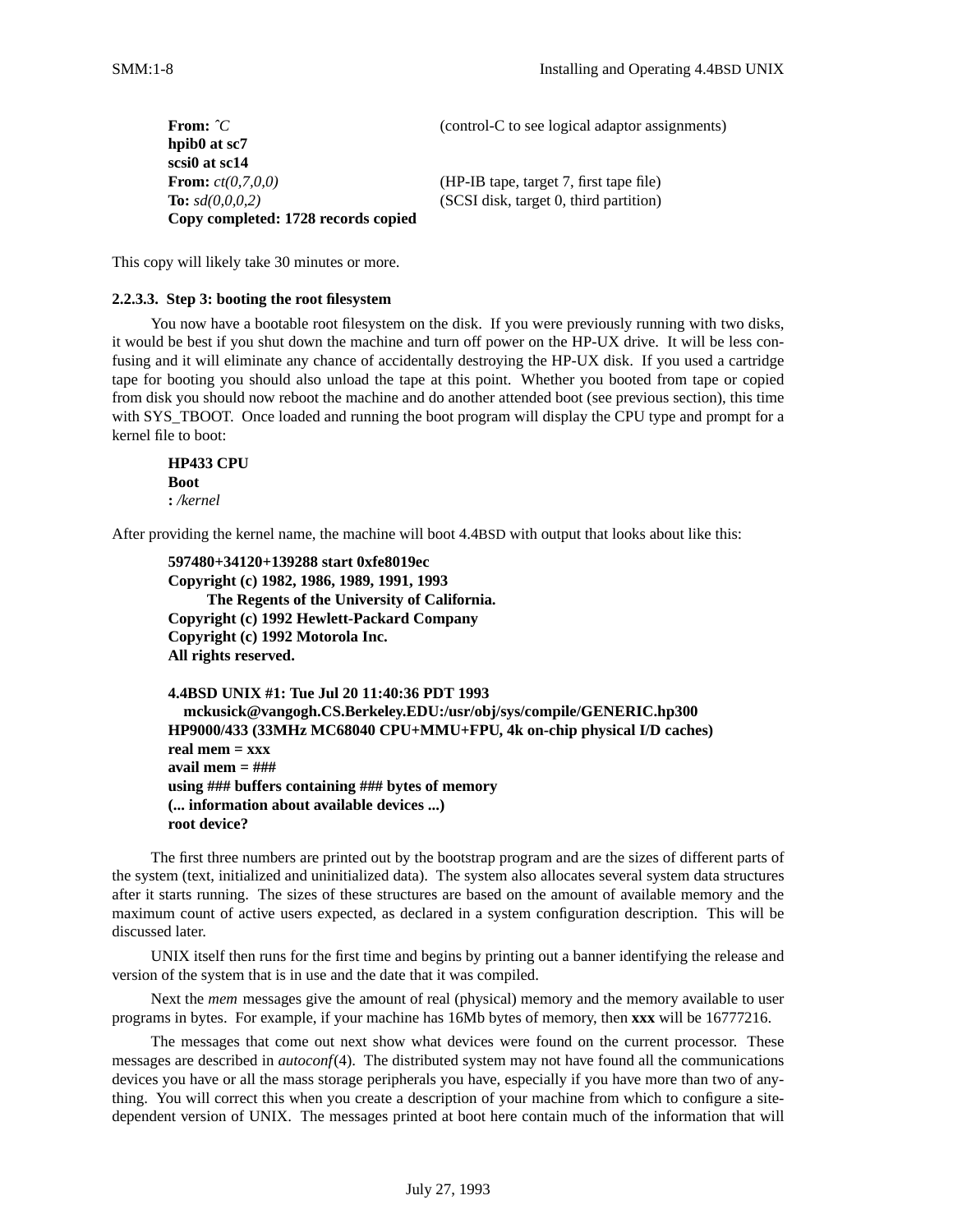be used in creating the configuration. In a correctly configured system most of the information present in the configuration description is printed out at boot time as the system verifies that each device is present.

The ''root device?'' prompt was printed by the system to ask you for the name of the root filesystem to use. This happens because the distribution system is a *generic* system, i.e., it can be bootstrapped on a cpu with its root device and paging area on any available disk drive. You will most likely respond to the root device question with ''sd0'' if you are booting from a SCSI disk, or with ''rd0'' if you are booting from an HP-IB disk. This response shows that the disk it is running on is drive 0 of type ''sd'' or ''rd'' respectively. If you have other disks attached to the system, it is possible that the drive you are using will not be configured as logical drive 0. Check the autoconfiguration messages printed out by the kernel to make sure. These messages will show the type of every logical drive and their associated controller and slave addresses. You will later build a system tailored to your configuration that will not prompt you for a root device when it is bootstrapped.

```
root device? sd0
WARNING: preposterous time in filesystem −− CHECK AND RESET THE DATE!
erase ˆ?, kill ˆU, intr ˆC
#
```
The "erase ..." message is part of the /.profile that was executed by the root shell when it started. This message tells you about the settings of the character erase, line erase, and interrupt characters.

UNIX is now running, and the *UNIX Programmer's Manual* applies. The ''#'' is the prompt from the Bourne shell, and lets you know that you are the super-user, whose login name is ''root''.

At this point, the root filesystem is mounted read-only. Before continuing the installation, the filesystem needs to be ''updated'' to allow writing and device special files for the following steps need to be created. This is done as follows:

| $#$ mount_mfs -s 1000 -T type /dev/null /tmp            | (create a writable filesystem)                 |
|---------------------------------------------------------|------------------------------------------------|
| (type is the disk type as determined from /etc/disktab) |                                                |
| # cd / tmp                                              | (connect to that directory)                    |
| #/dev/MAKEDEV sd#                                       | (create special files for root disk)           |
| (sd is the disk type, $\#$ is the unit number)          |                                                |
| (ignore warning from "sh")                              |                                                |
| $#$ mount $-uw$ /tmp/sd#a /                             | (read-write mount root filesystem)             |
| # cd /dev                                               | (go to device directory)                       |
| # ./MAKEDEV sd#                                         | (create permanent special files for root disk) |
| (again, ignore warning from "sh")                       |                                                |

#### **2.2.3.4. Step 4: (optional) restoring the root filesystem**

The root filesystem that you are currently running on is complete, however it probably is not optimally laid out for the disk on which you are running. If you will be cloning copies of the system onto multiple disks for other machines, you are advised to connect one of these disks to this machine, and build and restore a properly laid out root filesystem onto it. If this is the only machine on which you will be running 4.4BSD or peak performance is not an issue, you can skip this step and proceed directly to step 5.

Connect a second disk to your machine. If you bootstrapped using the two disk method, you can overwrite your initial HP-UX disk, as it will no longer be needed (assuming you have no plans to run HP-UX again).

To really create the root filesystem on drive 1 you should first label the disk as described in step 5 below. Then run the following commands: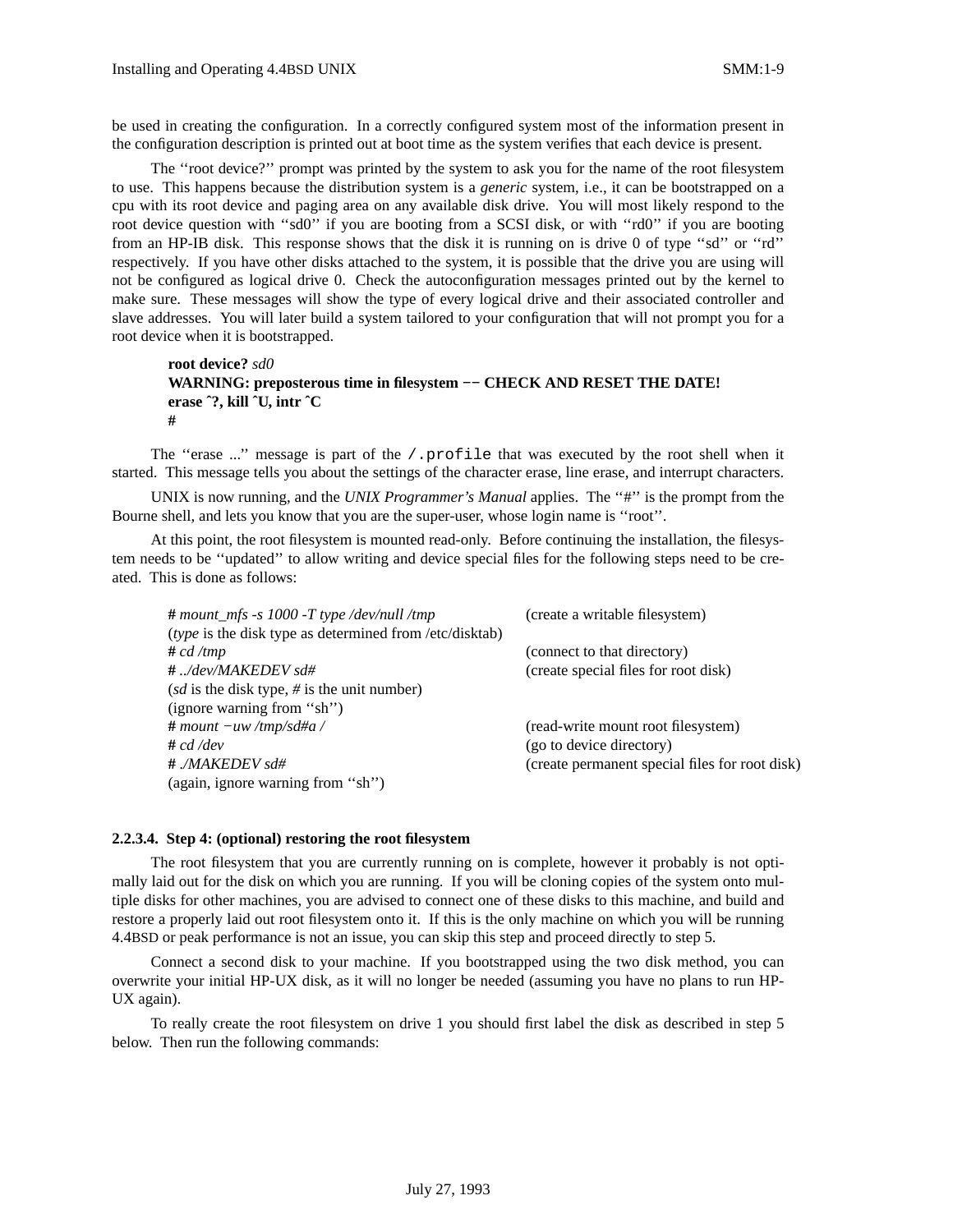**#** *cd /dev* **#** *./MAKEDEV sd1a* **#** *newfs /dev/rsd1a* **#** *mount /dev/sd1a /mnt* **#** *cd /mnt* **#** *dump 0f − /dev/rsd0a | restore xf −* (Note: restore will ask if you want to ''set owner/mode for '.''' to which you should reply ''yes''.)

When this completes, you should then shut down the system, and boot on the disk that you just created following the procedure in step (3) above.

## **2.2.3.5. Step 5: placing labels on the disks**

For each disk on the HP300, 4.4BSD places information about the geometry of the drive and the partition layout at byte offset 1024. This information is written with *disklabel*(8).

The root image just loaded includes a ''generic'' label intended to allow easy installation of the root and /usr and may not be suitable for the actual disk on which it was installed. In particular, it may make your disk appear larger or smaller than its real size. In the former case, you lose some capacity. In the latter, some of the partitions may map non-existent sectors leading to errors if those partitions are used. It is also possible that the defined geometry will interact poorly with the filesystem code resulting in reduced performance. However, as long as you are willing to give up a little space, not use certain partitions or suffer minor performance degradation, you might want to avoid this step; especially if you do not know how to use *ed*(1).

If you choose to edit this label, you can fill in correct geometry information from /etc/disktab. You may also want to rework the "e" and "f" partitions used for loading /usr and /var. You should not attempt to, and *disklabel* will not let you, modify the "a", "b" and "d" partitions. To edit a label:

**#** *EDITOR=ed* **#** *export EDITOR* **#** *disklabel -r -e /dev/r***XX#***d*

where **XX** is the type and # is the logical drive number; e.g. /dev/rsd0d or /dev/rrd0d. Note the explicit use of the ''d'' partition. This partition includes the bootblock as does ''c'' and using it allows you to change the size of ''c''.

If you wish to label any additional disks, run the following command for each:

**#** *disklabel -rw* **XX# type** *"optional\_pack\_name"*

where **XX#** is the same as in the previous command and **type** is the HP300 disk device name as listed in /etc/disktab. The optional information may contain any descriptive name for the contents of a disk, and may be up to 16 characters long. This procedure will place the label on the disk using the information found in /etc/disktab for the disk type named. If you have changed the disk partition sizes, you may wish to add entries for the modified configuration in /etc/disktab before labeling the affected disks.

You have now completed the HP300 specific part of the installation. Now proceed to the generic part of the installation described starting in section 2.5 below. Note that where the disk name ''sd'' is used throughout section 2.5, you should substitute the name ''rd'' if you are running on an HP-IB disk. Also, if you are loading on a single disk with the default disklabel, /var should be restored to the "f" partition and /usr to the "e" partition.

### **2.3. Booting the SPARC**

## **2.3.1. Supported hardware**

The hardware supported by 4.4BSD for the SPARC is as follows: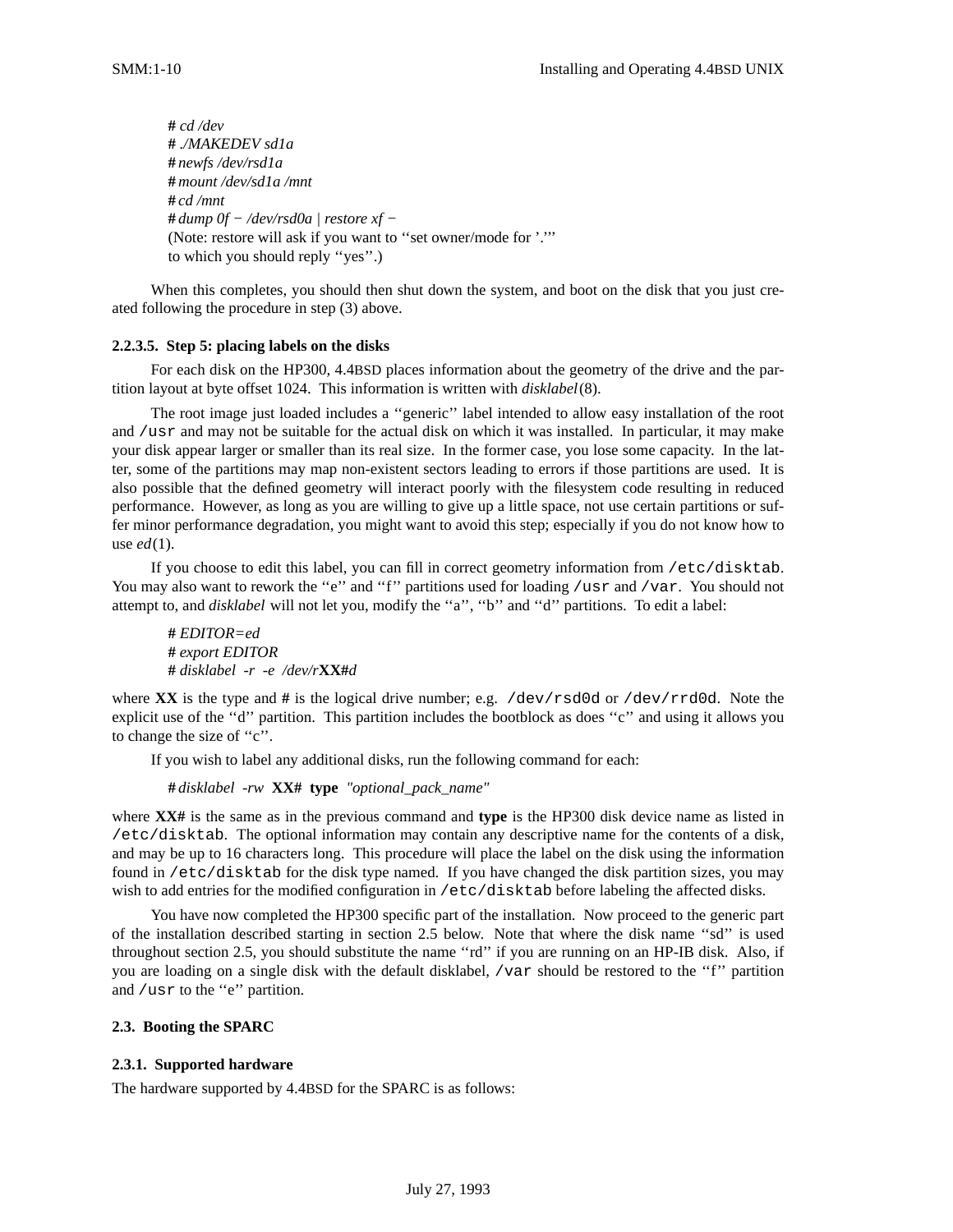| CPU's           | SPARCstation 1 series (1, 1+, SLC, IPC) and SPARCstation 2 series (2,                                 |
|-----------------|-------------------------------------------------------------------------------------------------------|
|                 | $IPX$ ).                                                                                              |
| DISK's          | SCSI.                                                                                                 |
| TAPE's          | none.                                                                                                 |
| <b>NETWORK</b>  | SPARCstation Lance (le).                                                                              |
| <b>GRAPHICS</b> | bwtwo and cgthree.                                                                                    |
| <b>INPUT</b>    | Keyboard and mouse.                                                                                   |
| <b>MISC</b>     | Battery-backed real time clock, built-in serial devices, Sbus SCSI con-<br>troller, and audio device. |

Major items that are not supported include anything VME-based, the GX (cgsix) display, the floppy disk, and SCSI tapes.

## **2.3.2. Limitations**

There are several important limitations on the 4.4BSD distribution for the SPARC:

- 1) You **must** have SunOS 4.1.x or Solaris to bring up 4.4BSD. There is no SPARCstation bootstrap code in this distribution. The Sun-supplied boot loader will be used to boot 4.4BSD; you must copy this from your SunOS distribution. This imposes several restrictions on the system, as detailed below.
- 2) The 4.4BSD SPARC kernel does not remap SCSI IDs. A SCSI disk at target 0 will become ''sd0'', where in SunOS the same disk will normally be called "sd3". If your existing SunOS system is diskful, it will be least painful to have SunOS running on the disk on target 0 lun 0 and put 4.4BSD on the disk on target 3 lun 0. Both systems will then think they are running on ''sd0'', and you can boot either system as needed simply by changing the EEPROM's boot device.
- 3) There is no SCSI tape driver. You must have another system for tape reading and backups.
- 4) Although the 4.4BSD SPARC kernel will handle existing SunOS shared libraries, it does not use or create them itself, and therefore requires much more disk space than SunOS does.
- 5) It is currently difficult (though not completely impossible) to run 4.4BSD diskless. These instructions assume you will have a local boot, swap, and root filesystem.
- 6) When using a serial port rather than a graphics display as the console, only port ttya can be used. Attempts to use port ttyb will fail when the kernel tries to print the boot up messages to the console.

## **2.3.3. The procedure**

You must have a spare disk on which to place 4.4BSD. The steps involved in bootstrapping this tape are as follows:

- 1) Bring up SunOS (preferably SunOS 4.1.x or Solaris 1.x, although Solaris 2 may work this is untested).
- 2) Attach auxiliary SCSI disk(s). Format and label using the SunOS formatting and labeling programs as needed. Note that the root filesystem currently requires at least 10 MB; 16 MB or more is recommended. The b partition will be used for swap; this should be at least 32 MB.
- 3) Use the SunOS *newfs* to build the root filesystem. You may also want to build other filesystems at the same time. (By default, the 4.4BSD *newfs* builds a filesystem that SunOS will not handle; if you plan to switch OSes back and forth you may want to sacrifice the performance gain from the new filesystem format for compatibility.) You can build an old-format filesystem on 4.4BSD by giving the −O option to *newfs*(8). *Fsck*(8) can convert old format filesystems to new format filesystems, but not vice versa, so you may want to initially build old format filesystems so that they can be mounted under SunOS, and then later convert them to new format filesystems when you are satisfied that 4.4BSD is running properly. In any case, **you must build an old-style root filesystem** so that the SunOS boot program will work.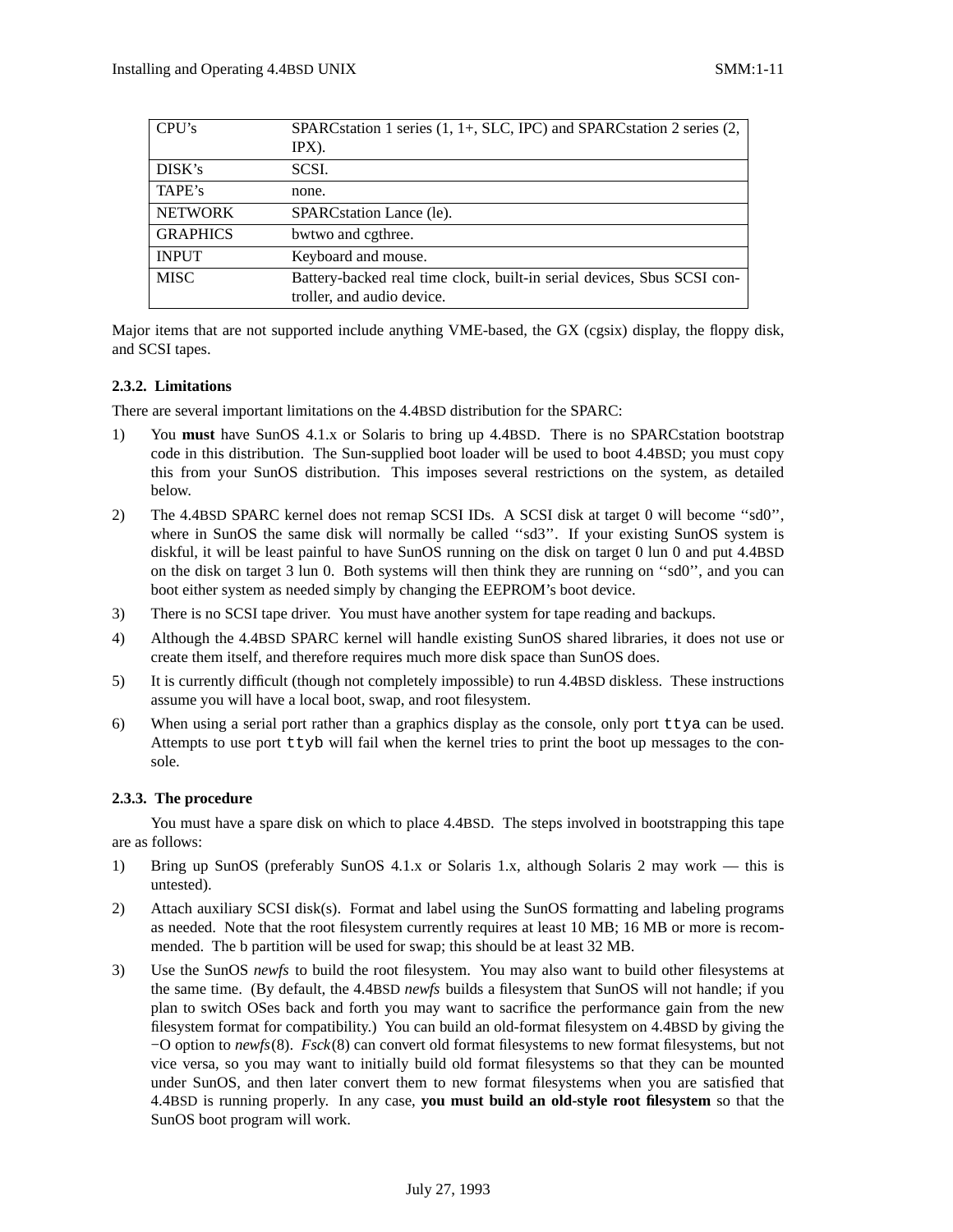4) Mount the new root, then copy the SunOS /boot into place and use the SunOS ''installboot'' program to enable disk-based booting. Note that the filesystem must be mounted when you do the ''installboot'':

> # mount /dev/sd3a /mnt # cp /boot /mnt/boot # cd /usr/kvm/mdec # installboot /mnt/boot bootsd /dev/rsd3a

The SunOS /boot will load 4.4BSD kernels; there is no SPARCstation bootstrap code on the distribution. Note that the SunOS /boot does not handle the new 4.4BSD filesystem format.

5) Restore the contents of the 4.4BSD root filesystem.

# cd /mnt # rrestore xf tapehost:/dev/nrst0

6) Boot the supplied kernel:

# halt ok boot sd(0,3)kernel -s [for old proms] OR ok boot disk3 -s [for new proms] ... [4.4BSD boot messages]

To install the remaining filesystems, use the procedure described starting in section 2.5. In these instructions, /usr should be loaded into the "e" partition and /var in the "f" partition.

After completing the filesystem installation you may want to set up 4.4BSD to reboot automatically:

```
# halt
ok setenv boot-from sd(0,3)kernel [for old proms] OR
ok setenv boot-device disk3 [for new proms]
```
If you build backwards-compatible filesystems, either with the SunOS newfs or with the 4.4BSD ''−O'' option, you can mount these under SunOS. The SunOS fsck will, however, always think that these filesystems are corrupted, as there are several new (previously unused) superblock fields that are updated in 4.4BSD. Running ''fsck −b32'' and letting it ''fix'' the superblock will take care of this.

If you wish to run SunOS binaries that use SunOS shared libraries, you simply need to copy all the dynamic linker files from an existing SunOS system:

```
# rcp sunos-host:/etc/ld.so.cache /etc/
# rcp sunos-host:'/usr/lib/*.so*' /usr/lib/
```
The SunOS compiler and linker should be able to produce SunOS binaries under 4.4BSD, but this has not been tested. If you plan to try it you will need the appropriate .sa files as well.

### **2.4. Booting the DECstation**

#### **2.4.1. Supported hardware**

The hardware supported by 4.4BSD for the DECstation is as follows: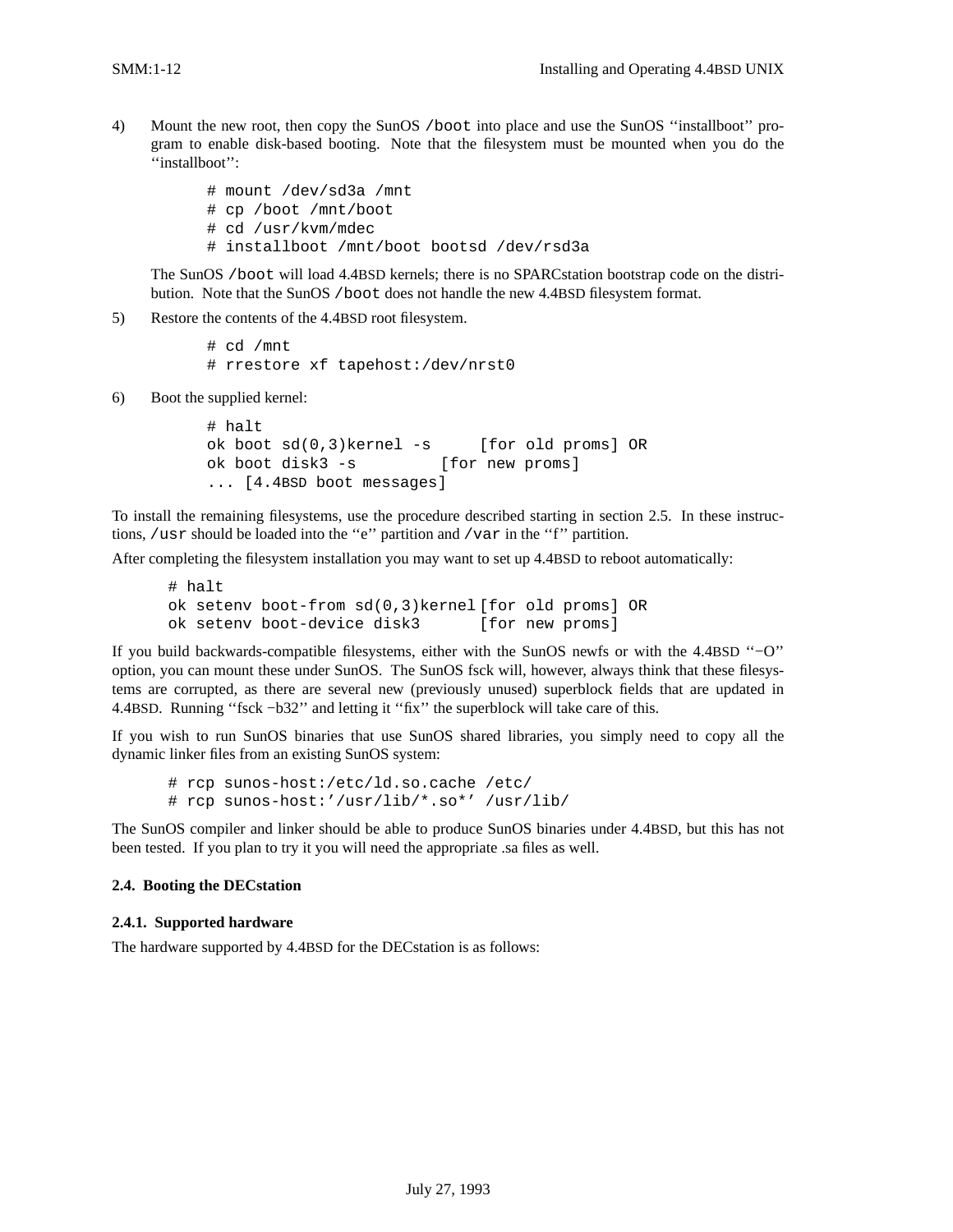| R2000 based (3100) and R3000 based (5000/200, 5000/20, 5000/25,      |
|----------------------------------------------------------------------|
| $5000/1xx$ ).                                                        |
| SCSI-I (tested RZ23, RZ55, RZ57, Maxtor 8760S).                      |
| SCSI-I (tested DEC TK50, Archive DAT, Emulex MT02).                  |
| Internal DEC dc7085 and AMD 8530 based interfaces.                   |
| TURBOchannel PMAD-AA and internal LANCE based interfaces.            |
| Terminal emulation and raw frame buffer support for 3100 (color $\&$ |
| monochrome), TURBOchannel PMAG-AA, PMAG-BA, PMAG-DV.                 |
| Standard DEC keyboard (LK201) and mouse.                             |
| Battery-backed real time clock, internal and TURBOchannel PMAZ-      |
| AA SCSI interfaces.                                                  |
|                                                                      |

Major items that are not supported include the 5000/240 (there is code but not compiled in or tested), R4000 based machines, FDDI and audio interfaces. Diskless machines are not supported but booting kernels and bootstrapping over the network is supported on the 5000 series.

## **2.4.2. The procedure**

The first file on the distribution tape is a tar file that contains four files. The first step requires a running UNIX (or ULTRIX) system that can be used to extract the tar archive from the first file on the tape. The command:

tar xf /dev/rmt0

will extract the following four files:

- A) root.image: *dd* image of the root filesystem
- B) kernel.tape: *dd* image for creating boot tapes
- C) kernel.net: file for booting over the network
- D) root.dump: *dump* image of the root filesystem

There are three basic ways a system can be bootstrapped corresponding to the first three files. You may want to read the section on bootstrapping the HP300 since many of the steps are similar. A spare, formatted SCSI disk is also useful.

## **2.4.2.1. Procedure A: copy root filesystem to disk**

This procedure is similar to the HP300. If you have an extra disk, the easiest approach is to use *dd* (1) under ULTRIX to copy the root filesystem image to the beginning of the spare disk. The root filesystem image includes a disklabel and bootblock along with the root filesystem. An example command to copy the image to the beginning of a disk is:

dd if=root.image of=/dev/rz1c bs=20b

The actual special file syntax will vary depending on unit numbers and the version of ULTRIX that is running. This system is now ready to boot. You can boot the kernel with one of the following PROM commands. If you are booting on a 3100, the disk must be SCSI id zero because of a bug.

DEC 3100: boot −f rz(0,0,0)kernel DEC 5000: boot 5/rz0/kernel

You can then proceed to section 2.5 to create reasonable disk partitions for your machine and then install the rest of the system.

### **2.4.2.2. Procedure B: bootstrap from tape**

If you have only a single machine with a single disk, you need to use the more difficult approach of booting a kernel and mini-root from tape or the network, and using it to restore the root filesystem.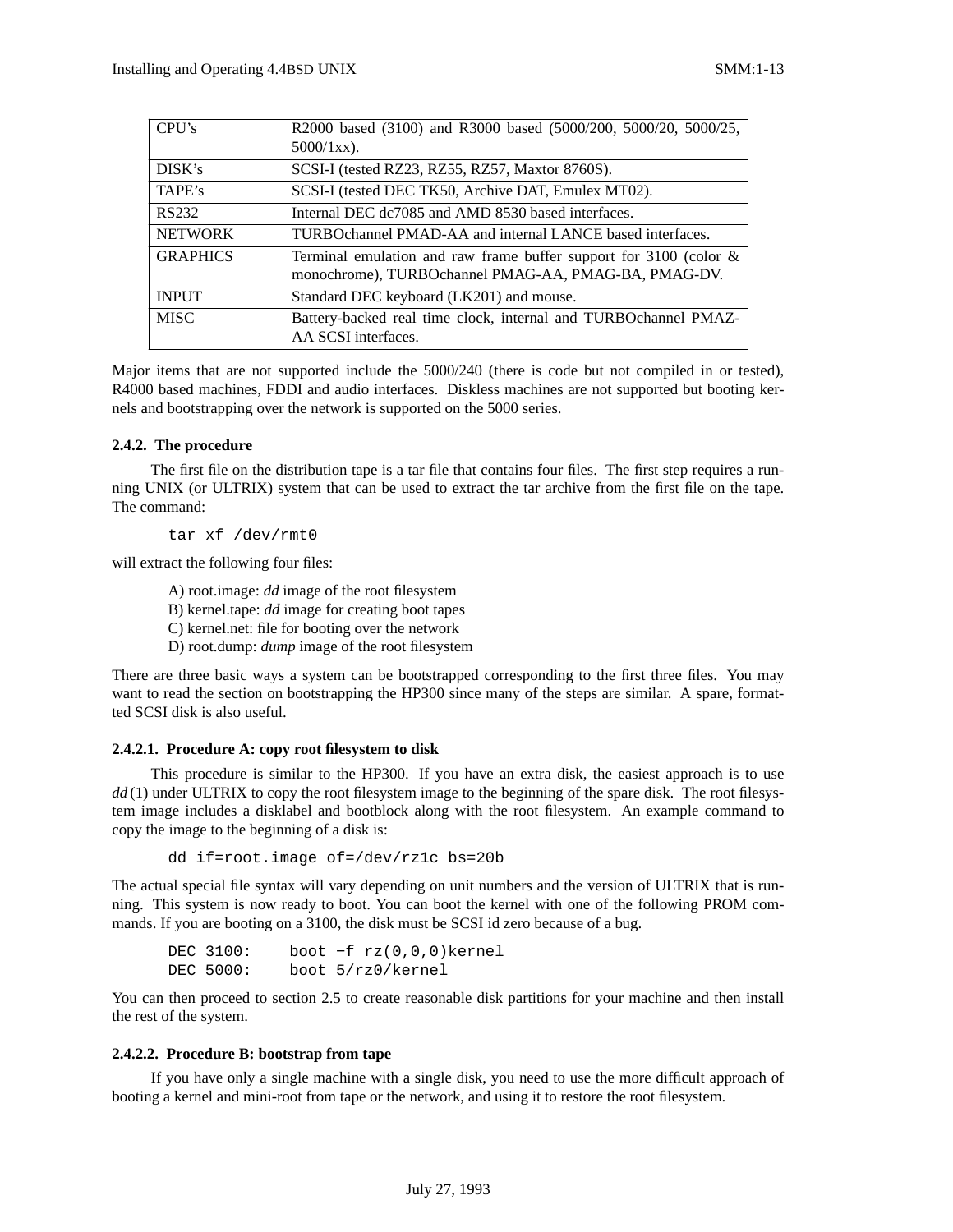First, you will need to create a boot tape. This can be done using *dd* as in the following example.

dd if=kernel.tape of=/dev/nrmt0 bs=1b dd if=root.dump of=/dev/nrmt0 bs=20b

The actual special file syntax for the tape drive will vary depending on unit numbers, tape device and the version of ULTRIX that is running.

The first file on the boot tape contains a boot header, kernel, and mini-root filesystem that the PROM can copy into memory. Installing from tape has only been tested on a 3100 and a 5000/200 using a TK50 tape drive. Here are two example PROM commands to boot from tape.

DEC 3100: boot −f tz(0,5,0) m # 5 is the SCSI id of the TK50 DEC  $5000$ : boot  $5/tz6$  m  $\qquad$  # 6 is the SCSI id of the TK50

The 'm' argument tells the kernel to look for a root filesystem in memory. Next you should proceed to section 2.4.3 to build a disk-based root filesystem.

#### **2.4.2.3. Procedure C: bootstrap over the network**

You will need a host machine that is running the *bootp* server with the kernel.net file installed in the default directory defined by the configuration file for *bootp*. Here are two example PROM commands to boot across the net:

DEC 3100: boot −f tftp()kernel.net m DEC 5000: boot 6/tftp/kernel.net m

This command should load the kernel and mini-root into memory and run the same as the tape install (procedure B). The rest of the steps are the same except you will need to start the network (if you are unsure how to fill in the <name> fields below, see sections 4.4 and 5). Execute the following to start the networking:

```
# mount −uw /
# echo 127.0.0.1 localhost >> /etc/hosts
# echo <your.host.inet.number> myname.my.domain myname >> /etc/hosts
# echo <friend.host.inet.number> myfriend.my.domain myfriend >> /etc/hosts
# ifconfig le0 inet myname
```
Next you should proceed to section 2.4.3 to build a disk-based root filesystem.

### **2.4.3. Label disk and create the root filesystem**

There are five steps to create a disk-based root filesystem.

1) Label the disk.

```
# disklabel -W /dev/rrz?c # This enables writing the label
# disklabel -w -r -B /dev/rrz?c $DISKTYPE
# newfs /dev/rrz?a
...
# fsck /dev/rrz?a
...
```
Supported disk types are listed in /etc/disktab.

2) Restore the root filesystem.

```
# mount −uw /
# mount /dev/rz?a /a
# cd / a
```
If you are restoring locally (procedure B), run: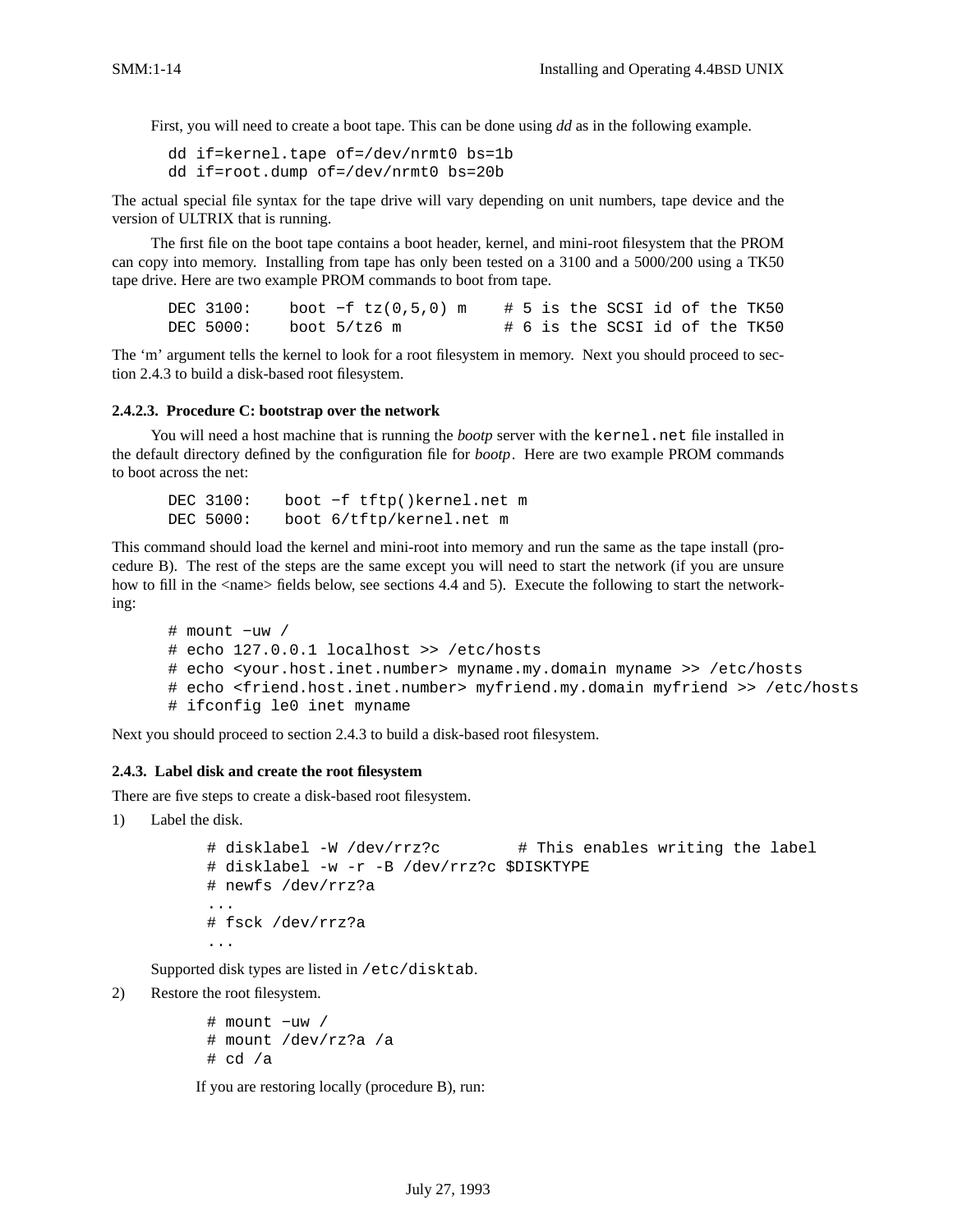# mt −f /dev/nrmt0 rew # restore −xsf 2 /dev/rmt0

If you are restoring across the net (procedure c), run:

# rrestore xf myfriend:/path/to/root.dump

When the restore finishes, clean up with:

# cd / # sync # umount /a # fsck /dev/rz?a

3) Reset the system and initialize the PROM monitor to boot automatically.

DEC 3100: setenv bootpath boot −f rz(0,?,0)kernel DEC 5000: setenv bootpath 5/rz?/kernel -a

4) After booting UNIX, you will need to create /dev/mouse to run X Window System as in the following example.

> rm /dev/mouse ln /dev/xx /dev/mouse

The 'xx' should be one of the following:

pm0 raw interface to PMAX graphics devices cfb0 raw interface to TURBOchannel PMAG-BA color frame buffer xcfb0 raw interface to maxine graphics devices mfb0 raw interface to mono graphics devices

You can then proceed to section 2.5 to install the rest of the system. Note that where the disk name ''sd'' is used throughout section 2.5, you should substitute the name ''rz''.

#### **2.5. Disk configuration**

All architectures now have a root filesystem up and running and proceed from this point to layout filesystems to make use of the available space and to balance disk load for better system performance.

### **2.5.1. Disk naming and divisions**

Each physical disk drive can be divided into up to 8 partitions; UNIX typically uses only 3 or 4 partitions. For instance, the first partition, sd0a, is used for a root filesystem, a backup thereof, or a small filesystem like, /var/tmp; the second partition, sd0b, is used for paging and swapping; and a third partition, typically sd0e, holds a user filesystem.

The space available on a disk varies per device. Each disk typically has a paging area of 30 to 100 megabytes and a root filesystem of about 17 megabytes. The distributed system binaries occupy about 150 (180 with X11R5) megabytes while the major sources occupy another 250 (340 with X11R5) megabytes. The /var filesystem as delivered on the tape is only 2Mb, however it should have at least 50Mb allocated to it just for normal system activity. Usually it is allocated the last partition on the disk so that it can provide as much space as possible to the /var/users filesystem. See section 2.5.4 for further details on disk layouts.

Be aware that the disks have their sizes measured in disk sectors (usually 512 bytes), while the UNIX filesystem blocks are variable sized. If BLOCKSIZE=1k is set in the user's environment, all user programs report disk space in kilobytes, otherwise, disk sizes are always reported in units of 512-byte sectors<sup>3</sup>. The /etc/disktab file used in labelling disks and making filesystems specifies disk partition sizes in sectors.

<sup>&</sup>lt;sup>3</sup> You can thank System V intransigence and POSIX duplicity for requiring that 512-byte blocks be the units that programs report.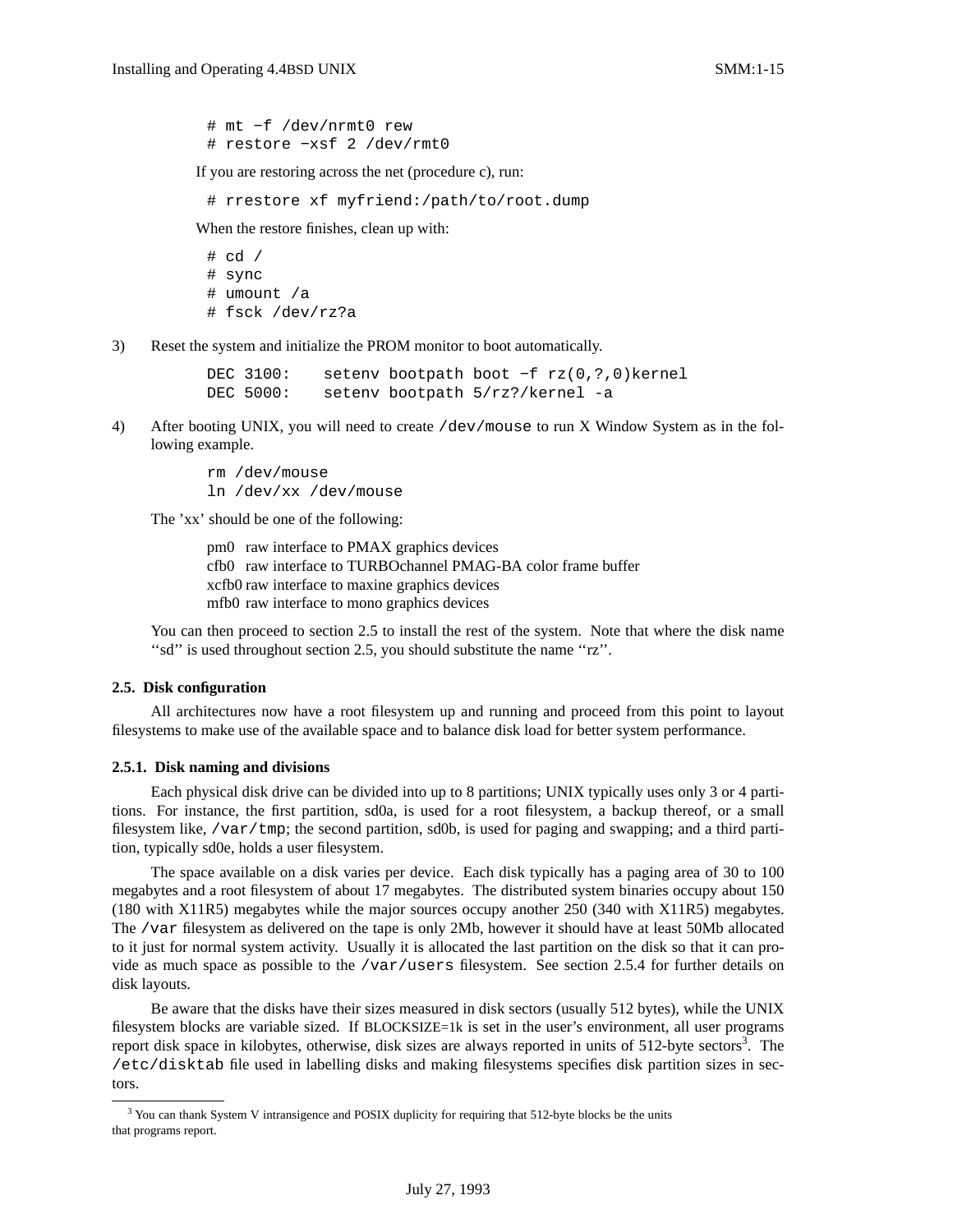### **2.5.2. Layout considerations**

There are several considerations in deciding how to adjust the arrangement of things on your disks. The most important is making sure that there is adequate space for what is required; secondarily, throughput should be maximized. Paging space is an important parameter. The system, as distributed, sizes the configured paging areas each time the system is booted. Further, multiple paging areas of different sizes may be interleaved.

Many common system programs (C, the editor, the assembler etc.) create intermediate files in the /tmp directory, so the filesystem where this is stored also should be made large enough to accommodate most high-water marks. Typically, /tmp is constructed from a memory-based filesystem (see *mount\_mfs*(8)). Programs that want their temporary files to persist across system reboots (such as editors) should use /var/tmp. If you plan to use a disk-based /tmp filesystem to avoid loss across system reboots, it makes sense to mount this in a ''root'' (i.e. first partition) filesystem on another disk. All the programs that create files in /tmp take care to delete them, but are not immune to rare events and can leave dregs. The directory should be examined every so often and the old files deleted.

The efficiency with which UNIX is able to use the CPU is often strongly affected by the configuration of disk controllers; it is critical for good performance to balance disk load. There are at least five components of the disk load that you can divide between the available disks:

- 1) The root filesystem.
- 2) The /var and /var/tmp filesystems.
- 3) The /usr filesystem.
- 4) The user filesystems.
- 5) The paging activity.

The following possibilities are ones we have used at times when we had 2, 3 and 4 disks:

|         |          | disks   |         |
|---------|----------|---------|---------|
| what    | 2        | 3       |         |
| root    | $\Omega$ | 0       | 0       |
| var     |          | 2       | 3       |
| usr     |          |         |         |
| paging  | $0+1$    | $0 + 2$ | $0+2+3$ |
| users   |          | $0 + 2$ | $0 + 2$ |
| archive | X        | X       | 3       |

The most important things to consider are to even out the disk load as much as possible, and to do this by decoupling filesystems (on separate arms) between which heavy copying occurs. Note that a long term average balanced load is not important; it is much more important to have an instantaneously balanced load when the system is busy.

Intelligent experimentation with a few filesystem arrangements can pay off in much improved performance. It is particularly easy to move the root, the /var and /var/tmp filesystems and the paging areas. Place the user files and the /usr directory as space needs dictate and experiment with the other, more easily moved filesystems.

### **2.5.3. Filesystem parameters**

Each filesystem is parameterized according to its block size, fragment size, and the disk geometry characteristics of the medium on which it resides. Inaccurate specification of the disk characteristics or haphazard choice of the filesystem parameters can result in substantial throughput degradation or significant waste of disk space. As distributed, filesystems are configured according to the following table.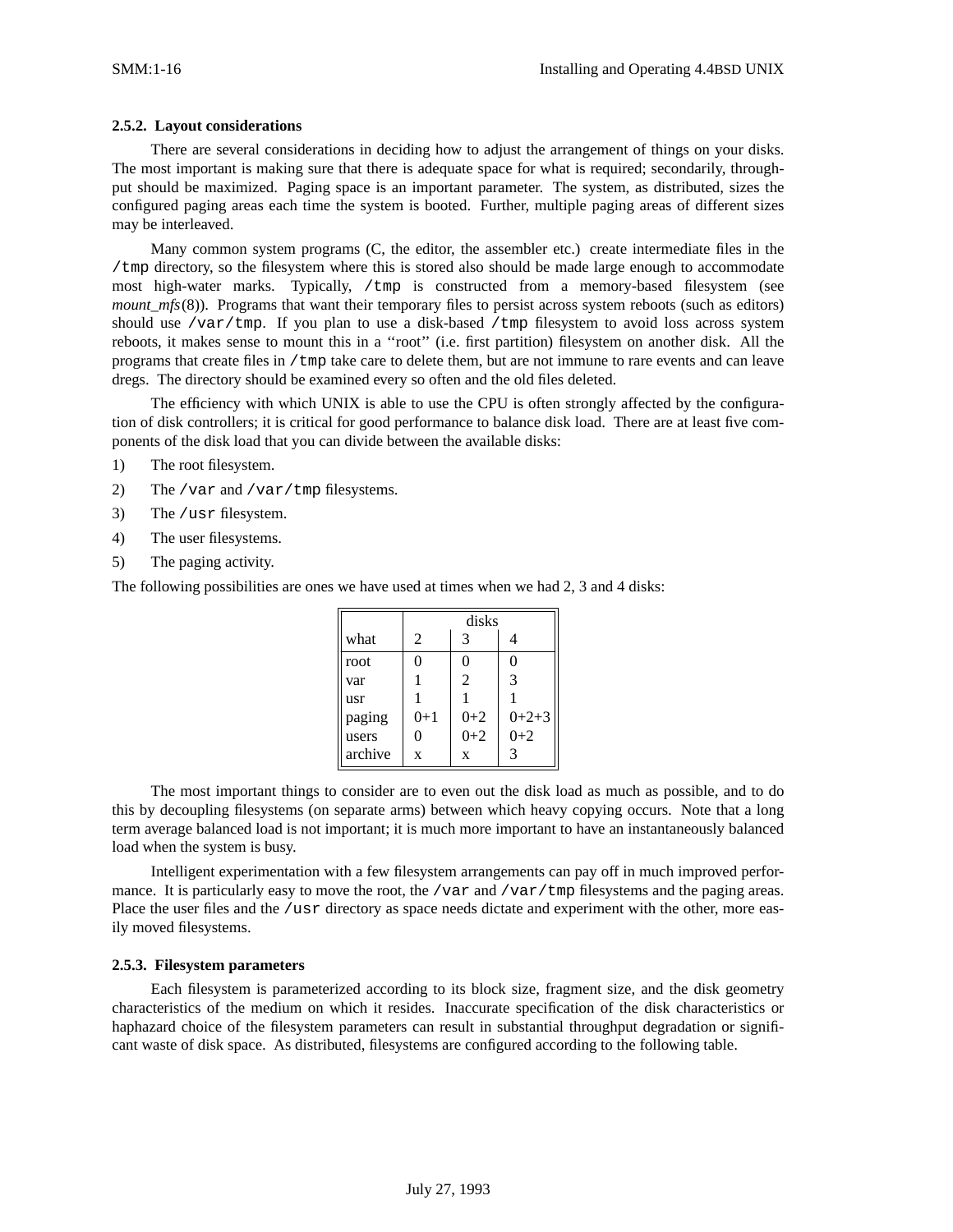| Filesystem | <b>Block size</b> | Fragment size |
|------------|-------------------|---------------|
| root       | 8 kbytes          | 1 kbytes      |
| usr        | 8 kbytes          | 1 kbytes      |
| users      | 4 kbytes          | 512 bytes     |

The root filesystem block size is made large to optimize bandwidth to the associated disk. The large block size is important as many of the most heavily used programs are demand paged out of the /bin directory. The fragment size of 1 kbyte is a ''nominal'' value to use with a filesystem. With a 1 kbyte fragment size disk space utilization is about the same as with the earlier versions of the filesystem.

The filesystems for users have a 4 kbyte block size with 512 byte fragment size. These parameters have been selected based on observations of the performance of our user filesystems. The 4 kbyte block size provides adequate bandwidth while the 512 byte fragment size provides acceptable space compaction and disk fragmentation.

Other parameters may be chosen in constructing filesystems, but the factors involved in choosing a block size and fragment size are many and interact in complex ways. Larger block sizes result in better throughput to large files in the filesystem as larger I/O requests will then be done by the system. However, consideration must be given to the average file sizes found in the filesystem and the performance of the internal system buffer cache. The system currently provides space in the inode for 12 direct block pointers, 1 single indirect block pointer, 1 double indirect block pointer, and 1 triple indirect block pointer. If a file uses only direct blocks, access time to it will be optimized by maximizing the block size. If a file spills over into an indirect block, increasing the block size of the filesystem may decrease the amount of space used by eliminating the need to allocate an indirect block. However, if the block size is increased and an indirect block is still required, then more disk space will be used by the file because indirect blocks are allocated according to the block size of the filesystem.

In selecting a fragment size for a filesystem, at least two considerations should be given. The major performance tradeoffs observed are between an 8 kbyte block filesystem and a 4 kbyte block filesystem. Because of implementation constraints, the block size versus fragment size ratio can not be greater than 8. This means that an 8 kbyte filesystem will always have a fragment size of at least 1 kbytes. If a filesystem is created with a 4 kbyte block size and a 1 kbyte fragment size, then upgraded to an 8 kbyte block size and 1 kbyte fragment size, identical space compaction will be observed. However, if a filesystem has a 4 kbyte block size and 512 byte fragment size, converting it to an 8K/1K filesystem will result in 4-8% more space being used. This implies that 4 kbyte block filesystems that might be upgraded to 8 kbyte blocks for higher performance should use fragment sizes of at least 1 kbytes to minimize the amount of work required in conversion.

A second, more important, consideration when selecting the fragment size for a filesystem is the level of fragmentation on the disk. With an 8:1 fragment to block ratio, storage fragmentation occurs much sooner, particularly with a busy filesystem running near full capacity. By comparison, the level of fragmentation in a 4:1 fragment to block ratio filesystem is one tenth as severe. This means that on filesystems where many files are created and deleted, the 512 byte fragment size is more likely to result in apparent space exhaustion because of fragmentation. That is, when the filesystem is nearly full, file expansion that requires locating a contiguous area of disk space is more likely to fail on a 512 byte filesystem than on a 1 kbyte filesystem. To minimize fragmentation problems of this sort, a parameter in the super block specifies a minimum acceptable free space threshold. When normal users (i.e. anyone but the super-user) attempt to allocate disk space and the free space threshold is exceeded, the user is returned an error as if the filesystem were really full. This parameter is nominally set to 5%; it may be changed by supplying a parameter to *newfs*(8), or by updating the super block of an existing filesystem using *tunefs*(8).

Finally, a third, less common consideration is the attributes of the disk itself. The fragment size should not be smaller than the physical sector size of the disk. As an example, the HP magneto-optical disks have 1024 byte physical sectors. Using a 512 byte fragment size on such disks will work but is extremely inefficient.

Note that the above discussion considers block sizes of up to only 8k. As of the 4.4 release, the maximum block size has been increased to 64k. This allows an entirely new set of block/fragment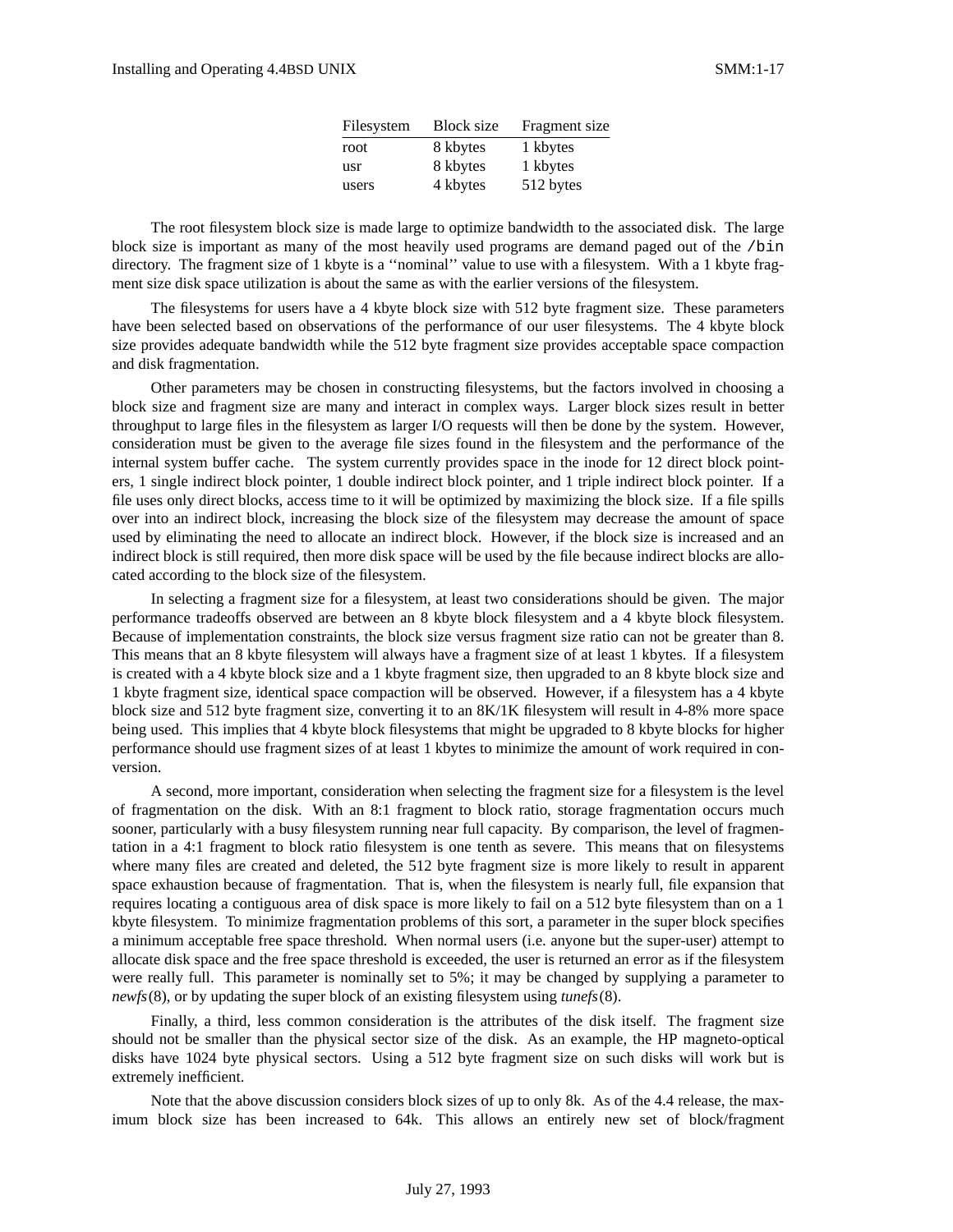combinations for which there is little experience to date. In general though, unless a filesystem is to be used for a special purpose application (for example, storing image processing data), we recommend using the values supplied above. Remember that the current implementation limits the block size to at most 64 kbytes and the ratio of block size versus fragment size must be 1, 2, 4, or 8.

The disk geometry information used by the filesystem affects the block layout policies employed. The file /etc/disktab, as supplied, contains the data for most all drives supported by the system. Before constructing a filesystem with *newfs*(8) you should label the disk (if it has not yet been labeled, and the driver supports labels). If labels cannot be used, you must instead specify the type of disk on which the filesystem resides; *newfs* then reads /etc/disktab instead of the pack label. This file also contains the default filesystem partition sizes, and default block and fragment sizes. To override any of the default values you can modify the file, edit the disk label, or use an option to *newfs*.

### **2.5.4. Implementing a layout**

To put a chosen disk layout into effect, you should use the *newfs*(8) command to create each new filesystem. Each filesystem must also be added to the file /etc/fstab so that it will be checked and mounted when the system is bootstrapped.

First we will consider a system with a single disk. There is little real choice on how to do the layout; the root filesystem goes in the "a" partition, /usr goes in the "e" partition, and /var fills out the remainder of the disk in the "f" partition. This is the organization used if you loaded the disk-image root filesystem. With the addition of a memory-based  $/$ tmp filesystem, its fstab entry would be as follows:

| /dev/sd0a / ufs    |      | rw                                                          |              | $1 - 1$          |
|--------------------|------|-------------------------------------------------------------|--------------|------------------|
| /dev/sd0b none     | swap | – SW                                                        |              | $\left( \right)$ |
|                    |      | /dev/sd0b /tmp mfs rw.-s=14000.-b=8192.-f=1024.-T=sd660 0 0 |              |                  |
| /dev/sd0e /usr ufs |      |                                                             |              | $1 \quad 2$      |
| /dev/sd0f /var ufs |      |                                                             | $\mathbf{1}$ |                  |

If we had a second disk, we would split the load between the drives. On the second disk, we place the /usr and /var filesystems in their usual sd1e and sd1f partitions respectively. The sd1b partition would be used as a second paging area, and the sd1a partition left as a spare root filesystem (alternatively sd1a could be used for /var/tmp). The first disk still holds the the root filesystem in sd0a, and the primary swap area in sd0b. The sd0e partition is used to hold home directories in /var/users. The sd0f partition can be used for /usr/src or alternately the sd0e partition can be extended to cover the rest of the disk with *disklabel*(8). As before, the /tmp directory is a memory-based filesystem. Note that to interleave the paging between the two disks you must build a system configuration that specifies:

config kernel root on sd0 swap on sd0 and sd1

The /etc/fstab file would then contain

| /dev/sd0a |            | ufs  | rw                                   |          |               |
|-----------|------------|------|--------------------------------------|----------|---------------|
| /dev/sd0b | none       | swap | <b>SW</b>                            |          | $\theta$      |
| /dev/sd1b | none       | swap | <b>SW</b>                            |          | $\theta$      |
| /dev/sd0b | /tmp       | mfs  | rw,-s=14000,-b=8192,-f=1024,-T=sd660 | $\Omega$ | $\theta$      |
| /dev/sdle | usr/       | ufs  | ro                                   |          |               |
| /dev/sd0f | /usr/src   | ufs  | rw                                   |          | $\mathcal{L}$ |
| /dev/sd1f | /var       | ufs  | rw                                   |          |               |
| /dev/sd0e | /var/users | ufs  | rw                                   |          |               |

To make the /var filesystem we would do: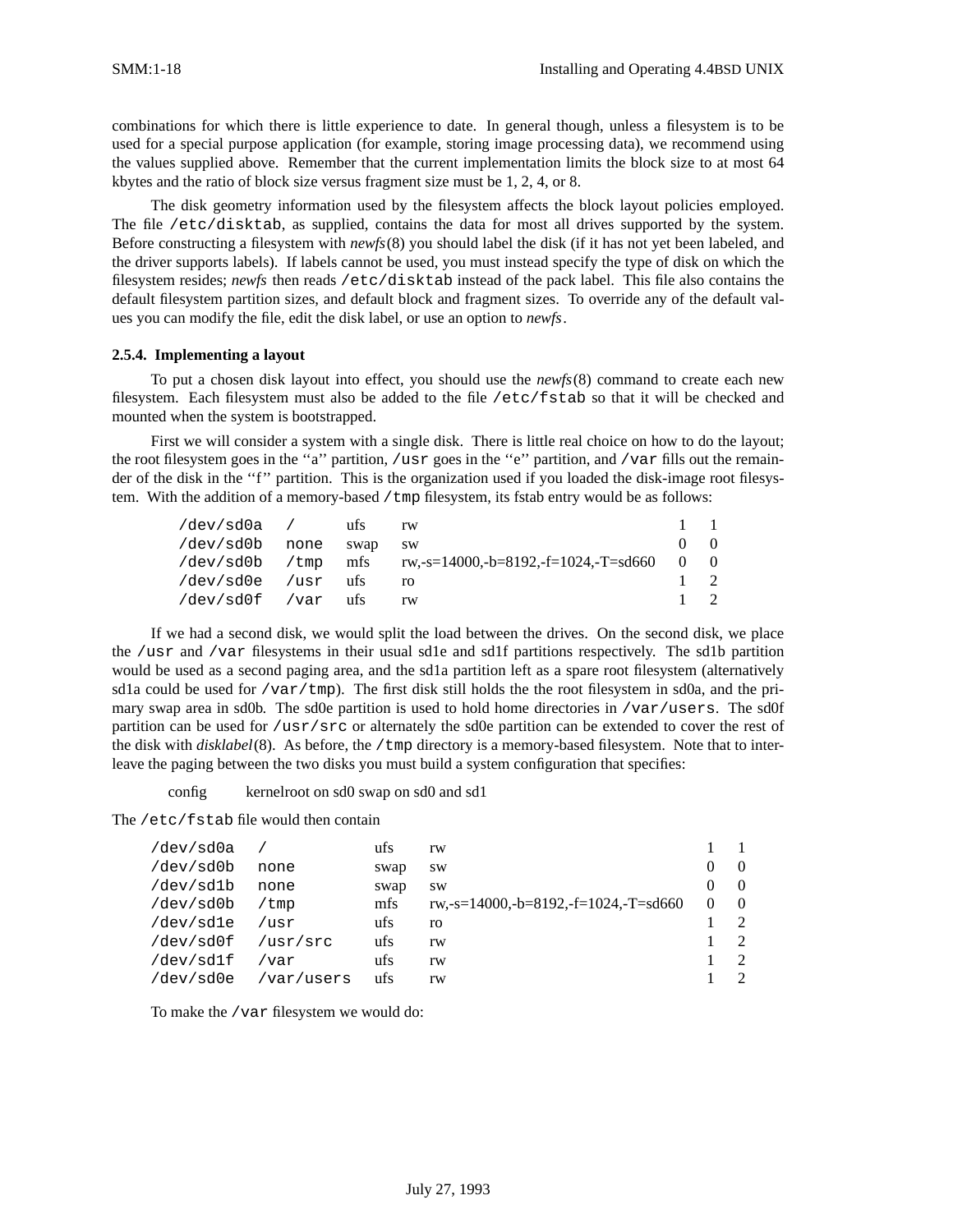**#** *cd /dev* **#** *MAKEDEV sd1* **#** *disklabel -wr sd1 "disk type" "disk name"* **#** *newfs sd1f* (information about filesystem prints out) **#** *mkdir /var* **#** *mount /dev/sd1f /var*

### **2.6. Installing the rest of the system**

At this point you should have your disks partitioned. The next step is to extract the rest of the data from the tape. At a minimum you need to set up the /var and /usr filesystems. You may also want to extract some or all the program sources. Since not all architectures support tape drives or don't support the correct ones, you may need to extract the files indirectly using *rsh*(1). For example, for a directly connected tape drive you might do:

**#** *mt -f /dev/nrmt0 fsf* **#** *tar xbpf 20 /dev/nrmt0*

The equivalent indirect procedure (where the tape drive is on machine ''foo'') is:

**#** *rsh foo mt -f /dev/nrmt0 fsf* **#** *rsh foo dd if=/dev/nrmt0 bs=20b | tar xbpf 20 -*

Obviously, the target machine must be connected to the local network for this to work. To do this:

**#** *echo 127.0.0.1 localhost >> /etc/hosts* **#** *echo* your.host.inet.number myname.my.domain myname *>> /etc/hosts* **#** *echo* friend.host.inet.number myfriend.my.domain myfriend *>> /etc/hosts* **#** *ifconfig le0 inet* myname

where the "host.inet.number" fields are the IP addresses for your host and the host with the tape drive and the ''my.domain'' fields are the names of your machine and the tape-hosting machine. See sections 4.4 and 5 for more information on setting up the network.

Assuming a directly connected tape drive, here is how to extract and install /var and /usr:

| # mount –uw /dev/sd#a /                                         | (read-write mount root filesystem)   |
|-----------------------------------------------------------------|--------------------------------------|
| # date yymmddhhmm                                               | (set date, see <i>date</i> (1))      |
|                                                                 |                                      |
| # passwd -l root                                                | (set password for super-user)        |
| New password:                                                   | (password will not echo)             |
| Retype new password:                                            |                                      |
| # passwd -l toor                                                | (set password for super-user)        |
| New password:                                                   | (password will not echo)             |
| Retype new password:                                            |                                      |
| # hostname mysitename                                           | (set your hostname)                  |
| # newfs rsd#p                                                   | (create empty user filesystem)       |
| (sd is the disk type, $\#$ is the unit number,                  |                                      |
| $p$ is the partition; this takes a few minutes)                 |                                      |
| # mount /dev/sd#p /var                                          | (mount the var filesystem)           |
| # cd /var                                                       | (make /var the current directory)    |
| # mt -f /dev/nrmt0 fsf                                          | (space to end of previous tape file) |
| # tar xbpf 20 /dev/nrmt0                                        | (extract all of var)                 |
| (this takes a few minutes)                                      |                                      |
| # newfs rsd#p                                                   | (create empty user filesystem)       |
| (as before <i>sd</i> is the disk type, $\#$ is the unit number, |                                      |
| $p$ is the partition)                                           |                                      |
|                                                                 |                                      |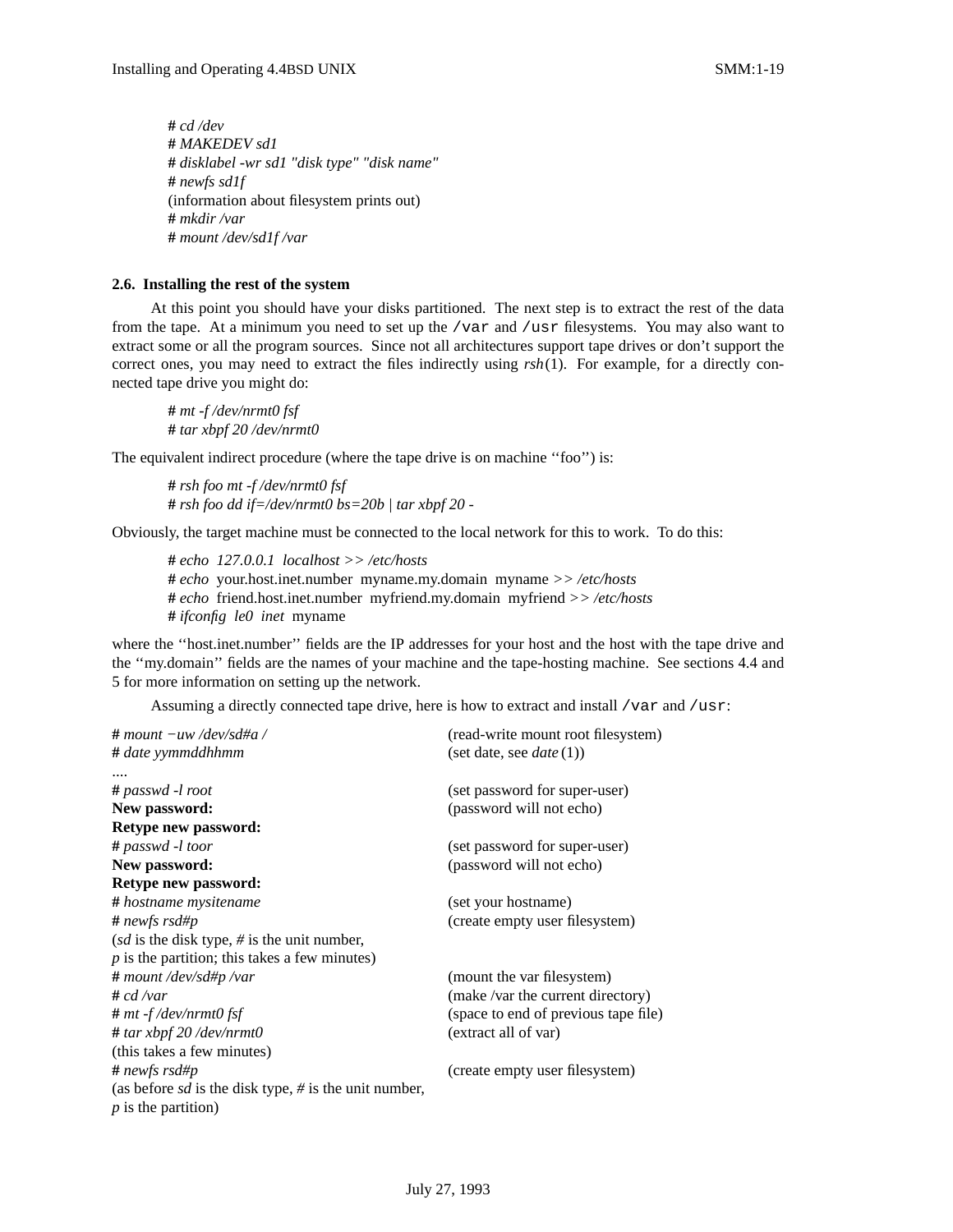| $#$ mount /dev/sd#p /mnt         | (mount the new /usr in temporary location) |
|----------------------------------|--------------------------------------------|
| # $cd/mnt$                       | (make /mnt the current directory)          |
| $# mt-f/dev/nrmt0$ fsf           | (space to end of previous tape file)       |
| # tar xbpf $20$ /dev/nrmt0       | (extract all of usr except usr/src)        |
| (this takes about 15-20 minutes) |                                            |
| # $cd/$                          | (make / the current directory)             |
| $\#$ umount /mnt                 | (unmount from temporary mount point)       |
| # rm -r/usr/*                    | (remove excess bootstrap binaries)         |
| # mount /dev/sd#p /usr           | (remount /usr)                             |

If no disk label has been installed on the disk, the *newfs* command will require a third argument to specify the disk type, using one of the names in /etc/disktab. If the tape had been rewound or positioned incorrectly before the *tar*, to extract /var it may be repositioned by the following commands.

**#** *mt -f /dev/nrmt0 rew* **#** *mt -f /dev/nrmt0 fsf 1*

The data on the second and third tape files has now been extracted. If you are using 6250bpi tapes, the first reel of the distribution is no longer needed; you should now mount the second reel instead. The installation procedure continues from this point on the 8mm tape. The next step is to extract the sources. As previously noted, /usr/src requires about 250-340Mb of space. Ideally sources should be in a separate filesystem; if you plan to put them into your /usr filesystem, it will need at least 500Mb of space. Assuming that you will be using a separate filesystem on sd0f for /usr/src, you will start by creating and mounting it:

**#** *newfs sd0f* (information about filesystem prints out) **#** *mkdir /usr/src* **#** *mount /dev/sd0f /usr/src*

First you will extract the kernel source:

| $# cd$ /usr/src                                     |                                      |
|-----------------------------------------------------|--------------------------------------|
| $# mt$ -f/dev/nrmt0 fsf                             | (space to end of previous tape file) |
| (this should only be done on Exabyte distributions) |                                      |
| # tar xpbf 20 /dev/nrmt0                            | (extract the kernel sources)         |
| (this takes about 15-30 minutes)                    |                                      |

The next tar file contains the sources for the utilities. It is extracted as follows:

| $# cd$ /usr/src                  |                                      |
|----------------------------------|--------------------------------------|
| $# mt$ -f/dev/nrmt0 fsf          | (space to end of previous tape file) |
| # tar xpbf $20$ /dev/rmt12       | (extract the utility source)         |
| (this takes about 30-60 minutes) |                                      |

If you are using 6250bpi tapes, the second reel of the distribution is no longer needed; you should now mount the third reel instead. The installation procedure continues from this point on the 8mm tape.

The next tar file contains the sources for the contributed software. It is extracted as follows:

| $# cd$ /usr/src                                     |                                           |
|-----------------------------------------------------|-------------------------------------------|
| $#$ mt -f/dev/nrmt0 fsf                             | (space to end of previous tape file)      |
| (this should only be done on Exabyte distributions) |                                           |
| # tar xpbf $20$ /dev/rmt12                          | (extract the contributed software source) |
| (this takes about 30-60 minutes)                    |                                           |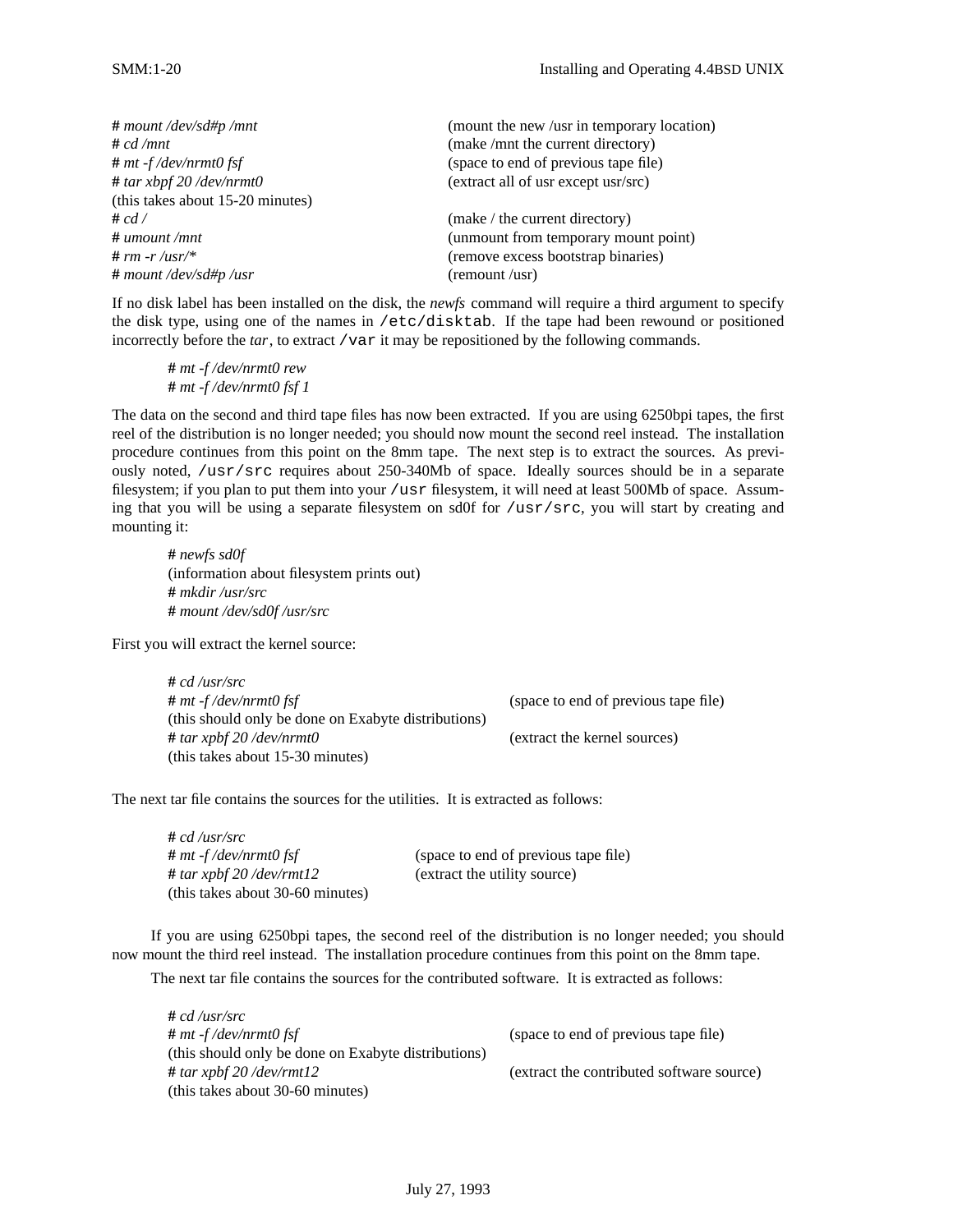If you received a distribution on 8mm Exabyte tape, there is one additional tape file on the distribution tape that has not been installed to this point; it contains the sources for X11R5 in *tar*(1) format. As distributed, X11R5 should be placed in /usr/src/X11R5.

| $# cd$ /usr/src                  |                                      |
|----------------------------------|--------------------------------------|
| $# mt-f/dev/nrmt0$ fsf           | (space to end of previous tape file) |
| # tar xpbf $20$ /dev/nrmt0       | (extract the X11R5 source)           |
| (this takes about 30-60 minutes) |                                      |

Many of the X11 utilities search using the path /usr/X11, so be sure that you have a symbolic link that points at the location of your X11 binaries (here, X11R5).

Having now completed the extraction of the sources, you may want to verify that your /usr/src filesystem is consistent. To do so, you must unmount it, and run *fsck*(8); assuming that you used sd0f you would proceed as follows:

| # $cd/$              | (change directory, back to the root) |
|----------------------|--------------------------------------|
| $\#$ umount /usr/src | $($ unmount /usr/src)                |
| #fsck/dev/rsd0f      |                                      |

The output from *fsck* should look something like:

**\*\* /dev/rsd0f \*\* Last Mounted on /usr/src \*\* Phase 1 - Check Blocks and Sizes \*\* Phase 2 - Check Pathnames \*\* Phase 3 - Check Connectivity \*\* Phase 4 - Check Reference Counts \*\* Phase 5 - Check Cyl groups 23000 files, 261000 used, 39000 free (2200 frags, 4600 blocks)**

If there are inconsistencies in the filesystem, you may be prompted to apply corrective action; see the *fsck*(8) or *Fsck – The UNIX File System Check Program* (SMM:3) for more details.

To use the /usr/src filesystem, you should now remount it with:

**#** *mount /dev/sd0f /usr/src*

or if you have made an entry for it in /etc/fstab you can remount it with:

**#** *mount /usr/src*

### **2.7. Additional conversion information**

After setting up the new 4.4BSD filesystems, you may restore the user files that were saved on tape before beginning the conversion. Note that the 4.4BSD *restore* program does its work on a mounted filesystem using normal system operations. This means that filesystem dumps may be restored even if the characteristics of the filesystem changed. To restore a dump tape for, say, the  $/a$  filesystem something like the following would be used:

```
# mkdir /a
# newfs sd#p
# mount /dev/sd#p /a
# cd /a
# restore x
```
If *tar* images were written instead of doing a dump, you should be sure to use its '−p' option when reading the files back. No matter how you restore a filesystem, be sure to unmount it and check its integrity with  $fsck(8)$  when the job is complete.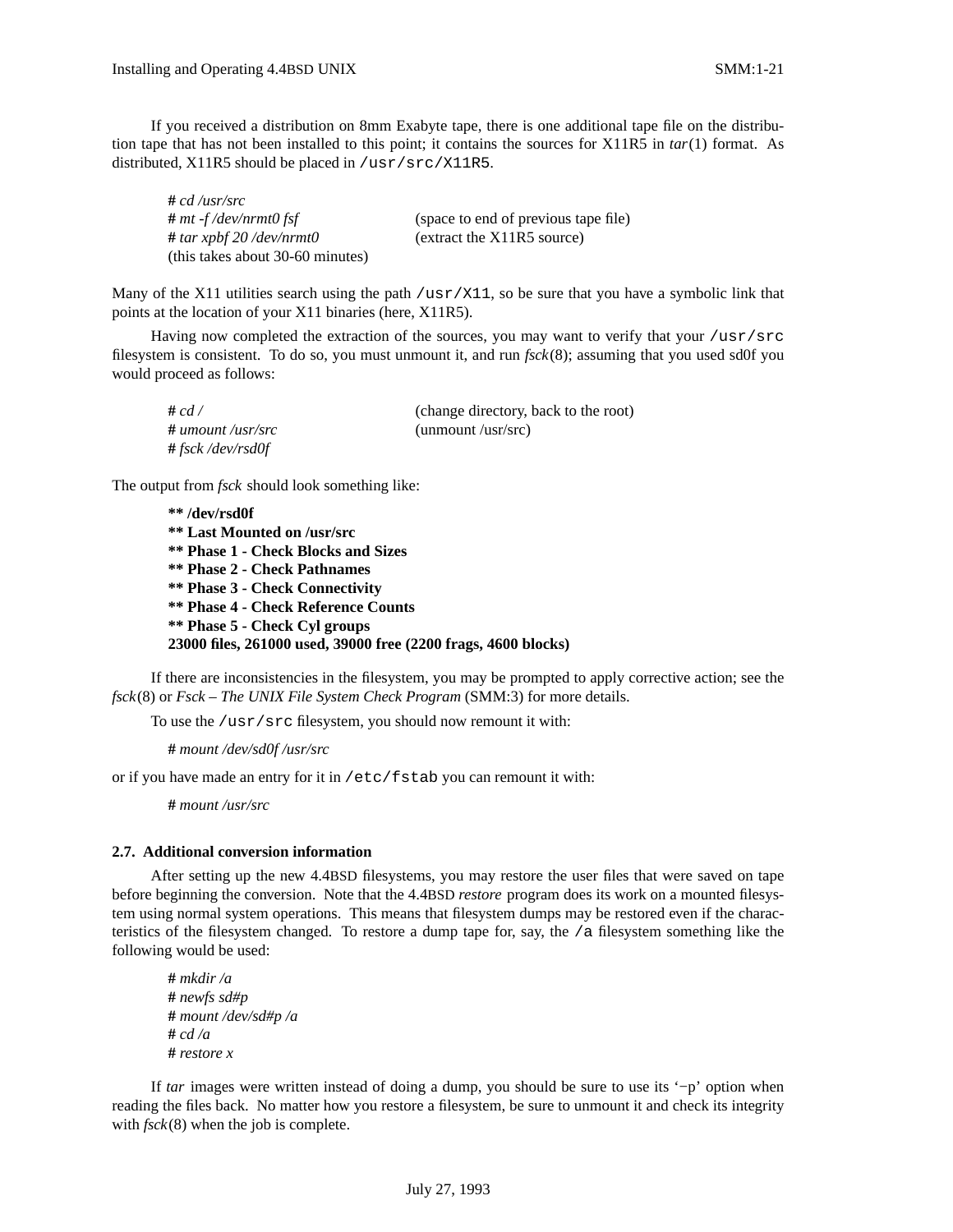## **3. Upgrading a 4.3BSD system**

This section describes the procedure for upgrading a 4.3BSD system to 4.4BSD. This procedure may vary according to the version of the system running before conversion. If you are converting from a System V system, some of this section will still apply (in particular, the filesystem conversion). However, many of the system configuration files are different, and the executable file formats are completely incompatible.

In particular be wary when using this information to upgrade a 4.3BSD HP300 system. There are at least four different versions of "4.3BSD" out there:

1) HPBSD 1.x from Utah.

This was the original version of 4.3BSD for HP300s from which the other variants (and 4.4BSD) are derived. It is largely a 4.3BSD system with Sun's NFS 3.0 filesystem code and some 4.3BSD-Tahoe features (e.g. networking code). Since the filesystem code is 4.2/4.3 vintage and the filesystem hierarchy is largely 4.3BSD, most of this section should apply.

## 2) MORE/bsd from Mt. Xinu.

This is a 4.3BSD-Tahoe vintage system with Sun's NFS 4.0 filesystem code upgraded with Tahoe UFS features. The instructions for 4.3BSD-Tahoe should largely apply.

3) 4.3BSD-Reno from CSRG.

At least one site bootstrapped HP300 support from the Reno distribution. The Reno filesystem code was somewhere between 4.3BSD and 4.4BSD: the VFS switch had been added but many of the UFS features (e.g. ''inline'' symlinks) were missing. The filesystem hierarchy reorganization first appeared in this release. Be extremely careful following these instructions if you are upgrading from the Reno distribution.

4) HPBSD 2.0 from Utah.

As if things were not bad enough already, this release has the 4.4BSD filesystem and networking code as well as some utilities, but still has a 4.3BSD hierarchy. No filesystem conversions are necessary for this upgrade, but files will still need to be moved around.

## **3.1. Installation overview**

If you are running 4.3BSD, upgrading your system involves replacing your kernel and system utilities. In general, there are three possible ways to install a new BSD distribution: (1) boot directly from the distribution tape, use it to load new binaries onto empty disks, and then merge or restore any existing configuration files and filesystems; (2) use an existing 4.3BSD or later system to extract the root and /usr filesystems from the distribution tape, boot from the new system, then merge or restore existing configuration files and filesystems; or (3) extract the sources from the distribution tape onto an existing system, and use that system to cross-compile and install 4.4BSD. For this release, the second alternative is strongly advised, with the third alternative reserved as a last resort. In general, older binaries will continue to run under 4.4BSD, but there are many exceptions that are on the critical path for getting the system running. Ideally, the new system binaries (root and /usr filesystems) should be installed on spare disk partitions, then site-specific files should be merged into them. Once the new system is up and fully merged, the previous root and /usr filesystems can be reused. Other existing filesystems can be retained and used, except that (as usual) the new *fsck* should be run before they are mounted.

It is **STRONGLY** advised that you make full dumps of each filesystem before beginning, especially any that you intend to modify in place during the merge. It is also desirable to run filesystem checks of all filesystems to be converted to 4.4BSD before shutting down. This is an excellent time to review your disk configuration for possible tuning of the layout. Most systems will need to provide a new filesystem for system use mounted on /var (see below). However, the /tmp filesystem can be an MFS virtual-memoryresident filesystem, potentially freeing an existing disk partition. (Additional swap space may be desirable as a consequence.) See *mount\_mfs*(8).

The recommended installation procedure includes the following steps. The order of these steps will probably vary according to local needs.

Extract root and /usr filesystems from the distribution tapes.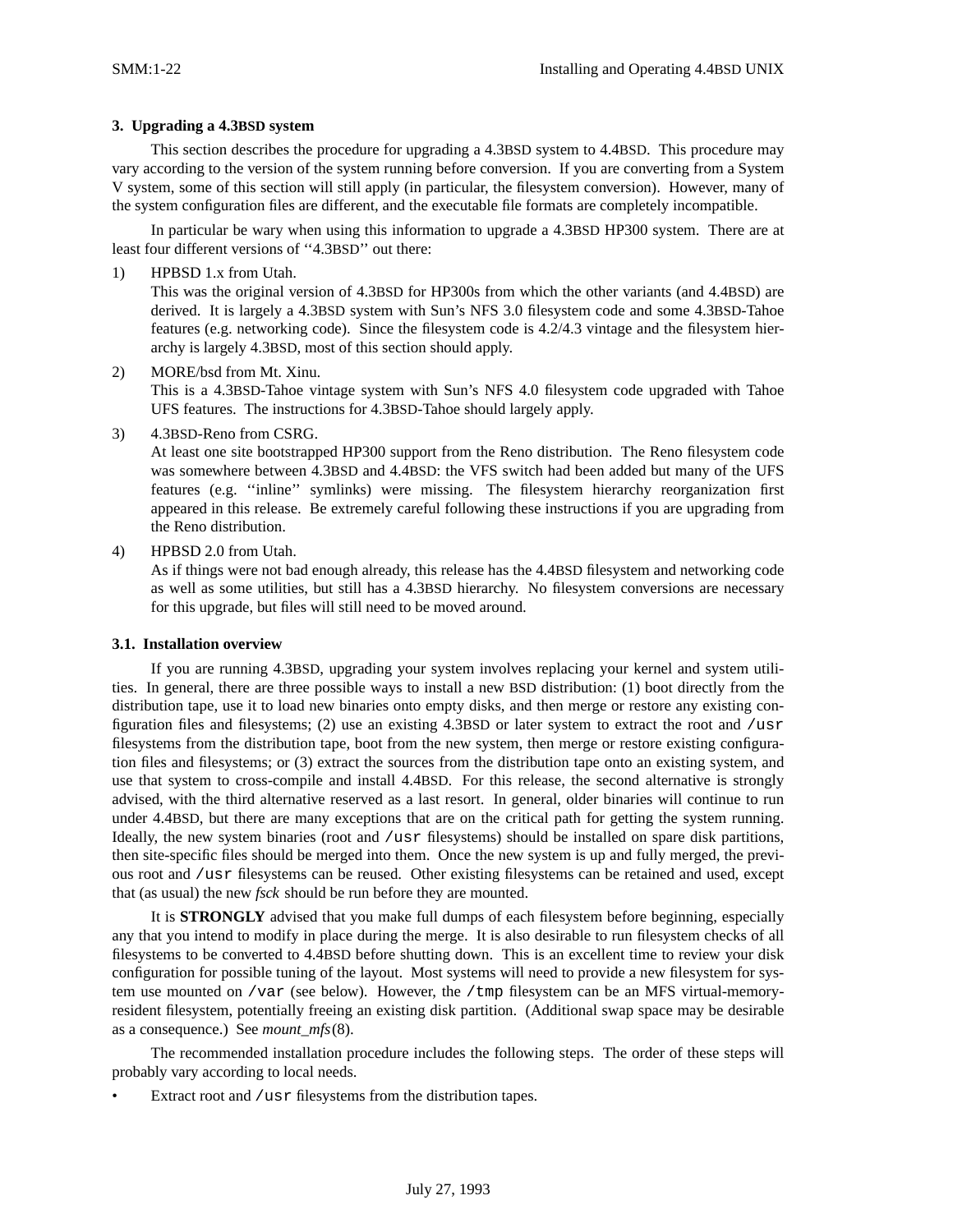- Extract kernel and/or user-level sources from the distribution tape if space permits. This can serve as the backup documentation as needed.
- Configure and boot a kernel for the local system. This can be delayed if the generic kernel from the distribution supports enough hardware to proceed.
- Build a skeletal /var filesystem (see *mtree*(8)).
- Merge site-dependent configuration files from /etc and /usr/lib into the new /etc directory. Note that many file formats and contents have changed; see section 3.4 of this document.
- Copy or merge files from /usr/adm, /usr/spool, /usr/preserve, /usr/lib, and other locations into /var.
- Merge local macros, dictionaries, etc. into /usr/share.
- Merge and update local software to reflect the system changes.
- Take off the rest of the morning, you've earned it!

Section 3.2 lists the files to be saved as part of the conversion process. Section 3.3 describes the bootstrap process. Section 3.4 discusses the merger of the saved files back into the new system. Section 3.5 gives an overview of the major bug fixes and changes between 4.3BSD and 4.4BSD. Section 3.6 provides general hints on possible problems to be aware of when converting from 4.3BSD to 4.4BSD.

### **3.2. Files to save**

The following list enumerates the standard set of files you will want to save and suggests directories in which site-specific files should be present. This list will likely be augmented with non-standard files you have added to your system. If you do not have enough space to create parallel filesystems, you should create a *tar* image of the following files before the new filesystems are created. The rest of this subsection describes where theses files have moved and how they have changed.

| $/$ .cshrc       | ŧ          | root csh startup script (moves to /root/.cshrc)         |
|------------------|------------|---------------------------------------------------------|
| /.login          | t          | root csh login script (moves to /root/.login)           |
| /.profile        | t          | root sh startup script (moves to /root/.profile)        |
| /.rhosts         | t          | for trusted machines and users (moves to /root/.rhosts) |
| /etc/disktab     | $\ddagger$ | in case you changed disk partition sizes                |
| /etc/fstab       | *          | disk configuration data                                 |
| /etc/ftpusers    | ŧ          | for local additions                                     |
| /etc/gettytab    | ţ          | getty database                                          |
| /etc/group       | *          | group data base                                         |
| /etc/hosts       | ŧ          | for local host information                              |
| /etc/hosts.equiv | $\dagger$  | for local host equivalence information                  |
| /etc/hosts.lpd   | ÷          | printer access file                                     |
| /etc/inetd.conf  | ∗          | Internet services configuration data                    |
| /etc/named*      | ŧ          | named configuration files                               |
| /etc/netstart    | $\dagger$  | network initialization                                  |
| /etc/networks    | $\dagger$  | for local network information                           |
| /etc/passwd      | $\ast$     | user data base                                          |
| /etc/printcap    | ∗          | line printer database                                   |
| /etc/protocols   | $\ddagger$ | in case you added any local protocols                   |
| /etc/rc          | *          | for any local additions                                 |
| /etc/rc.local    | ∗          | site specific system startup commands                   |
| /etc/remote      | Ť          | auto-dialer configuration                               |
| /etc/services    | ţ          | for local additions                                     |
| /etc/shells      | $\ddagger$ | list of valid shells                                    |
| /etc/syslog.conf | ∗          | system logger configuration                             |
| /etc/securettys  | ∗          | merged into ttys                                        |
| /etc/ttys        | $\ast$     | terminal line configuration data                        |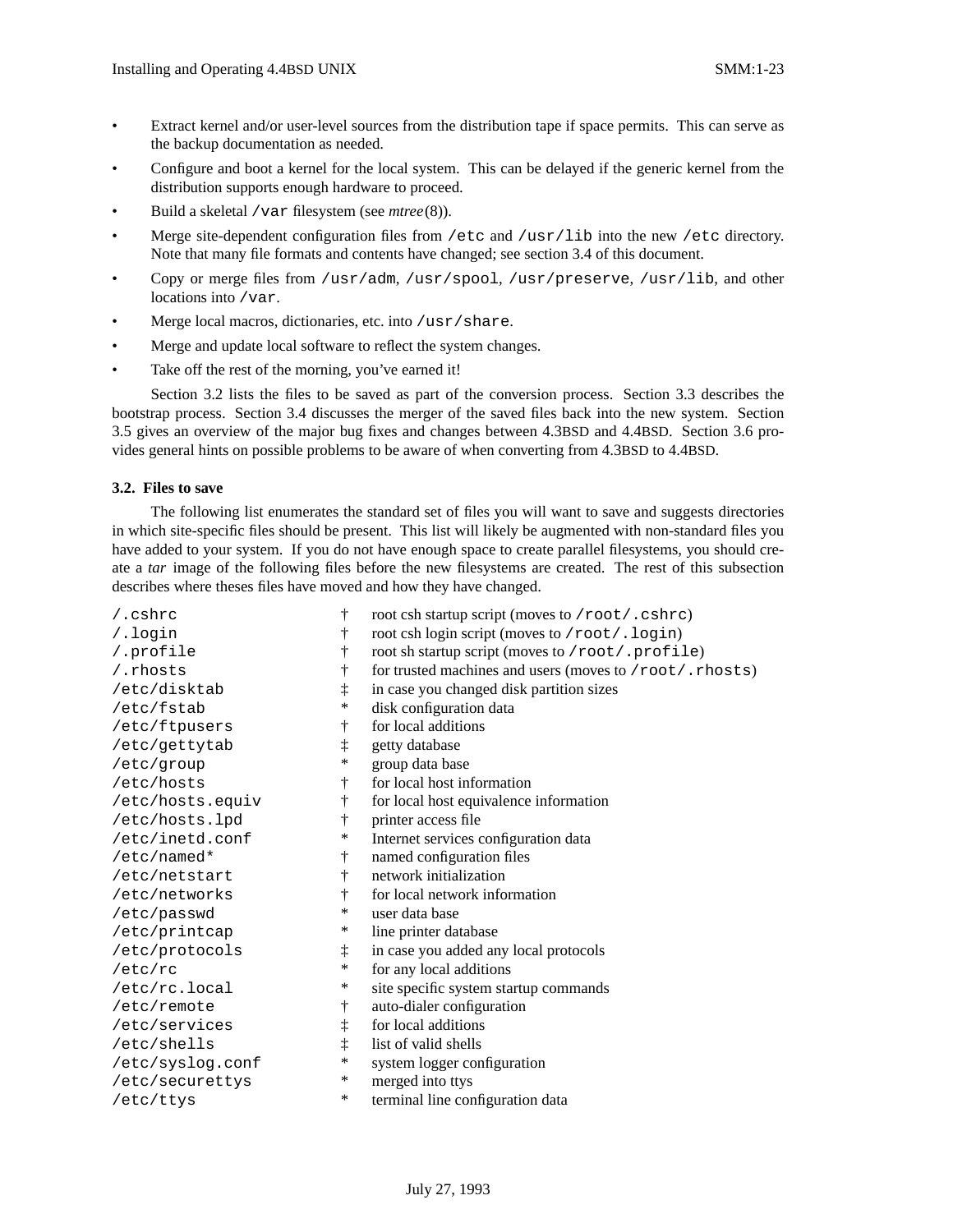| /etc/ttytype           | *          | merged into ttys                                                          |
|------------------------|------------|---------------------------------------------------------------------------|
| /etc/termcap           | $\ddagger$ | for any local entries that may have been added                            |
| /lib                   | ţ          | for any locally developed language processors                             |
| /usr/dict/*            |            | for local additions to words and papers                                   |
| /usr/include/*         |            | for local additions                                                       |
| /usr/lib/aliases       | *          | mail forwarding data base (moves to /etc/aliases)                         |
| /usr/lib/crontab       | ∗          | cron daemon data base (moves to /etc/crontab)                             |
| /usr/lib/crontab.local | ∗          | local cron daemon data base (moves to /etc/crontab.local)                 |
| /usr/lib/lib*.a        | ÷          | for local libraries                                                       |
| /usr/lib/mail.rc       |            | system-wide mail(1) initialization (moves to $/etc/mail.rc)$              |
| /usr/lib/sendmail.cf   | ∗          | sendmail configuration (moves to /etc/sendmail.cf)                        |
| $/usr/lib/tmac/*$      | $\ddagger$ | for locally developed troff/nroff macros (moves to /usr/share/tmac/*)     |
| /usr/lib/uucp/*        | ÷          | for local uucp configuration files                                        |
| /usr/man/manl          | ∗          | for manual pages for locally developed programs (moves to /usr/local/man) |
| /usr/spool/ $*$        | ŧ          | for current mail, news, uucp files, etc. (moves to $/var/spool)$ )        |
| /usr/src/local         | ÷          | for source for locally developed programs                                 |
| /sys/conf/HOST         | ÷          | configuration file for your machine (moves to /sys/ <arch>/conf)</arch>   |
| /sys/conf/files.HOST   | Ť          | list of special files in your kernel (moves to /sys/ <arch>/conf)</arch>  |
| $/*/quotas$            | $\ast$     | filesystem quota files (moves to /*/quotas.user)                          |
|                        |            |                                                                           |

† Files that can be used from 4.3BSD without change.

‡ Files that need local changes merged into 4.4BSD files.

\* Files that require special work to merge and are discussed in section 3.4.

## **3.3. Installing 4.4BSD**

The next step is to build a working 4.4BSD system. This can be done by following the steps in section 2 of this document for extracting the root and /usr filesystems from the distribution tape onto unused disk partitions. For the SPARC, the root filesystem dump on the tape could also be extracted directly. For the HP300 and DECstation, the raw disk image can be copied into an unused partition and this partition can then be dumped to create an image that can be restored. The exact procedure chosen will depend on the disk configuration and the number of suitable disk partitions that may be used. It is also desirable to run filesystem checks of all filesystems to be converted to 4.4BSD before shutting down. In any case, this is an excellent time to review your disk configuration for possible tuning of the layout. Section 2.5 and *config*(8) are required reading.

The filesystem in 4.4BSD has been reorganized in an effort to meet several goals:

- 1) The root filesystem should be small.
- 2) There should be a per-architecture centrally-shareable read-only /usr filesystem.
- 3) Variable per-machine directories should be concentrated below a single mount point named /var.
- 4) Site-wide machine independent shareable text files should be separated from architecture specific binary files and should be concentrated below a single mount point named /usr/share.

These goals are realized with the following general layouts. The reorganized root filesystem has the following directories:

| /etc      | (config files)                                     |
|-----------|----------------------------------------------------|
| /bin      | (user binaries needed when single-user)            |
| /sbin     | (root binaries needed when single-user)            |
| $/$ local | (locally added binaries used only by this machine) |
| /tmp      | (mount point for memory based filesystem)          |
| /dev      | (local devices)                                    |
| /home     | (mount point for AMD)                              |
| /var      | (mount point for per-machine variable directories) |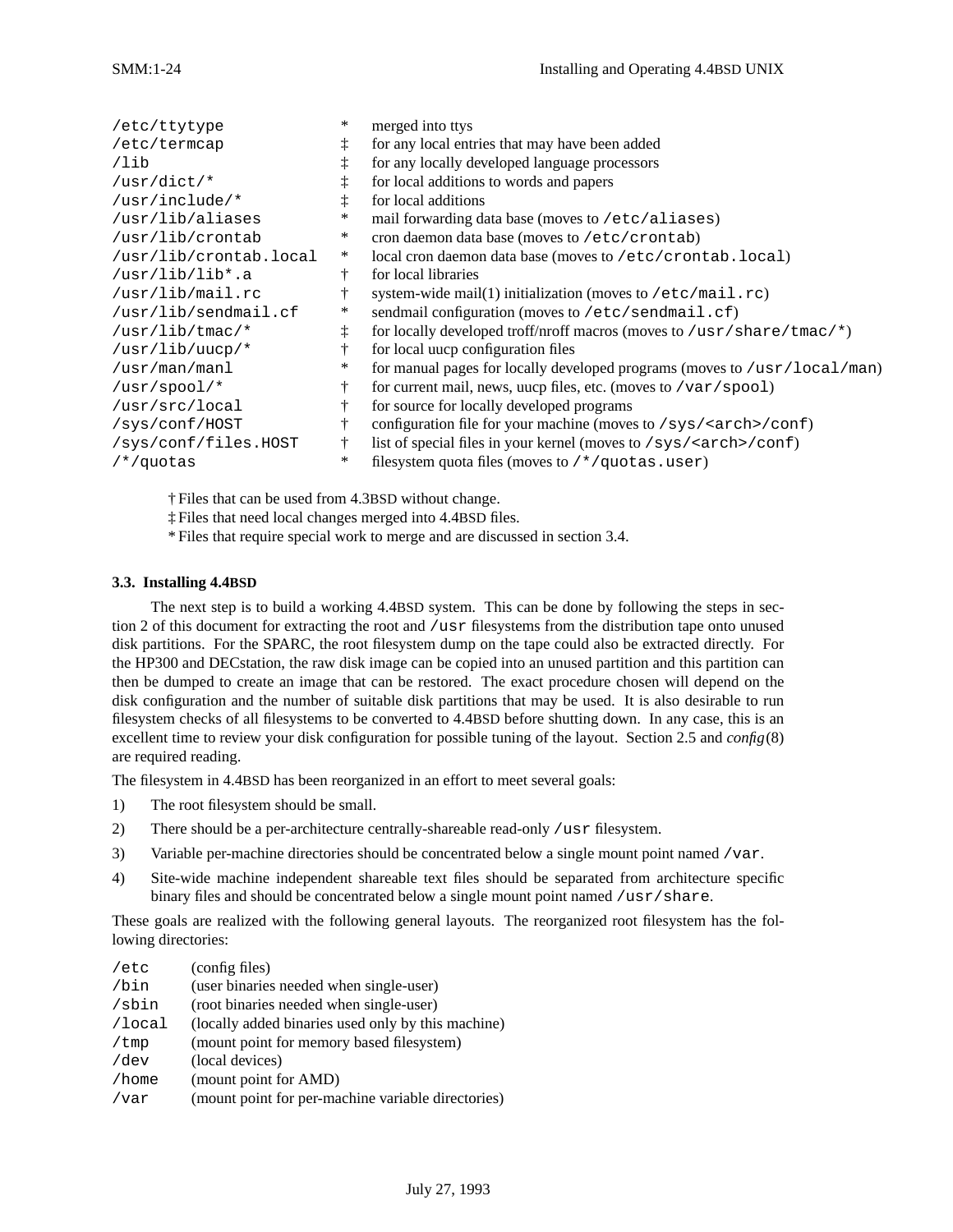The reorganized /usr filesystem has the following directories:

| /usr/bin     | (user binaries)                              |
|--------------|----------------------------------------------|
| /usr/contrib | (software contributed to 4.4BSD)             |
| /usr/games   | (binaries for games, score files in $/var$ ) |
| /usr/include | (standard include files)                     |
| /usr/lib     | $(lib^*a from old /usr/lib)$                 |
| /usr/libdata | (databases from old /usr/lib)                |
| /usr/libexec | (executables from old $/usr/lib$ )           |
| /usr/local   | (locally added binaries used site-wide)      |
| /usr/old     | (deprecated binaries)                        |
| /usr/sbin    | (root binaries)                              |
| /usr/share   | (mount point for site-wide shared text)      |
| /usr/src     | (mount point for sources)                    |

The reorganized /usr/share filesystem has the following directories:

| /usr/share/calendar   | (various useful calendar files)        |
|-----------------------|----------------------------------------|
| /usr/share/dict       | (dictionaries)                         |
| /usr/share/doc        | (4.4BSD manual sources)                |
| /usr/share/games      | (games text files)                     |
| /usr/share/groff font | (groff font information)               |
| /usr/share/man        | (typeset manual pages)                 |
| /usr/share/misc       | (dumping ground for random text files) |
| /usr/share/mk         | (templates for 4.4BSD makefiles)       |
| /usr/share/skel       | (template user home directory files)   |
| /usr/share/tmac       | (various groff macro packages)         |
| /usr/share/zoneinfo   | (information on time zones)            |

The reorganized /var filesystem has the following directories:

| /var/account      | (accounting files, formerly /usr/adm)       |
|-------------------|---------------------------------------------|
| /var/at           | $(at(1)$ spooling area)                     |
| /var/backups      | (backups of system files)                   |
| /var/crash        | (crash dumps)                               |
| /var/db           | (system-wide databases, e.g. tags)          |
| /var/games        | (score files)                               |
| /var/log          | (log files)                                 |
| /var/mail         | (users mail)                                |
| /var/obj          | (hierarchy to build / $usr/sec$ )           |
| /var/preserve     | (preserve area for vi)                      |
| /var/quotas       | (directory to store quota files)            |
| /var/run          | (directory to store *.pid files)            |
| /var/rwho         | (rwho databases)                            |
| /var/spool/ftp    | (home directory for anonymous ftp)          |
| /var/spool/mqueue | (sendmail spooling directory)               |
| /var/spool/news   | (news spooling area)                        |
| /var/spool/output | (printer spooling area)                     |
| /var/spool/uucp   | (uucp spooling area)                        |
| /var/tmp          | (disk-based temporary directory)            |
| /var/users        | (root of per-machine user home directories) |

The 4.4BSD bootstrap routines pass the identity of the boot device through to the kernel. The kernel then uses that device as its root filesystem. Thus, for example, if you boot from /dev/sd1a, the kernel will use sd1a as its root filesystem. If /dev/sd1b is configured as a swap partition, it will be used as the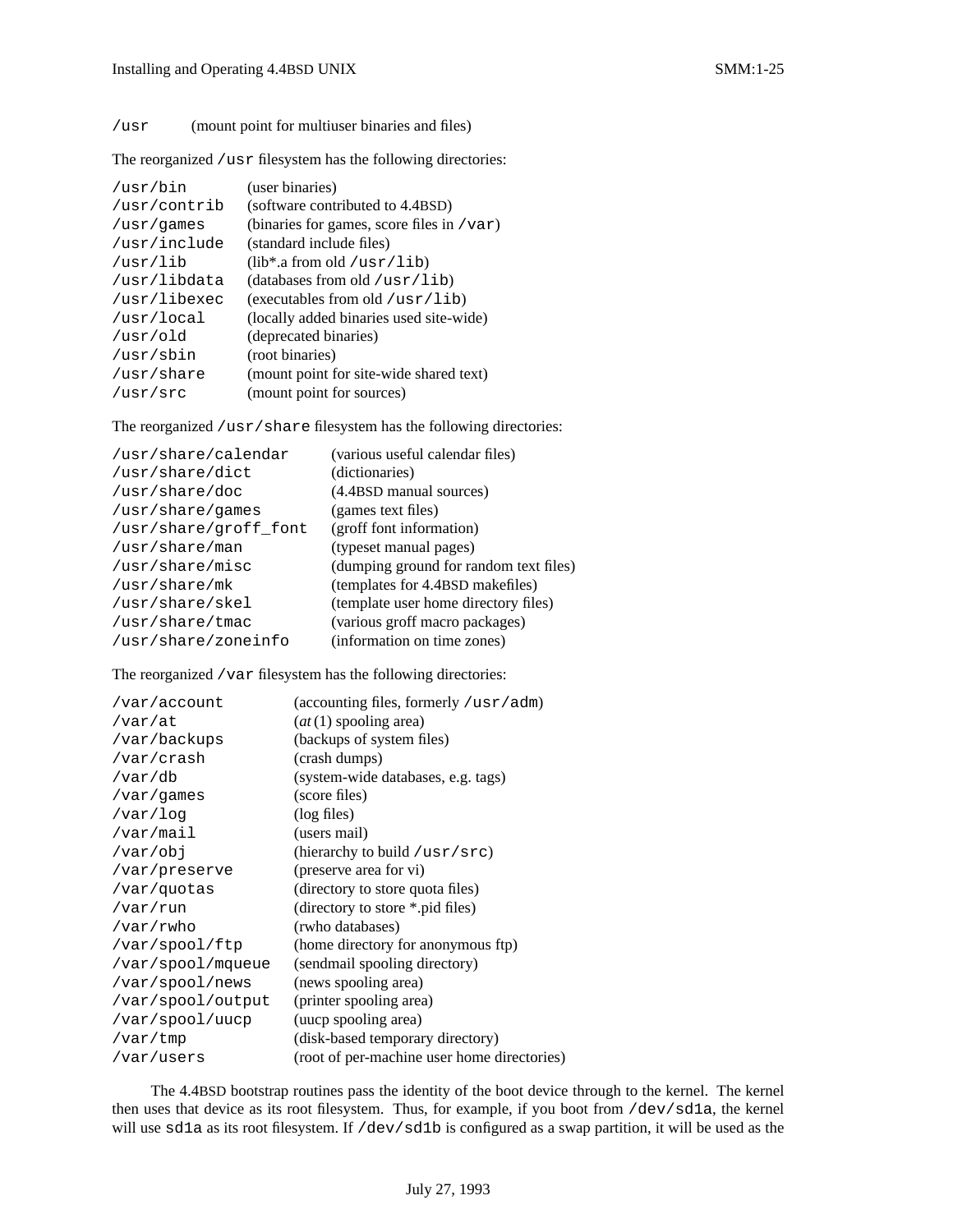initial swap area, otherwise the normal primary swap area (/dev/sd0b) will be used. The 4.4BSD bootstrap is backward compatible with 4.3BSD, so you can replace your old bootstrap if you use it to boot your first 4.4BSD kernel. However, the 4.3BSD bootstrap cannot access 4.4BSD filesystems, so if you plan to convert your filesystems to 4.4BSD, you must install a new bootstrap *before* doing the conversion. Note that SPARC users cannot build a 4.4BSD compatible version of the bootstrap, so must *not* convert their root filesystem to the new 4.4BSD format.

Once you have extracted the 4.4BSD system and booted from it, you will have to build a kernel customized for your configuration. If you have any local device drivers, they will have to be incorporated into the new kernel. See section 4.1.3 and ''Building 4.3BSD UNIX Systems with Config'' (SMM:2).

If converting from 4.3BSD, your old filesystems should be converted. If you've modified the partition sizes from the original 4.3BSD ones, and are not already using the 4.4BSD disk labels, you will have to modify the default disk partition tables in the kernel. Make the necessary table changes and boot your custom kernel **BEFORE** trying to access any of your old filesystems! After doing this, if necessary, the remaining filesystems may be converted in place by running the 4.4BSD version of *fsck*(8) on each filesystem and allowing it to make the necessary corrections. The new version of *fsck* is more strict about the size of directories than the version supplied with 4.3BSD. Thus the first time that it is run on a 4.3BSD filesystem, it will produce messages of the form:

## **DIRECTORY ...: LENGTH** xx **NOT MULTIPLE OF 512 (ADJUSTED)**

Length "xx" will be the size of the directory; it will be expanded to the next multiple of 512 bytes. The new *fsck* will also set default *interleave* and *npsect* (number of physical sectors per track) values on older filesystems, in which these fields were unused spares; this correction will produce messages of the form:

## **IMPOSSIBLE INTERLEAVE=0 IN SUPERBLOCK (SET TO DEFAULT)**<sup>4</sup> **IMPOSSIBLE NPSECT=0 IN SUPERBLOCK (SET TO DEFAULT)**

Filesystems that have had their interleave and npsect values set will be diagnosed by the old *fsck* as having a bad superblock; the old *fsck* will run only if given an alternate superblock (*fsck −b32*), in which case it will re-zero these fields. The 4.4BSD kernel will internally set these fields to their defaults if fsck has not done so; again, the *−b32* option may be necessary for running the old *fsck*.

In addition, 4.4BSD removes several limits on filesystem sizes that were present in 4.3BSD. The limited filesystems continue to work in 4.4BSD, but should be converted as soon as it is convenient by running *fsck* with the *−c* 2 option. The sequence *fsck −p −c* 2 will update them all, fix the interleave and npsect fields, fix any incorrect directory lengths, expand maximum uid's and gid's to 32-bits, place symbolic links less than 60 bytes into their inode, and fill in directory type fields all at once. The new filesystem formats are incompatible with older systems. If you wish to continue using these filesystems with the older systems you should make only the compatible changes using *fsck −c 1*.

### **3.4. Merging your files from 4.3BSD into 4.4BSD**

When your system is booting reliably and you have the 4.4BSD root and /usr filesystems fully installed you will be ready to continue with the next step in the conversion process, merging your old files into the new system.

If you saved the files on a *tar* tape, extract them into a scratch directory, say /usr/convert:

**#** *mkdir /usr/convert* **#** *cd /usr/convert* **#** *tar xp*

The data files marked in the previous table with a dagger  $(\dagger)$  may be used without change from the previous system. Those data files marked with a double dagger (‡) have syntax changes or substantial enhancements. You should start with the 4.4BSD version and carefully integrate any local changes into the new file. Usually these local changes can be incorporated without conflict into the new file; some

<sup>4</sup> The defaults are to set *interleave* to 1 and *npsect* to *nsect*. This is correct on most drives; it affects only performance (usually virtually unmeasurably).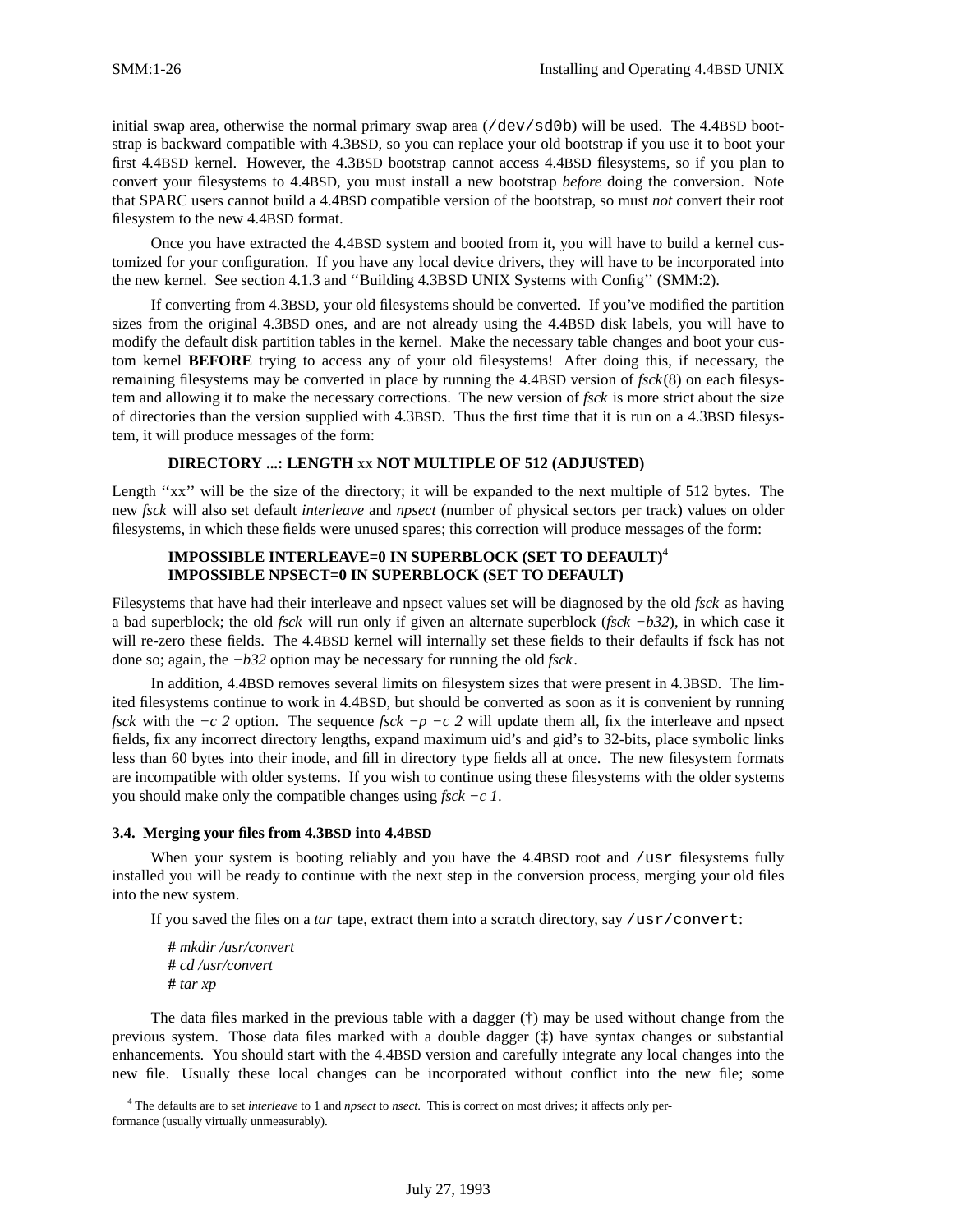exceptions are noted below. The files marked with an asterisk (\*) require particular attention and are discussed below.

As described in section 3.3, the most immediately obvious change in 4.4BSD is the reorganization of the system filesystems. Users of certain recent vendor releases have seen this general organization, although 4.4BSD takes the reorganization a bit further. The directories most affected are /etc, that now contains only system configuration files; /var, a new filesystem containing per-system spool and log files; and /usr/share, that contains most of the text files shareable across architectures such as documentation and macros. System administration programs formerly in /etc are now found in /sbin and /usr/sbin. Various programs and data files formerly in /usr/lib are now found in /usr/libexec and /usr/libdata, respectively. Administrative files formerly in /usr/adm are in /var/account and, similarly, log files are now in /var/log. The directory /usr/ucb has been merged into /usr/bin, and the sources for programs in /usr/bin are in /usr/src/usr.bin. Other source directories parallel the destination directories; /usr/src/etc has been greatly expanded, and /usr/src/share is new. The source for the manual pages, in general, are with the source code for the applications they document. Manual pages not closely corresponding to an application program are found in /usr/src/share/man. The locations of all man pages is listed in /usr/src/share/man/man0/man[1-8]. The manual page *hier*(7) has been updated and made more detailed; it is included in the printed documentation. You should review it to familiarize yourself with the new layout.

A new utility, *mtree*(8), is provided to build and check filesystem hierarchies with the proper contents, owners and permissions. Scripts are provided in /etc/mtree (and /usr/src/etc/mtree) for the root, /usr and /var filesystems. Once a filesystem has been made for /var, *mtree* can be used to create a directory hierarchy there or you can simply use tar to extract the prototype from the second file of the distribution tape.

### **3.4.1. Changes in the** /etc **directory**

The /etc directory now contains nearly all the host-specific configuration files. Note that some file formats have changed, and those configuration files containing pathnames are nearly all affected by the reorganization. See the examples provided in /etc (installed from /usr/src/etc) as a guide. The following table lists some of the local configuration files whose locations and/or contents have changed.

| 4.3BSD and Earlier      | 4.4BSD              | Comments                               |
|-------------------------|---------------------|----------------------------------------|
| /etc/fstab              | /etc/fstab          | new format; see below                  |
| /etc/inetd.conf         | /etc/inetd.conf     | pathnames of executables changed       |
| /etc/printcap           | /etc/printcap       | pathnames changed                      |
| /etc/syslog.conf        | /etc/syslog.conf    | pathnames of log files changed         |
| /etc/ttys               | /etc/ttys           | pathnames of executables changed       |
| /etc/passwd             | /etc/master.passwd  | new format; see below                  |
| /usr/lib/sendmail.cf    | /etc/sendmail.cf    | changed pathnames                      |
| /usr/lib/aliases        | /etc/aliases        | may contain changed pathnames          |
| $/etc/*.pid$            | /var/run/*.pid      |                                        |
| New in 4.3BSD-Tahoe     | 4.4BSD              | Comments                               |
| /usr/qames/dm.config    | /etc/dm.comf        | configuration for games (see $dm(8)$ ) |
| /etc/zoneinfo/localtime | /etc/localtime      | timezone configuration                 |
| /etc/zoneinfo           | /usr/share/zoneinfo | timezone configuration                 |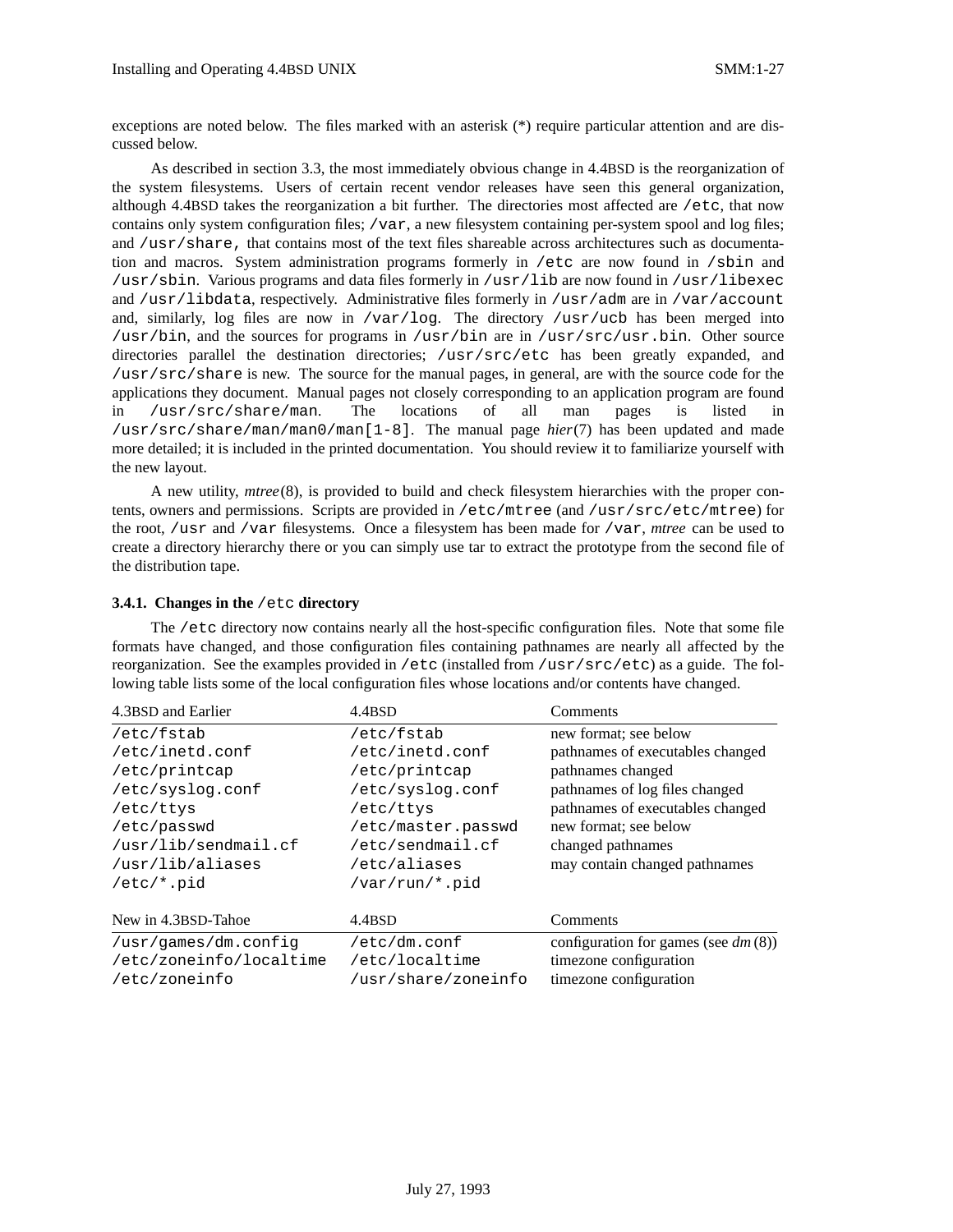| New in 4.4BSD   | Comments                                           |
|-----------------|----------------------------------------------------|
| /etc/aliases.db | database version of the aliases file               |
| /etc/amd-home   | location database of home directories              |
| /etc/amd-vol    | location database of exported filesystems          |
| /etc/changelist | /etc/security files to back up                     |
| /etc/csh.cshrc  | system-wide csh(1) initialization file             |
| /etc/csh.login  | system-wide csh(1) login file                      |
| /etc/csh.logout | system-wide csh(1) logout file                     |
| /etc/disklabels | directory for saving disklabels                    |
| /etc/exports    | NFS list of export permissions                     |
| /etc/ftpwelcome | message displayed for ftp users; see ftpd $(8)$    |
| /etc/kerberosIV | Kerberos directory; see below                      |
| /etc/man.conf   | lists directories searched by <i>man</i> (1)       |
| /etc/mtree      | directory for local mirree files; see mirree $(8)$ |
| /etc/netgroup   | NFS group list used in /etc/exports                |
| /etc/pwd.db     | non-secure hashed user data base file              |
| /etc/spwd.db    | secure hashed user data base file                  |
| /etc/security   | daily system security checker                      |

System security changes require adding several new ''well-known'' groups to /etc/group. The groups that are needed by the system as distributed are:

| number   | purpose                                       |
|----------|-----------------------------------------------|
| $\Omega$ | users allowed superuser privilege             |
| 1        | processes that need less than wheel privilege |
| 2        | read access to kernel memory                  |
| 3        | access to kernel sources                      |
| 4        | access to terminals                           |
| 5        | read access to raw disks                      |
| 7        | group for system binaries                     |
| 8        | group for news                                |
| 9        | write access to sources                       |
| 13       | access to games                               |
| 20       | system staff                                  |
| 31       | system guests                                 |
| 39       | the least privileged group                    |
| 45       | access to utmp files                          |
| 117      | access to remote ports and dialers            |
|          |                                               |

Only users in the ''wheel'' group are permitted to *su* to ''root''. Most programs that manage directories in /var/spool now run set-group-id to ''daemon'' so that users cannot directly access the files in the spool directories. The special files that access kernel memory, /dev/kmem and /dev/mem, are made readable only by group ''kmem''. Standard system programs that require this access are made set-group-id to that group. The group ''sys'' is intended to control access to kernel sources, and other sources belong to group ''wsrc.'' Rather than make user terminals writable by all users, they are now placed in group ''tty'' and made only group writable. Programs that should legitimately have access to write on user terminals such as *talkd* and *write* now run set-group-id to ''tty''. The ''operator'' group controls access to disks. By default, disks are readable by group ''operator'', so that programs such as *dump* can access the filesystem information without being set-user-id to ''root''. The *shutdown*(8) program is executable only by group operator and is setuid to root so that members of group operator may shut down the system without root access.

The ownership and modes of some directories have changed. The *at* programs now run set-user-id ''root'' instead of ''daemon.'' Also, the uucp directory no longer needs to be publicly writable, as *tip* reverts to privileged status to remove its lock files. After copying your version of /var/spool, you should do: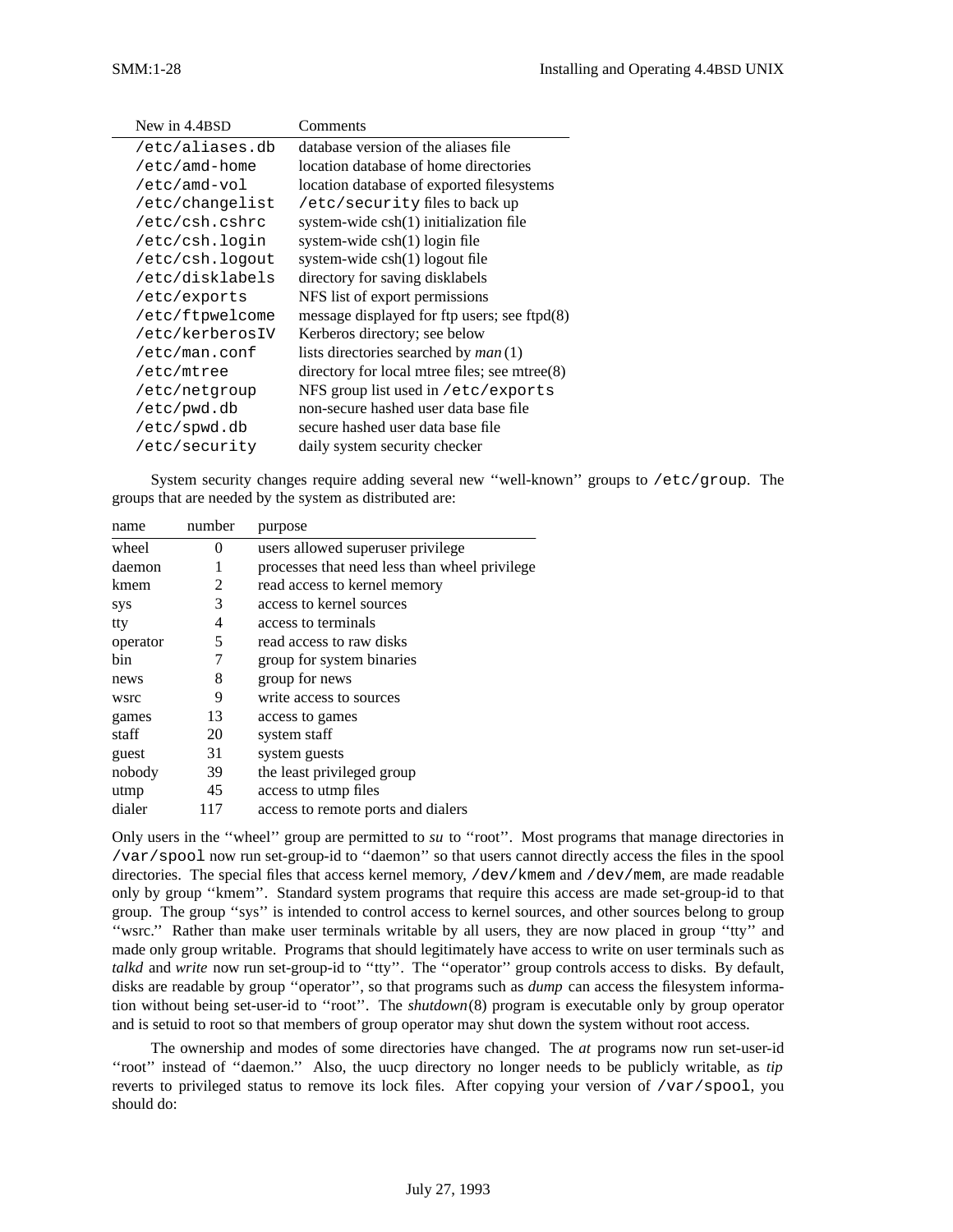**#** *chown −R root /var/spool/at* **#** *chown −R uucp.daemon /var/spool/uucp* **#** *chmod −R o−w /var/spool/uucp*

The format of the cron table, /etc/crontab, has been changed to specify the user-id that should be used to run a process. The userid ''nobody'' is frequently useful for non-privileged programs. Local changes are now put in a separate file, /etc/crontab.local.

Some of the commands previously in /etc/rc.local have been moved to /etc/rc; several new functions are now handled by /etc/rc, /etc/netstart and /etc/rc.local. You should look closely at the prototype version of these files and read the manual pages for the commands contained in it before trying to merge your local copy. Note in particular that *ifconfig* has had many changes, and that host names are now fully specified as domain-style names (e.g., vangogh.CS.Berkeley.EDU) for the benefit of the name server.

Some of the commands previously in /etc/daily have been moved to /etc/security, and several new functions have been added to /etc/security to do nightly security checks on the system. The script /etc/daily runs /etc/security each night, and mails the output to the super-user. Some of the checks done by /etc/security are:

- Syntax errors in the password and group files.
- Duplicate user and group names and id's.
- Dangerous search paths and umask values for the superuser.
- Dangerous values in various initialization files.
- Dangerous .rhosts files.
- Dangerous directory and file ownership or permissions.
- Globally exported filesystems.
- Dangerous owners or permissions for special devices.

In addition, it reports any changes to setuid and setgid files, special devices, or the files in /etc/changelist since the last run of /etc/security. Backup copies of the files are saved in /var/backups. Finally, the system binaries are checksummed and their permissions validated against the *mtree*(8) specifications in /etc/mtree.

The C-library and system binaries on the distribution tape are compiled with new versions of *gethostbyname* and *gethostbyaddr* that use the name server, *named*(8). If you have only a small network and are not connected to a large network, you can use the distributed library routines without any problems; they use a linear scan of the host table /etc/hosts if the name server is not running. If you are on the Internet or have a large local network, it is recommend that you set up and use the name server. For instructions on how to set up the necessary configuration files, refer to ''Name Server Operations Guide for BIND'' (SMM:10). Several programs rely on the host name returned by *gethostname* to determine the local domain name.

If you are using the name server, your *sendmail* configuration file will need some updates to accommodate it. See the ''Sendmail Installation and Operation Guide'' (SMM:8) and the sample *sendmail* configuration files in /usr/src/usr.sbin/sendmail/cf. The aliases file, /etc/aliases has also been changed to add certain well-known addresses.

#### **3.4.2. Shadow password files**

The password file format adds change and expiration fields and its location has changed to protect the encrypted passwords stored there. The actual password file is now stored in /etc/master.passwd. The hashed dbm password files do not contain encrypted passwords, but contain the file offset to the entry with the password in /etc/master.passwd (that is readable only by root). Thus, the *getpwnam*() and *getpwuid*() functions will no longer return an encrypted password string to non-root callers. An old-style passwd file is created in /etc/passwd by the *vipw*(8) and *pwd\_mkdb*(8) programs. See also *passwd*(5).

Several new users have also been added to the group of ''well-known'' users in /etc/passwd. The current list is: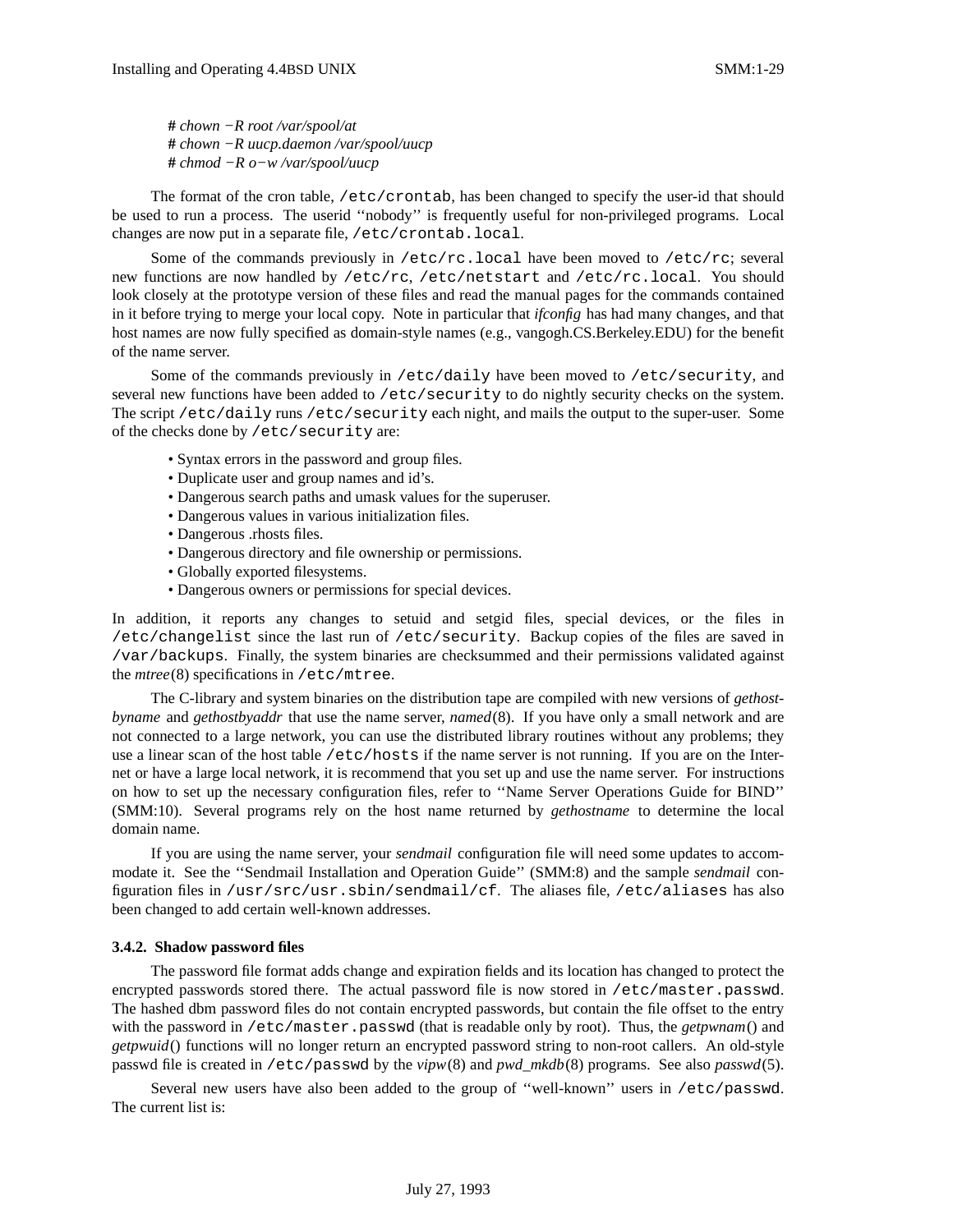| name     | number                   |
|----------|--------------------------|
| root     | 0                        |
| daemon   | 1                        |
| operator | $\overline{\mathcal{L}}$ |
| bin      | 3                        |
| games    | 7                        |
| uucp     | 66                       |
| nobody   | 32767                    |

The ''daemon'' user is used for daemon processes that do not need root privileges. The ''operator'' user-id is used as an account for dumpers so that they can log in without having the root password. By placing them in the ''operator'' group, they can get read access to the disks. The ''uucp'' login has existed long before 4.4BSD, and is noted here just to provide a common user-id. The password entry ''nobody'' has been added to specify the user with least privilege. The ''games'' user is a pseudo-user that controls access to game programs.

After installing your updated password file, you must run *pwd\_mkdb*(8) to create the password database. Note that *pwd\_mkdb*(8) is run whenever *vipw*(8) is run.

### **3.4.3. The** /var **filesystem**

The spooling directories saved on tape may be restored in their eventual resting places without too much concern. Be sure to use the '−p' option to *tar*(1) so that files are recreated with the same file modes. The following commands provide a guide for copying spool and log files from an existing system into a new /var filesystem. At least the following directories should already exist on /var: output, log, backups and db.

```
SRC=/oldroot/usr
cd $SRC; tar cf - msgs preserve | (cd /var && tar xpf -)
# copy $SRC/spool to /var
cd $SRC/spool
tar cf - at mail rwho | (cd /var && tar xpf -)
tar cf - ftp mqueue news secretmail uucp uucppublic |\ \ \rangle(cd /var/spool && tar xpf -)
# everything else in spool is probably a printer area
mkdir .save
mv at ftp mail mqueue rwho secretmail uucp uucppublic .save
tar cf - * | (cd /var/spool/output && tar xpf -)
mv .save/* .
rmdir .save
cd /var/spool/mqueue
mv syslog.7 /var/log/maillog.7
mv syslog.6 /var/log/maillog.6
mv syslog.5 /var/log/maillog.5
mv syslog.4 /var/log/maillog.4
mv syslog.3 /var/log/maillog.3
mv syslog.2 /var/log/maillog.2
mv syslog.1 /var/log/maillog.1
mv syslog.0 /var/log/maillog.0
mv syslog /var/log/maillog
```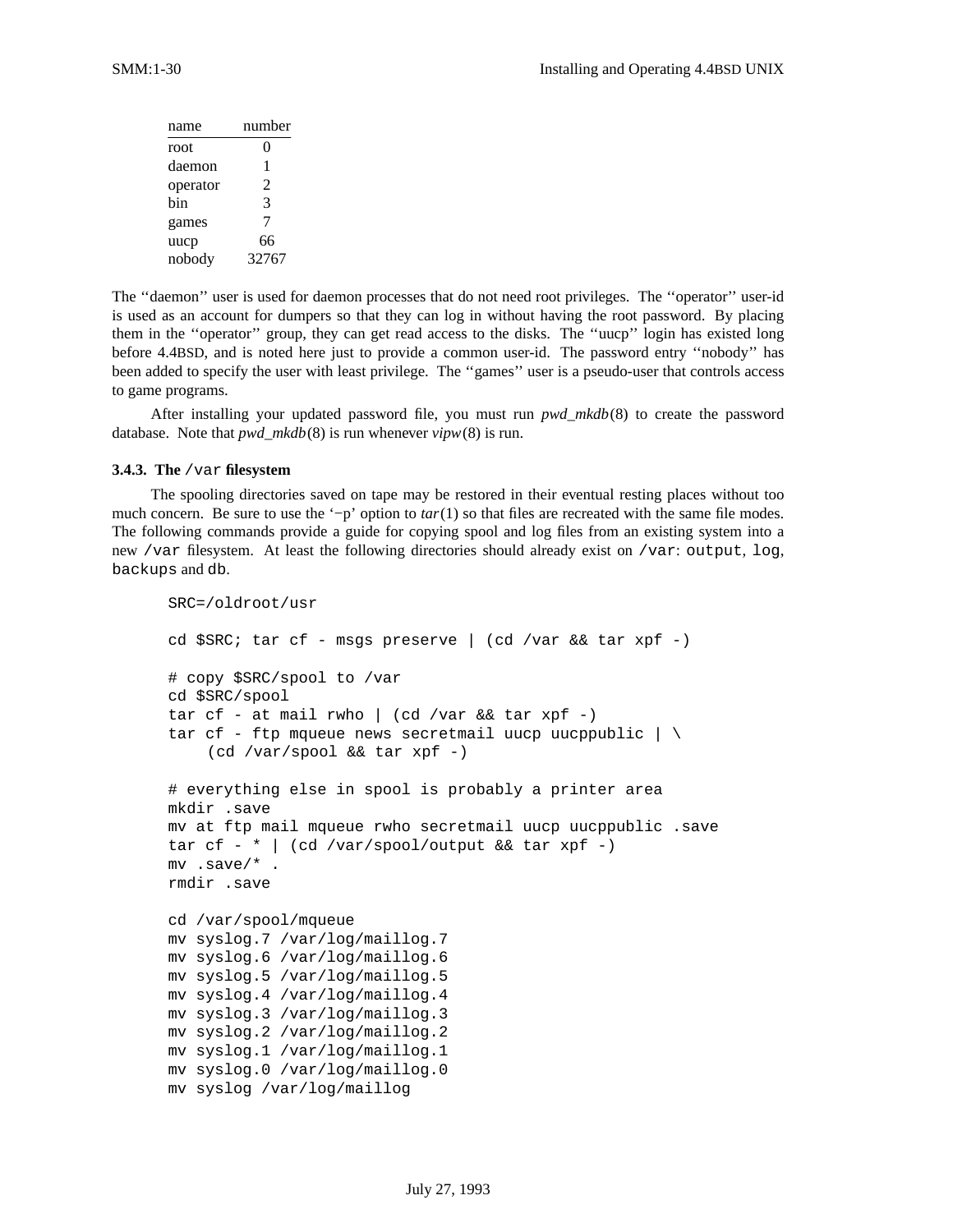```
# move $SRC/adm to /var
cd $SRC/adm
tar cf - . | (cd /var/account && tar xpf -)
cd /var/account
rm -f msgbuf
mv messages messages.[0-9] ../log
mv wtmp wtmp.[0-9] ../log
mv lastlog ../log
```
#### **3.5. Bug fixes and changes between 4.3BSD and 4.4BSD**

The major new facilities available in the 4.4BSD release are a new virtual memory system, the addition of ISO/OSI networking support, a new virtual filesystem interface supporting filesystem stacking, a freely redistributable implementation of NFS, a log-structured filesystem, enhancement of the local filesystems to support files and filesystems that are up to 2<sup>o</sup>63 bytes in size, enhanced security and system management support, and the conversion to and addition of the IEEE Std1003.1 (''POSIX'') facilities and many of the IEEE Std1003.2 facilities. In addition, many new utilities and additions to the C library are present as well. The kernel sources have been reorganized to collect all machine-dependent files for each architecture under one directory, and most of the machine-independent code is now free of code conditional on specific machines. The user structure and process structure have been reorganized to eliminate the staticallymapped user structure and to make most of the process resources shareable by multiple processes. The system and include files have been converted to be compatible with ANSI C, including function prototypes for most of the exported functions. There are numerous other changes throughout the system.

#### **3.5.1. Changes to the kernel**

This release includes several important structural kernel changes. The kernel uses a new internal system call convention; the use of global (''u-dot'') variables for parameters and error returns has been eliminated, and interrupted system calls no longer abort using non-local goto's (longjmp's). A new sleep interface separates signal handling from scheduling priority, returning characteristic errors to abort or restart the current system call. This sleep call also passes a string describing the process state, that is used by the ps(1) program. The old sleep interface can be used only for non-interruptible sleeps. The sleep interface (*tsleep*) can be used at any priority, but is only interruptible if the PCATCH flag is set. When interrupted, *tsleep* returns EINTR or ERESTART.

Many data structures that were previously statically allocated are now allocated dynamically. These structures include mount entries, file entries, user open file descriptors, the process entries, the vnode table, the name cache, and the quota structures.

To protect against indiscriminate reading or writing of kernel memory, all writing and most reading of kernel data structures must be done using a new ''sysctl'' interface. The information to be accessed is described through an extensible ''Management Information Base'' (MIB) style name, described as a dotted set of components. A new utility, *sysctl*(8), retrieves kernel state and allows processes with appropriate privilege to set kernel state.

#### **3.5.2. Security**

The kernel runs with four different levels of security. Any superuser process can raise the security level, but only *init*()(8) can lower it. Security levels are defined as follows:

- −1 Permanently insecure mode − always run system in level 0 mode.
- 0 Insecure mode − immutable and append-only flags may be turned off. All devices may be read or written subject to their permissions.
- 1 Secure mode − immutable and append-only flags may not be cleared; disks for mounted filesystems, /dev/mem, and /dev/kmem are read-only.
- 2 Highly secure mode − same as secure mode, plus disks are always read-only whether mounted or not. This level precludes tampering with filesystems by unmounting them, but also inhibits running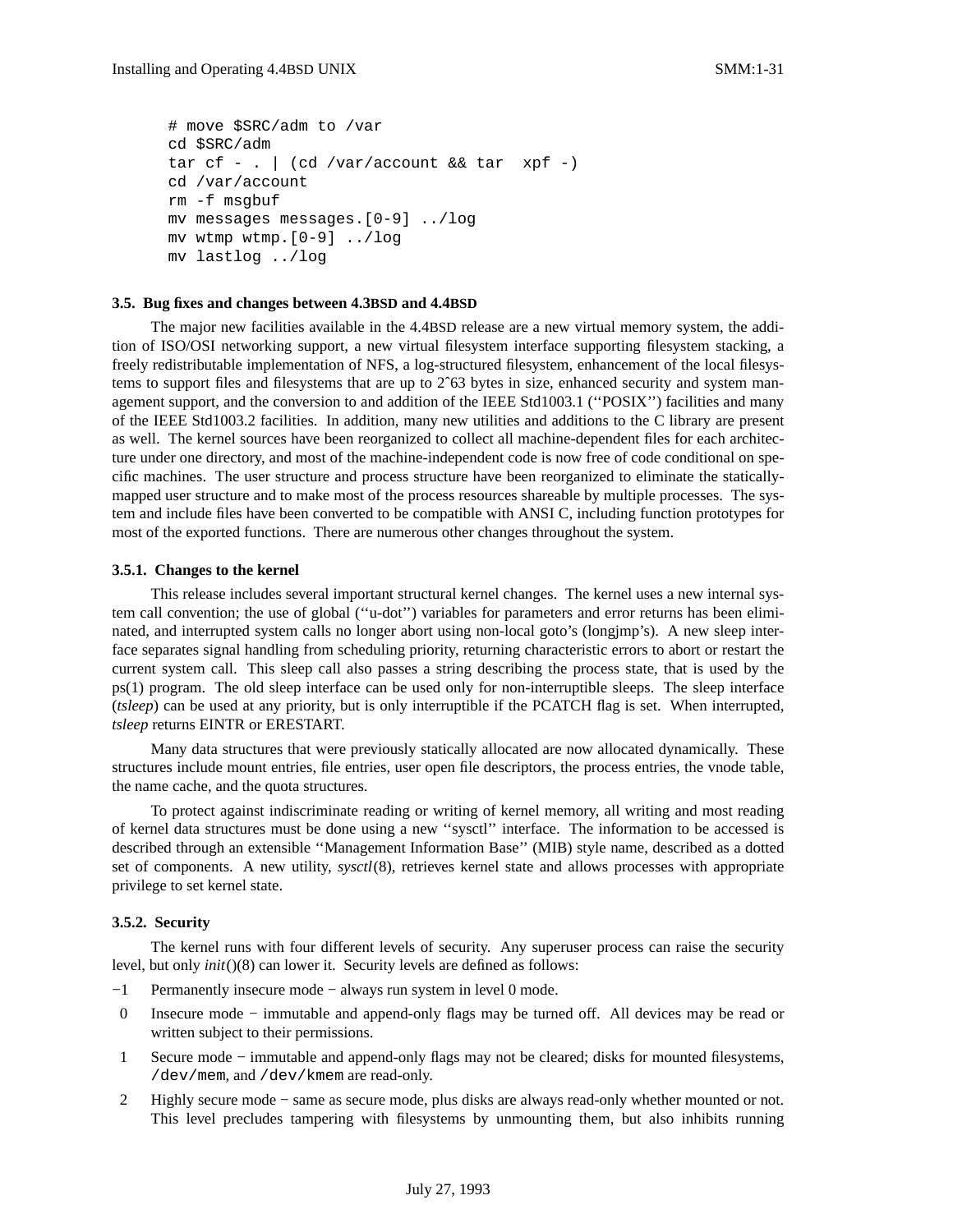*newfs*(8) while the system is multi-user. See *chflags*(1) and the −**o** option to *ls*(1) for information on setting and displaying the immutable and append-only flags.

Normally, the system runs in level 0 mode while single user and in level 1 mode while multiuser. If the level 2 mode is desired while running multiuser, it can be set in the startup script /etc/rc using *sysctl*(1). If it is desired to run the system in level 0 mode while multiuser, the administrator must build a kernel with the variable securelevel in the kernel source file /sys/kern/kern\_sysctl.c initialized to  $-1$ .

### **3.5.2.1. Virtual memory changes**

The new virtual memory implementation is derived from the Mach operating system developed at Carnegie-Mellon, and was ported to the BSD kernel at the University of Utah. It is based on the 2.0 release of Mach (with some bug fixes from the 2.5 and 3.0 releases) and retains many of its essential features such as the separation of the machine dependent and independent layers (the ''pmap'' interface), efficient memory utilization using copy-on-write and other lazy-evaluation techniques, and support for large, sparse address spaces. It does not include the ''external pager'' interface instead using a primitive internal pager interface. The Mach virtual memory system call interface has been replaced with the ''mmap''-based interface described in the ''Berkeley Software Architecture Manual'' (see UNIX Programmer's Manual, Supplementary Documents, PSD:5). The interface is similar to the interfaces shipped by several commercial vendors such as Sun, USL, and Convex Computer Corp. The integration of the new virtual memory is functionally complete, but still has serious performance problems under heavy memory load. The internal kernel interfaces have not yet been completed and the memory pool and buffer cache have not been merged. Some additional caveats:

- Since the code is based on the 2.0 release of Mach, bugs and misfeatures of the BSD version should not be considered short-comings of the current Mach virtual memory system.
- Because of the disjoint virtual memory (page) and IO (buffer) caches, it is possible to see inconsistencies if using both the mmap and read/write interfaces on the same file simultaneously.
- Swap space is allocated on-demand rather than up front and no allocation checks are performed so it is possible to over-commit memory and eventually deadlock.
- The semantics of the *vfork*(2) system call are slightly different. The synchronization between parent and child is preserved, but the memory sharing aspect is not. In practice this has been enough for backward compatibility, but newer code should just use *fork*(2).

#### **3.5.2.2. Networking additions and changes**

The ISO/OSI Networking consists of a kernel implementation of transport class 4 (TP-4), connectionless networking protocol (CLNP), and 802.3-based link-level support (hardware-compatible with Ethernet<sup>5</sup>). We also include support for ISO Connection-Oriented Network Service, X.25, TP-0. The session and presentation layers are provided outside the kernel using the ISO Development Environment by Marshall Rose, that is available via anonymous FTP (but is not included on the distribution tape). Included in this development environment are file transfer and management (FTAM), virtual terminals (VT), a directory services implementation (X.500), and miscellaneous other utilities.

Kernel support for the ISO OSI protocols is enabled with the ISO option in the kernel configuration file. The *iso*(4) manual page describes the protocols and addressing; see also *clnp*(4), *tp*(4) and *cltp*(4). The OSI equivalent to ARP is ESIS (End System to Intermediate System Routing Protocol); running this protocol is mandatory, however one can manually add translations for machines that do not participate by use of the *route*(8) command. Additional information is provided in the manual page describing *esis*(4).

The command *route*(8) has a new syntax and several new capabilities: it can install routes with a specified destination and mask, and can change route characteristics such as hop count, packet size and window size.

Several important enhancements have been added to the TCP/IP protocols including TCP header prediction and serial line IP (SLIP) with header compression. The routing implementation has been

<sup>5</sup> Ethernet is a trademark of the Xerox Corporation.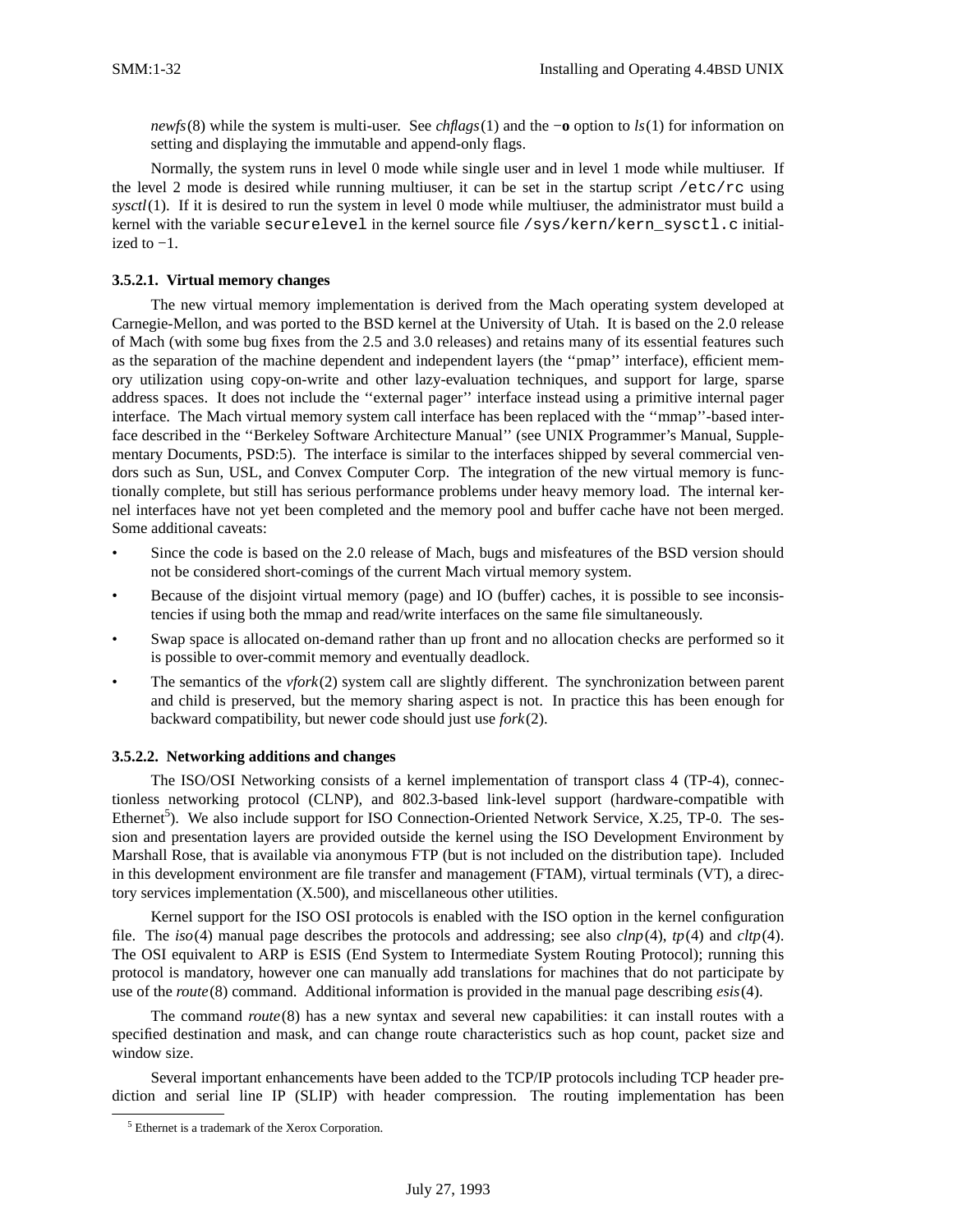completely rewritten to use a hierarchical routing tree with a mask per route to support the arbitrary levels of routing found in the ISO protocols. The routing table also stores and caches route characteristics to speed the adaptation of the throughput and congestion avoidance algorithms.

The format of the *sockaddr* structure (the structure used to describe a generic network address with an address family and family-specific data) has changed from previous releases, as have the address familyspecific versions of this structure. The *sa\_family* family field has been split into a length, sa\_len, and a family, sa\_family. System calls that pass a *sockaddr* structure into the kernel (e.g. *sendto*() and *connect*()) have a separate parameter that specifies the *sockaddr* length, and thus it is not necessary to fill in the *sa\_len* field for those system calls. System calls that pass a *sockaddr* structure back from the kernel (e.g. *recvfrom*() and *accept*()) receive a completely filled-in *sockaddr* structure, thus the length field is valid. Because this would not work for old binaries, the new library uses a different system call number. Thus, most networking programs compiled under 4.4BSD are incompatible with older systems.

Although this change is mostly source and binary compatible with old programs, there are three exceptions. Programs with statically initialized *sockaddr* structures (usually the Internet form, a *sockaddr\_in*) are not compatible. Generally, such programs should be changed to fill in the structure at run time, as C allows no way to initialize a structure without assuming the order and number of fields. Also, programs with use structures to describe a network packet format that contain embedded *sockaddr* structures also require change; a definition of an *osockaddr* structure is provided for this purpose. Finally, programs that use the SIOCGIFCONF ioctl to get a complete list of interface addresses need to check the *sa\_len* field when iterating through the array of addresses returned, as not all the structures returned have the same length (this variance in length is nearly guaranteed by the presence of link-layer address structures).

### **3.5.2.3. Additions and changes to filesystems**

The 4.4BSD distribution contains most of the interfaces specified in the IEEE Std1003.1 system interface standard. Filesystem additions include IEEE Std1003.1 FIFOs, byte-range file locking, and saved user and group identifiers.

A new virtual filesystem interface has been added to the kernel to support multiple filesystems. In comparison with other interfaces, the Berkeley interface has been structured for more efficient support of filesystems that maintain state (such as the local filesystem). The interface has been extended with support for stackable filesystems done at UCLA. These extensions allow for filesystems to be layered on top of each other and allow new vnode operations to be added without requiring changes to existing filesystem implementations. For example, the umap filesystem (see *mount\_umap*(8)) is used to mount a sub-tree of an existing filesystem that uses a different set of uids and gids than the local system. Such a filesystem could be mounted from a remote site via NFS or it could be a filesystem on removable media brought from some foreign location that uses a different password file.

Other new filesystems that may be stacked include the loopback filesystem *mount\_lofs*(8), the kernel filesystem *mount\_kernfs*(8), and the portal filesystem *mount\_portal*(8).

The buffer cache in the kernel is now organized as a file block cache rather than a device block cache. As a consequence, cached blocks from a file and from the corresponding block device would no longer be kept consistent. The block device thus has little remaining value. Three changes have been made for these reasons:

- 1) block devices may not be opened while they are mounted, and may not be mounted while open, so that the two versions of cached file blocks cannot be created,
- 2) filesystem checks of the root now use the raw device to access the root filesystem, and
- 3) the root filesystem is initially mounted read-only so that nothing can be written back to disk during or after change to the raw filesystem by *fsck*.

The root filesystem may be made writable while in single-user mode with the command:

mount −uw /

The mount command has an option to update the flags on a mounted filesystem, including the ability to upgrade a filesystem from read-only to read-write or downgrade it from read-write to read-only.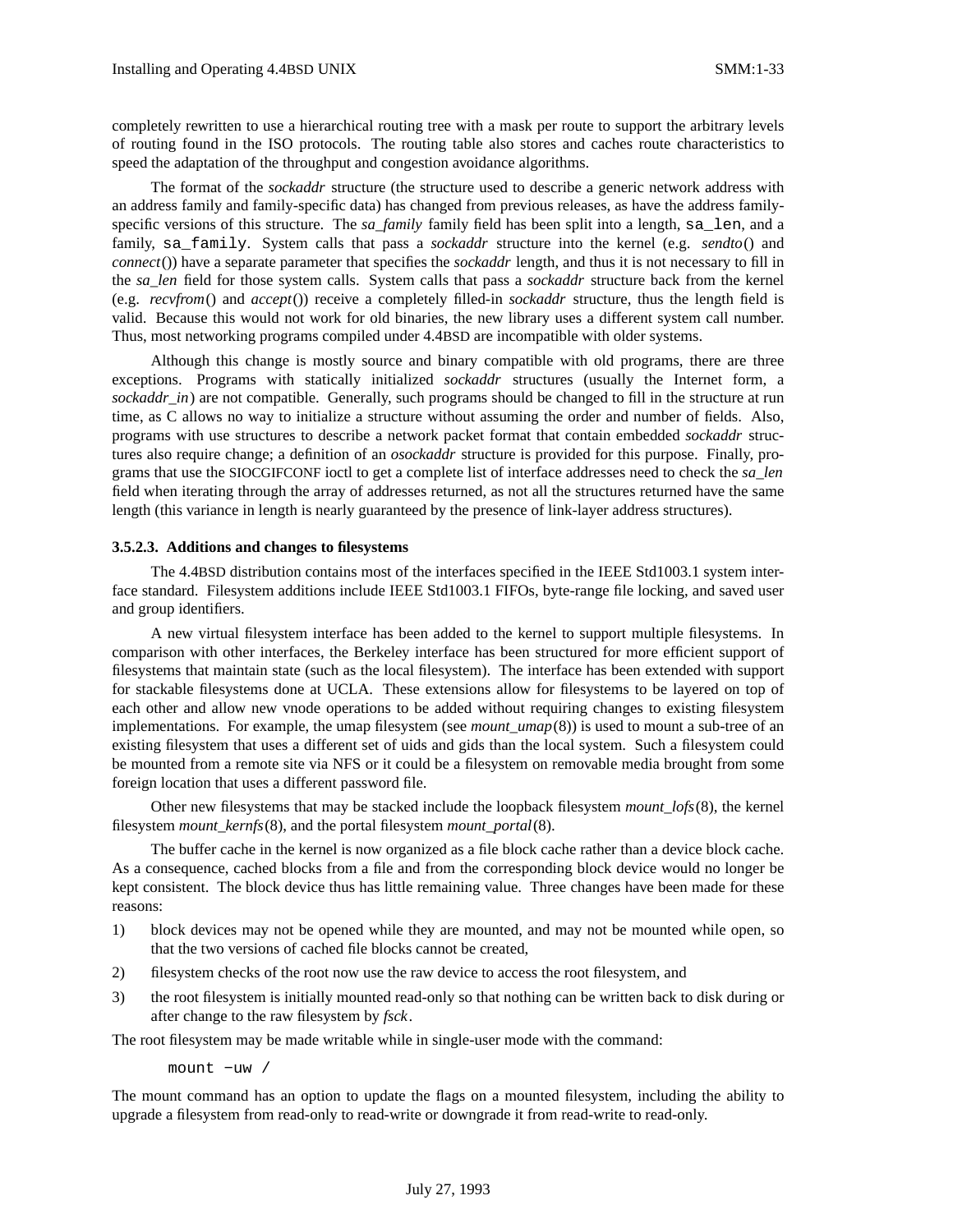In addition to the local ''fast filesystem'', we have added an implementation of the network filesystem (NFS) that fully interoperates with the NFS shipped by Sun and its licensees. Because our NFS implementation was implemented by Rick Macklem of the University of Guelph using only the publicly available NFS specification, it does not require a license from Sun to use in source or binary form. By default it runs over UDP to be compatible with Sun's implementation. However, it can be configured on a per-mount basis to run over TCP. Using TCP allows it to be used quickly and efficiently through gateways and over long-haul networks. Using an extended protocol, it supports Leases to allow a limited callback mechanism that greatly reduces the network traffic necessary to maintain cache consistency between the server and its clients. Its use will be familiar to users of other implementations of NFS. See the manual pages *mount*(8), *mountd*(8), *fstab*(5), *exports*(5), *netgroup*(5), *nfsd*(8), *nfsiod*(8), and *nfssvc*(8). and the document ''The 4.4BSD NFS Implementation'' (SMM:6) for further information. The format of /etc/fstab has changed from previous BSD releases to a blank-separated format to allow colons in pathnames.

A new local filesystem, the log-structured filesystem (LFS), has been added to the system. It provides near disk-speed output and fast crash recovery. This work is based, in part, on the LFS filesystem created for the Sprite operating system at Berkeley. While the kernel implementation is almost complete, only some of the utilities to support the filesystem have been written, so we do not recommend it for production use. See *newlfs*(8), *mount\_lfs*(8) and *lfs\_cleanerd*(8) for more information. For a in-depth description of the implementation and performance characteristics of log-structured filesystems in general, and this one in particular, see Dr. Margo Seltzer's doctoral thesis, available from the University of California Computer Science Department.

We have also added a memory-based filesystem that runs in pageable memory, allowing large temporary filesystems without requiring dedicated physical memory.

The local ''fast filesystem'' has been enhanced to do clustering that allows large pieces of files to be allocated contiguously resulting in near doubling of filesystem throughput. The filesystem interface has been extended to allow files and filesystems to grow to 2ˆ63 bytes in size. The quota system has been rewritten to support both user and group quotas (simultaneously if desired). Quota expiration is based on time rather than the previous metric of number of logins over quota. This change makes quotas more useful on fileservers onto which users seldom login.

The system security has been greatly enhanced by the addition of additional file flags that permit a file to be marked as immutable or append only. Once set, these flags can only be cleared by the super-user when the system is running in insecure mode (normally, single-user). In addition to the immutable and append-only flags, the filesystem supports a new user-settable flag ''nodump''. (File flags are set using the *chflags*(1) utility.) When set on a file, *dump*(8) will omit the file from incremental backups but retain them on full backups. See the ''-h'' flag to *dump*(8) for details on how to change this default. The ''nodump'' flag is usually set on core dumps, system crash dumps, and object files generated by the compiler. Note that the flag is not preserved when files are copied so that installing an object file will cause it to be preserved.

The filesystem format used in 4.4BSD has several additions. Directory entries have an additional field, d\_type, that identifies the type of the entry (normally found in the st\_mode field of the stat structure). This field is particularly useful for identifying directories without the need to use *stat*(2).

Short (less than sixty byte) symbolic links are now stored in the inode itself rather than in a separate data block. This saves disk space and makes access of symbolic links faster. Short symbolic links are not given a special type, so a user-level application is unaware of their special treatment. Unlike pre-4.4BSD systems, symbolic links do not have an owner, group, access mode, times, etc. Instead, these attributes are taken from the directory that contains the link. The only attributes returned from an *lstat*(2) that refer to the symbolic link itself are the file type (S\_IFLNK), size, blocks, and link count (always 1).

An implementation of an auto-mounter daemon, *amd*, was contributed by Jan-Simon Pendry of the Imperial College of Science, Technology & Medicine. See the document ''AMD − The 4.4BSD Automounter'' (SMM:13) for further information.

The directory  $\det f$  contains special files 0 through 63 that, when opened, duplicate the corresponding file descriptor. The names /dev/stdin, /dev/stdout and /dev/stderr refer to file descriptors 0, 1 and 2. See *fd*(4) and *mount\_fdesc*(8) for more information.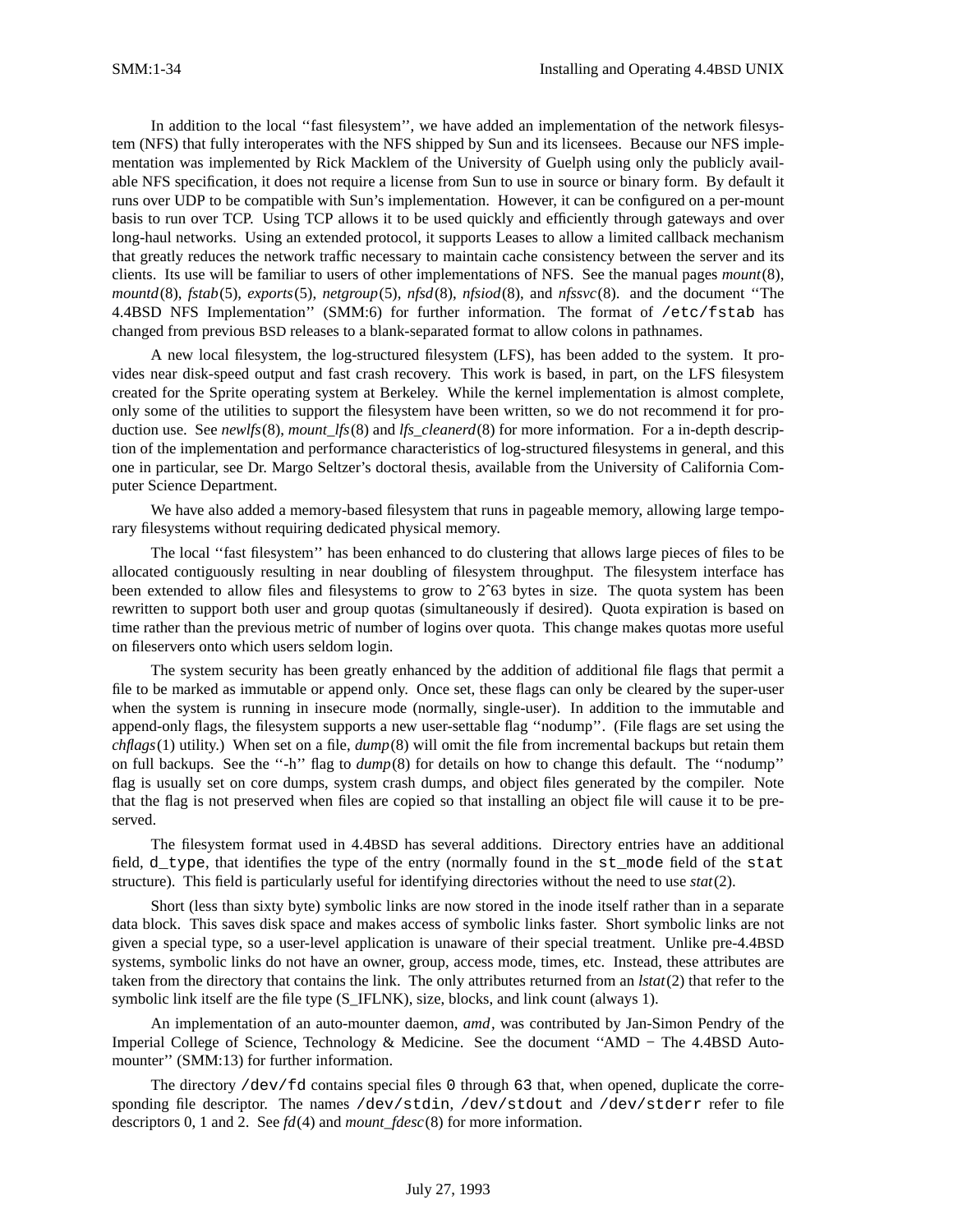### **3.5.2.4. POSIX terminal driver changes**

The 4.4BSD system uses the IEEE P1003.1 (POSIX.1) terminal interface rather than the previous BSD terminal interface. The terminal driver is similar to the System V terminal driver with the addition of the necessary extensions to get the functionality previously available in the 4.3BSD terminal driver. Both the old *ioctl* calls and old options to *stty*(1) are emulated. This emulation is expected to be unavailable in many vendors releases, so conversion to the new interface is encouraged.

4.4BSD also adds the IEEE Std1003.1 job control interface, that is similar to the 4.3BSD job control interface, but adds a security model that was missing in the 4.3BSD job control implementation. A new system call, *setsid*(), creates a job-control session consisting of a single process group with one member, the caller, that becomes a session leader. Only a session leader may acquire a controlling terminal. This is done explicitly via a TIOCSCTTY *ioctl*() call, not implicitly by an *open*() call. The call fails if the terminal is in use. Programs that allocate controlling terminals (or pseudo-terminals) require change to work in this environment. The versions of *xterm* provided in the X11R5 release includes the necessary changes. New library routines are available for allocating and initializing pseudo-terminals and other terminals as controlling terminal; see /usr/src/lib/libutil/pty.c and /usr/src/lib/libutil/login\_tty.c.

The POSIX job control model formalizes the previous conventions used in setting up a process group. Unfortunately, this requires that changes be made in a defined order and with some synchronization that were not necessary in the past. Older job control shells (csh, ksh) will generally not operate correctly with the new system.

Most of the other kernel interfaces have been changed to correspond with the POSIX.1 interface, although that work is not complete. See the relevant manual pages and the IEEE POSIX standard.

#### **3.5.2.5. Native operating system compatibility**

Both the HP300 and SPARC ports feature the ability to run binaries built for the native operating system (HP-UX or SunOS) by emulating their system calls. Building an HP300 kernel with the HPUXCOM-PAT and COMPAT\_OHPUX options or a SPARC kernel with the COMPAT\_SUNOS option will enable this feature (on by default in the generic kernel provided in the root filesystem image). Though this native operating system compatibility was provided by the developers as needed for their purposes and is by no means complete, it is complete enough to run several non-trivial applications including those that require HP-UX or SunOS shared libraries. For example, the vendor supplied X11 server and windowing environment can be used on both the HP300 and SPARC.

It is important to remember that merely copying over a native binary and executing it (or executing it directly across NFS) does not imply that it will run. All but the most trivial of applications are likely to require access to auxiliary files that do not exist under 4.4BSD (e.g. /etc/ld.so.cache) or have a slightly different format (e.g. /etc/passwd). However, by using system call tracing and through creative use of symlinks, many problems can be tracked down and corrected.

The DECstation port also has code for ULTRIX emulation (kernel option ULTRIXCOMPAT , not compiled into the generic kernel) but it was used primarily for initially bootstrapping the port and has not been used since. Hence, some work may be required to make it generally useful.

#### **3.5.3. Changes to the utilities**

We have been tracking the IEEE Std1003.2 shell and utility work and have included prototypes of many of the proposed utilities based on draft 12 of the POSIX.2 Shell and Utilities document. Because most of the traditional utilities have been replaced with implementations conformant to the POSIX standards, you should realize that the utility software may not be as stable, reliable or well documented as in traditional Berkeley releases. In particular, almost the entire manual suite has been rewritten to reflect the POSIX defined interfaces, and in some instances it does not correctly reflect the current state of the software. It is also worth noting that, in rewriting this software, we have generally been rewarded with significant performance improvements. Most of the libraries and header files have been converted to be compliant with ANSI C. The shipped compiler (gcc) is a superset of ANSI C, but supports traditional C as a command-line option. The system libraries and utilities all compile with either ANSI or traditional C.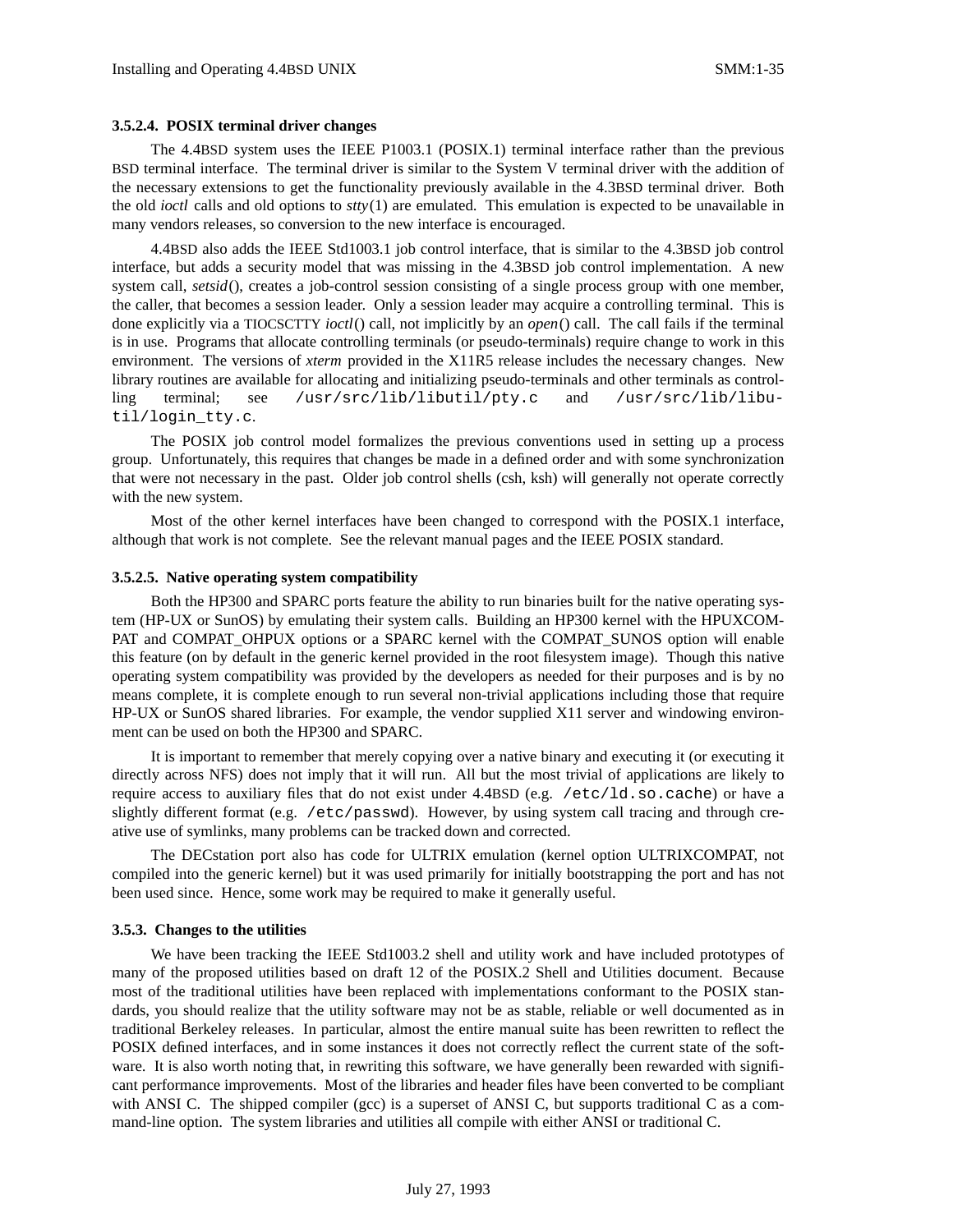### **3.5.3.1. Make and Makefiles**

This release uses a completely new version of the *make* program derived from the *pmake* program developed by the Sprite project at Berkeley. It supports existing makefiles, although certain incorrect makefiles may fail. The makefiles for the 4.4BSD sources make extensive use of the new facilities, especially conditionals and file inclusion, and are thus completely incompatible with older versions of *make* (but nearly all the makefiles are now trivial!). The standard include files for *make* are in /usr/share/mk. There is a bsd.README file in /usr/src/share/mk.

Another global change supported by the new *make* is designed to allow multiple architectures to share a copy of the sources. If a subdirectory named obj is present in the current directory, *make* descends into that directory and creates all object and other files there. We use this by building a directory hierarchy in /var/obj that parallels /usr/src. We then create the obj subdirectories in /usr/src as symbolic links to the corresponding directories in /var/obj. (This step is automated. The command ''make obj'' in /usr/src builds both the local symlink and the shadow directory, using /usr/obj, that may be a symbolic link, as the root of the shadow tree. The use of /usr/obj is for historic reasons only, and the system make configuration files in /usr/share/mk can trivially be modified to use /var/obj instead.) We have one /var/obj hierarchy on the local system, and another on each system that shares the source filesystem. All the sources in /usr/src except for /usr/src/contrib and portions of /usr/src/old have been converted to use the new make and obj subdirectories; this change allows compilation for multiple architectures from the same source tree (that may be mounted read-only).

### **3.5.3.2. Kerberos**

The Kerberos authentication server from MIT (version 4) is included in this release. See *kerberos*(1) for a general, if MIT-specific, introduction. If it is configured, *login*(1), *passwd*(1), *rlogin*(1) and *rsh*(1) will all begin to use it automatically. The file /etc/kerberosIV/README describes the configuration. Each system needs the file /etc/kerberosIV/krb.conf to set its realm and local servers, and a private key stored in /etc/kerberosIV/srvtab (see *ext\_srvtab*(8)). The Kerberos server should be set up on a single, physically secure, server machine. Users and hosts may be added to the server database manually with *kdb\_edit*(8), or users on authorized hosts can add themselves and a Kerberos password after verification of their ''local'' (passwd-file) password using the *register*(1) program.

Note that by default the password-changing program *passwd*(1) changes the Kerberos password, that must exist. The −l option to *passwd*(1) changes the ''local'' password if one exists.

Note that Version 5 of Kerberos will be released soon; Version 4 should probably be replaced at that time.

### **3.5.3.3. Timezone support**

The timezone conversion code in the C library uses data files installed in /usr/share/zoneinfo to convert from ''GMT'' to various timezones. The data file for the default timezone for the system should be copied to /etc/localtime. Other timezones can be selected by setting the TZ environment variable.

The data files initially installed in /usr/share/zoneinfo include corrections for leap seconds since the beginning of 1970. Thus, they assume that the kernel will increment the time at a constant rate during a leap second; that is, time just keeps on ticking. The conversion routines will then name a leap second 23:59:60. For purists, this effectively means that the kernel maintains TAI (International Atomic Time) rather than UTC (Coordinated Universal Time, aka GMT).

For systems that run current NTP (Network Time Protocol) implementations or that wish to conform to the letter of the POSIX.1 law, it is possible to rebuild the timezone data files so that leap seconds are not counted. (NTP causes the time to jump over a leap second, and POSIX effectively requires the clock to be reset by hand when a leap second occurs. In this mode, the kernel effectively runs UTC rather than TAI.)

The data files without leap second information are constructed from the source directory, /usr/src/share/zoneinfo. Change the variable REDO in Makefile from ''right'' to ''posix'', and then do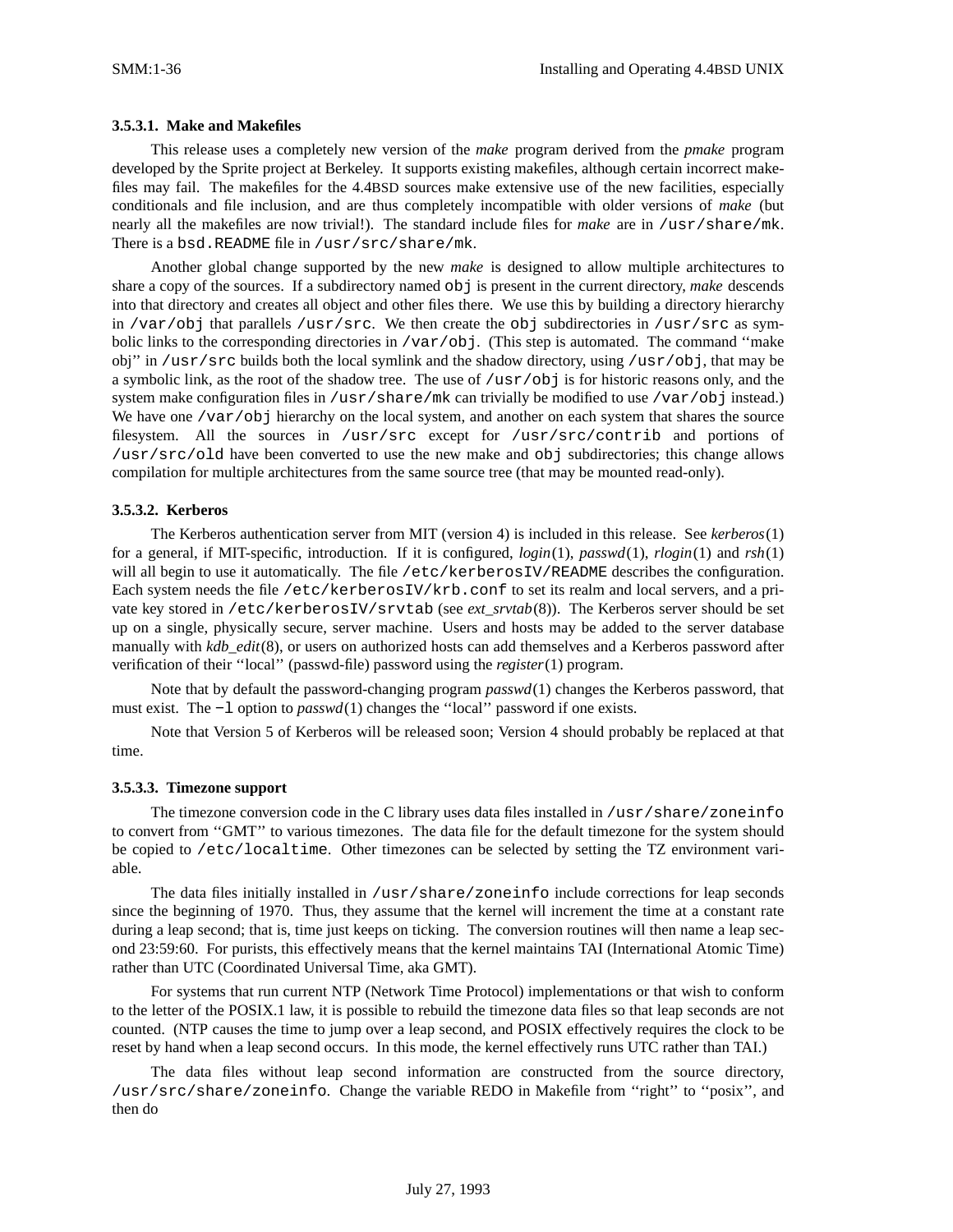make obj (if necessary) make make install

You will then need to copy the correct default zone file to /etc/localtime, as the old one would still have used leap seconds, and because the Makefile installs a default /etc/localtime each time "make install" is done.

It is possible to install both sets of timezone data files. This results in subdirectories /usr/share/zoneinfo/right and /usr/share/zoneinfo/posix. Each contain a complete set of zone files. See /usr/src/share/zoneinfo/Makefile for details.

### **3.5.3.4. Additions and changes to the libraries**

Notable additions to the libraries include functions to traverse a filesystem hierarchy, database interfaces to btree and hashing functions, a new, faster implementation of stdio and a radix and merge sort functions.

The *fts*(3) functions will do either physical or logical traversal of a file hierarchy as well as handle essentially infinite depth filesystems and filesystems with cycles. All the utilities in 4.4BSD which traverse file hierarchies have been converted to use *fts*(3). The conversion has always resulted in a significant performance gain, often of four or five to one in system time.

The *dbopen*(3) functions are intended to be a family of database access methods. Currently, they consist of *hash*(3), an extensible, dynamic hashing scheme, *btree*(3), a sorted, balanced tree structure (B+tree's), and *recno*(3), a flat-file interface for fixed or variable length records referenced by logical record number. Each of the access methods stores associated key/data pairs and uses the same record oriented interface for access.

The *qsort*(3) function has been rewritten for additional performance. In addition, three new types of sorting functions, *heapsort*(3), *mergesort*(3) and *radixsort*(3) have been added to the system. The *mergesort* function is optimized for data with pre-existing order, in which case it usually significantly outperforms *qsort*. The *radixsort*(3) functions are variants of most-significant-byte radix sorting. They take time linear to the number of bytes to be sorted, usually significantly outperforming *qsort* on data that can be sorted in this fashion. An implementation of the POSIX 1003.2 standard *sort*(1), based on *radixsort*, is included in /usr/src/contrib/sort.

Some additional comments about the 4.4BSD C library:

- The floating point support in the C library has been replaced and is now accurate.
- The C functions specified by both ANSI C, POSIX 1003.1 and 1003.2 are now part of the C library. This includes support for file name matching, shell globbing and both basic and extended regular expressions.
- ANSI C multibyte and wide character support has been integrated. The rune functionality from the Bell Labs' Plan 9 system is provided as well.
- The *termcap*(3) functions have been generalized and replaced with a general purpose interface named *getcap*(3).
- The *stdio*(3) routines have been replaced, and are usually much faster. In addition, the *funopen*(3) interface permits applications to provide their own I/O stream function support.

The *curses*(3) library has been largely rewritten. Important additional features include support for scrolling and *termios*(3).

An application front-end editing library, named libedit, has been added to the system.

A superset implementation of the SunOS kernel memory interface library, libkvm, has been integrated into the system.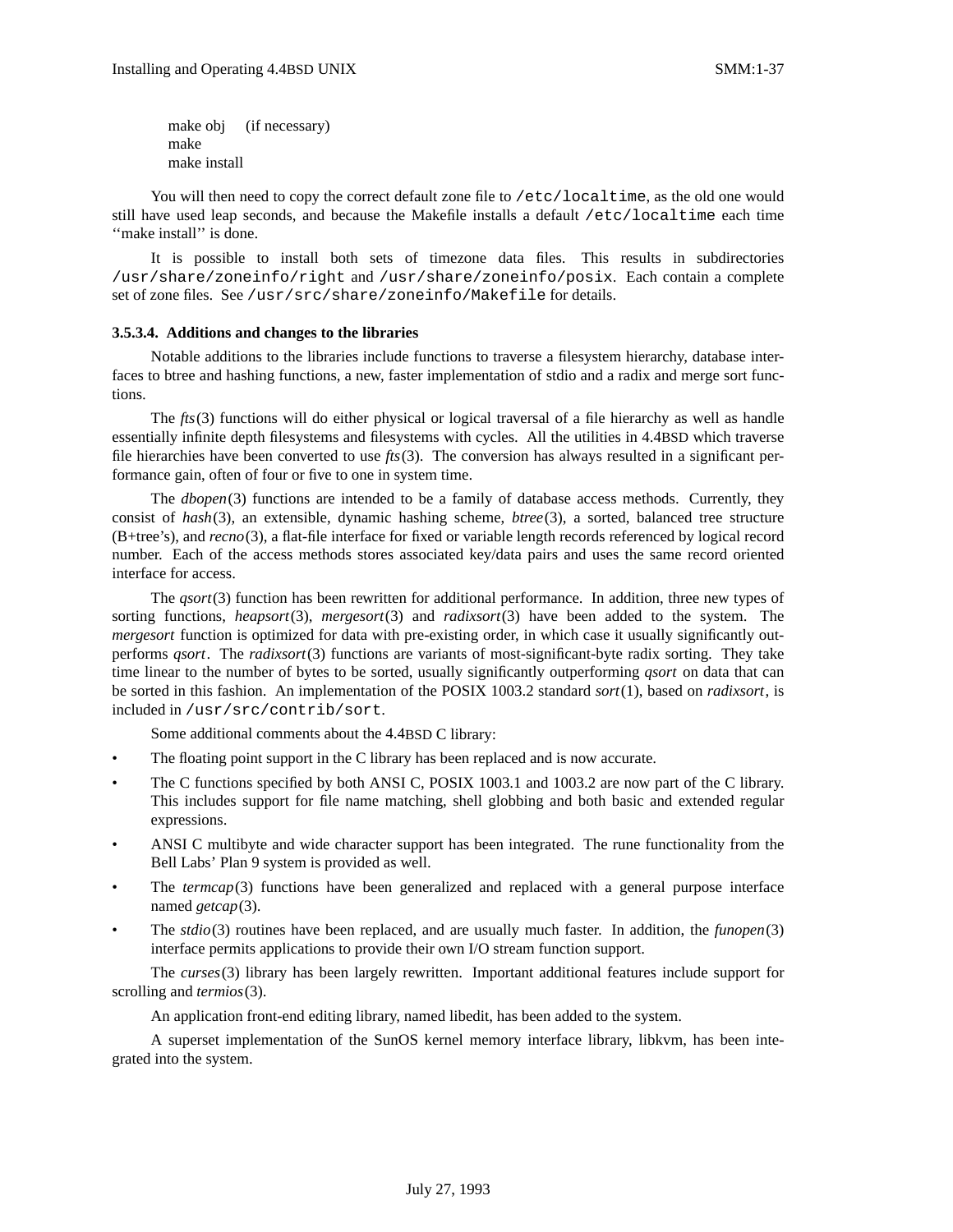### **3.5.3.5. Additions and changes to other utilities**

There are many new utilities, offering many new capabilities, in 4.4BSD. Skimming through the section 1 and section 8 manual pages is sure to be useful. The additions to the utility suite include greatly enhanced versions of programs that display system status information, implementations of various traditional tools described in the IEEE Std1003.2 standard, new tools not previous available on Berkeley UNIX systems, and many others. Also, with only a very few exceptions, all the utilities from 4.3BSD that included proprietary source code have been replaced, and their 4.4BSD counterparts are freely redistributable. Normally, this replacement resulted in significant performance improvements and the increase of the limits imposed on data by the utility as well.

A summary of specific additions and changes are as follows:

| amd        | An auto-mounter implementation.                                       |
|------------|-----------------------------------------------------------------------|
| ar         | Replacement of the historic archive format with a new one.            |
| awk        | Replaced by gawk; see /usr/src/old/awk for the historic version.      |
| bdes       | Utility implementing DES modes of operation described in FIPS PUB 81. |
| calendar   | Addition of an interface for system calendars.                        |
| cap_mkdb   | Utility for building hashed versions of termcap style databases.      |
| cc         | Replacement of pcc with gcc suite.                                    |
| chflags    | A utility for setting the per-file user and system flags.             |
| chfn       | An editor based replacement for changing user information.            |
| chpass     | An editor based replacement for changing user information.            |
| chsh       | An editor based replacement for changing user information.            |
| cksum      | The POSIX 1003.2 checksum utility; compatible with sum.               |
| column     | A columnar text formatting utility.                                   |
| cp         | POSIX 1003.2 compatible, able to copy special files.                  |
| csh        | Freely redistributable and 8-bit clean.                               |
| date       | User specified formats added.                                         |
| dd         | New EBCDIC conversion tables, major performance improvements.         |
| dev_mkdb   | Hashed interface to devices.                                          |
| dm         | Dungeon master.                                                       |
| find       | Several new options and primaries, major performance improvements.    |
| fstat      | Utility displaying information on files open on the system.           |
| ftpd       | Connection logging added.                                             |
| hexdump    | A binary dump utility, superseding od.                                |
| id         | The POSIX 1003.2 user identification utility.                         |
| inetd      | Tcpmux added.                                                         |
| jot        | A text formatting utility.                                            |
| kdump      | A system-call tracing facility.                                       |
| ktrace     | A system-call tracing facility.                                       |
| kvm_mkdb   | Hashed interface to the kernel name list.                             |
| lam        | A text formatting utility.                                            |
| lex        | A new, freely redistributable, significantly faster version.          |
| locate     | A database of the system files, by name, constructed weekly.          |
| logname    | The POSIX 1003.2 user identification utility.                         |
| mail.local | New local mail delivery agent, replacing mail.                        |
| make       | Replaced with a new, more powerful make, supporting include files.    |
| man        | Added support for man page location configuration.                    |
| mkdep      | A new utility for generating make dependency lists.                   |
| mkfifo     | The POSIX 1003.2 FIFO creation utility.                               |
| mtree      | A new utility for mapping file hierarchies to a file.                 |
| nfsstat    | An NFS statistics utility.                                            |
| nvi        | A freely redistributable replacement for the ex/vi editors.           |
| pax        | The POSIX 1003.2 replacement for cpio and tar.                        |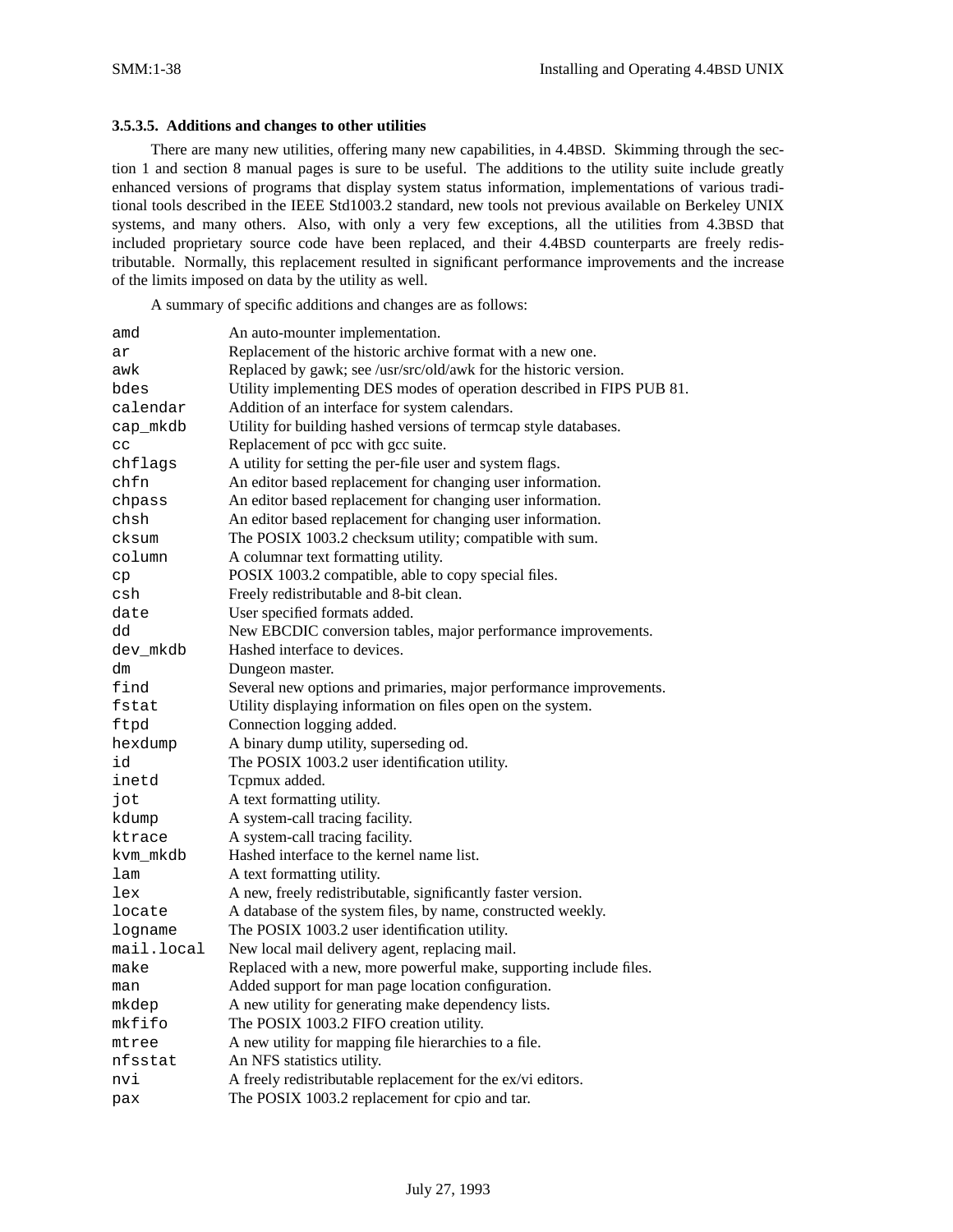| printf<br>roff | The POSIX 1003.2 replacement for echo.<br>Replaced by groff; see /usr/src/old/roff for the historic versions. |
|----------------|---------------------------------------------------------------------------------------------------------------|
| rs             | New utility for text formatting.                                                                              |
| shar           | An archive building utility.                                                                                  |
| sysctl         | MIB-style interface to system state.                                                                          |
| tcopy          | Fast tape-to-tape copying and verification.                                                                   |
| touch          | Time and file reference specifications.                                                                       |
| tput           | The POSIX 1003.2 terminal display utility.                                                                    |
| tr             | Addition of character classes.                                                                                |
| uname          | The POSIX 1003.2 system identification utility.                                                               |
| vis            | A filter for converting and displaying non-printable characters.                                              |
| xarqs          | The POSIX 1003.2 argument list constructor utility.                                                           |
| yacc           | A new, freely redistributable, significantly faster version.                                                  |

The new versions of  $lex(1)$  ("flex") and  $succ(1)$  ("zoo") should be installed early on if attempting to cross-compile 4.4BSD on another system. Note that the new *lex* program is not completely backward compatible with historic versions of *lex*, although it is believed that all documented features are supported.

The *find* utility has two new options that are important to be aware of if you intend to use NFS. The ''fstype'' and ''prune'' options can be used together to prevent find from crossing NFS mount points. See /etc/daily for an example of their use.

### **3.6. Hints on converting from 4.3BSD to 4.4BSD**

This section summarizes changes between 4.3BSD and 4.4BSD that are likely to cause difficulty in doing the conversion. It does not include changes in the network; see section 5 for information on setting up the network.

Since the stat st\_size field is now 64-bits instead of 32, doing something like:

```
foo(st.st_size);
```
and then (improperly) defining foo with an ''int'' or ''long'' parameter:

```
foo(size)
    int size;
{
     ...
}
```
will fail miserably (well, it might work on a little endian machine). This problem showed up in *emacs*(1) as well as several other programs. A related problem is improperly casting (or failing to cast) the second argument to *lseek*(2), *truncate*(2), or *ftruncate*(2) ala:

```
lseek(fd, (long)off, 0);
```
or

```
lseek(fd, 0, 0);
```
The best solution is to include <unistd.h> which has prototypes that catch these types of errors.

Determining the ''namelen'' parameter for a *connect*(2) call on a unix domain socket should use the ''SUN\_LEN'' macro from <sys/un.h>. One old way that was used:

```
addrlen = strlen(unaddr.sun_path) + sizeof(unaddr.sun_family);
```
no longer works as there is an additional sun\_len field.

The kernel's limit on the number of open files has been increased from 20 to 64. It is now possible to change this limit almost arbitrarily. The standard I/O library autoconfigures to the kernel limit. Note that file (''\_iob'') entries may be allocated by *malloc* from *fopen*; this allocation has been known to cause problems with programs that use their own memory allocators. Memory allocation does not occur until after 20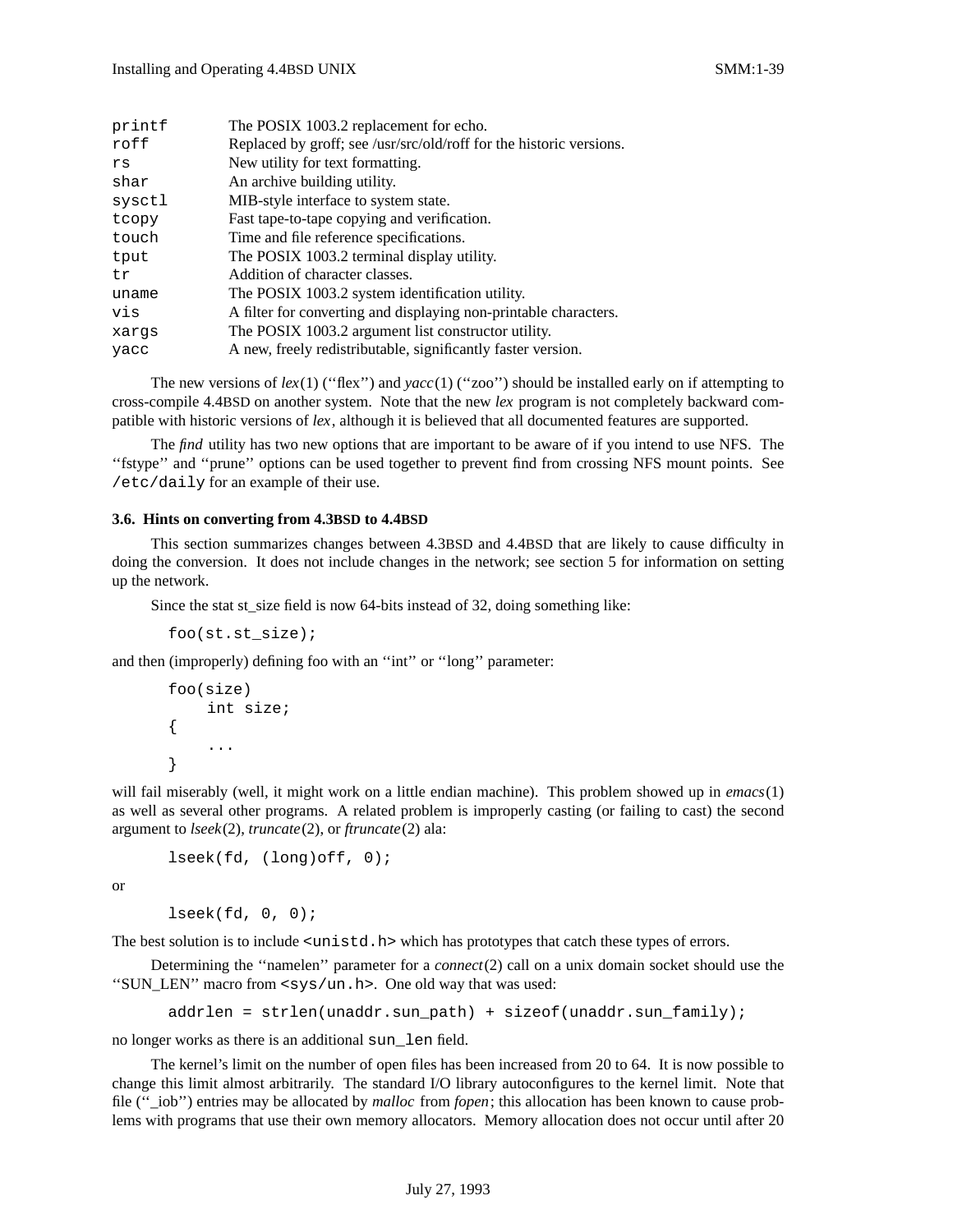files have been opened by the standard I/O library.

*Select* can be used with more than 32 descriptors by using arrays of **int**s for the bit fields rather than single **int**s. Programs that used *getdtablesize* as their first argument to *select* will no longer work correctly. Usually the program can be modified to correctly specify the number of bits in an **int**. Alternatively the program can be modified to use an array of ints. There are a set of macros available in <sys/types.h> to simplify this. See *select*(2).

Old core files will not be intelligible by the current debuggers because of numerous changes to the user structure and because the kernel stack has been enlarged. The *a.out* header that was in the user structure is no longer present. Locally-written debuggers that try to check the magic number will need to be changed.

Files may not be deleted from directories having the "sticky" (ISVTX) bit set in their modes except by the owner of the file or of the directory, or by the superuser. This is primarily to protect users' files in publicly-writable directories such as /tmp and /var/tmp. All publicly-writable directories should have their ''sticky'' bits set with ''chmod +t.''

The following two sections contain additional notes about changes in 4.4BSD that affect the installation of local files; be sure to read them as well.

### **4. System setup**

This section describes procedures used to set up a 4.4BSD UNIX system. These procedures are used when a system is first installed or when the system configuration changes. Procedures for normal system operation are described in the next section.

### **4.1. Kernel configuration**

This section briefly describes the layout of the kernel code and how files for devices are made. For a full discussion of configuring and building system images, consult the document "Building 4.3BSD UNIX Systems with Config'' (SMM:2).

#### **4.1.1. Kernel organization**

As distributed, the kernel source is in a separate tar image. The source may be physically located anywhere within any filesystem so long as a symbolic link to the location is created for the file  $/sys$ (many files in /usr/include are normally symbolic links relative to /sys). In further discussions of the system source all path names will be given relative to /sys.

The kernel is made up of several large generic parts:

| sys    |        | main kernel header files                          |
|--------|--------|---------------------------------------------------|
| kern   |        | kernel functions broken down as follows           |
|        | init   | system startup, syscall dispatching, entry points |
|        | kern   | scheduling, descriptor handling and generic I/O   |
|        | sys    | process management, signals                       |
|        | tty    | terminal handling and job control                 |
|        | vfs    | filesystem management                             |
|        | uipc   | interprocess communication (sockets)              |
|        | subr   | miscellaneous support routines                    |
| vm     |        | virtual memory management                         |
| ufs    |        | local filesystems broken down as follows          |
|        | ufs    | common local filesystem routines                  |
|        | ffs    | fast filesystem                                   |
|        | lfs    | log-based filesystem                              |
|        | mfs    | memory based filesystem                           |
| nfs    |        | Sun-compatible network filesystem                 |
| miscfs |        | miscellaneous filesystems broken down as follows  |
|        | deadfs | where rejected vnodes go to die                   |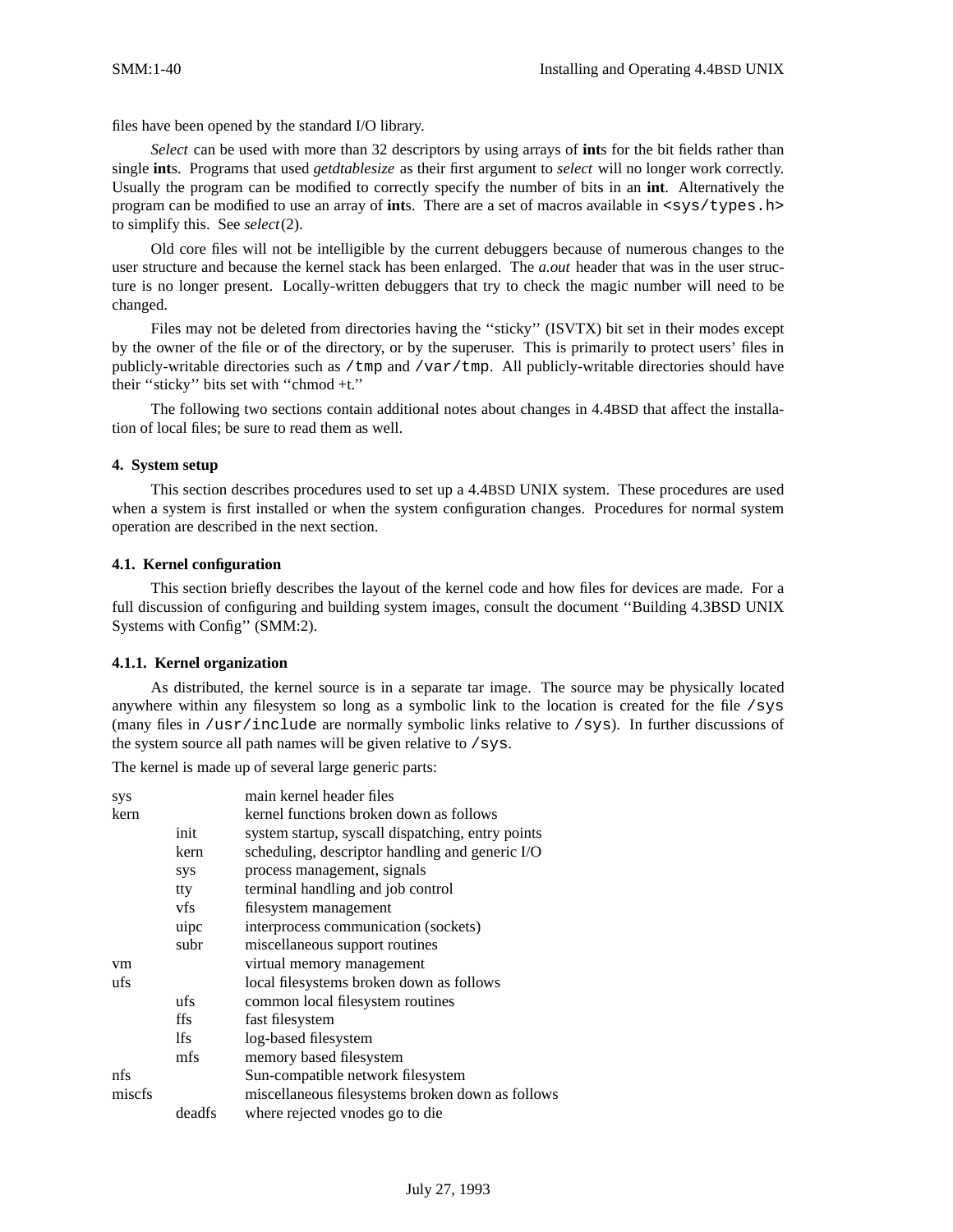|     | fdesc  | access to per-process file descriptors                  |
|-----|--------|---------------------------------------------------------|
|     | fifofs | IEEE Std1003.1 FIFOs                                    |
|     | kernfs | filesystem access to kernel data structures             |
|     | lofs   | loopback filesystem                                     |
|     | nullfs | another loopback filesystem                             |
|     | portal | associate processes with filesystem locations           |
|     | specfs | device special files                                    |
|     | umapfs | provide alternate uid/gid mappings                      |
| dev |        | generic device drivers (SCSI, vnode, concatenated disk) |

The networking code is organized by protocol

| net     | routing and generic interface drivers               |
|---------|-----------------------------------------------------|
| netinet | Internet protocols (TCP, UDP, IP, etc)              |
| netiso  | ISO protocols (TP-4, CLNP, CLTP, etc)               |
| netns   | Xerox network systems protocols (IDP, SPP, etc)     |
| netx25  | CCITT X.25 protocols (X.25 Packet Level, HDLC/LAPB) |
|         |                                                     |

A separate subdirectory is provided for each machine architecture

| hp300    | HP 9000/300 series of Motorola 68000-based machines         |
|----------|-------------------------------------------------------------|
| hp       | code common to both HP 68k and (non-existent) PA-RISC ports |
| i386     | Intel 386/486-based PC machines                             |
| luna68k  | Omron 68000-based workstations                              |
| news3400 | Sony News MIPS-based workstations                           |
| pmax     | Digital 3100/5000 MIPS-based workstations                   |
| sparc    | Sun Microsystems SPARCstation 1, 1+, and 2                  |
| tahoe    | (deprecated) CCI Power 6-series machines                    |
| vax      | (deprecated) Digital VAX machines                           |
|          |                                                             |

Each machine directory is subdivided by function; for example the hp300 directory contains

| include | exported machine-dependent header files                 |
|---------|---------------------------------------------------------|
| hp300   | machine-dependent support code and private header files |
| dev     | device drivers                                          |
| conf    | configuration files                                     |
| stand   | machine-dependent standalone code                       |

Other kernel related directories

| compile | area to compile kernels                 |
|---------|-----------------------------------------|
| conf    | machine-independent configuration files |
| stand   | machine-independent standalone code     |

#### **4.1.2. Devices and device drivers**

Devices supported by UNIX are implemented in the kernel by drivers whose source is kept in /sys/<architecture>/dev. These drivers are loaded into the system when included in a cpu specific configuration file kept in the conf directory. Devices are accessed through special files in the filesystem, made by the *mknod*(8) program and normally kept in the /dev directory. For all the devices supported by the distribution system, the files in /dev are created by the /dev/MAKEDEV shell script.

Determine the set of devices that you have and create a new /dev directory by running the MAKEDEV script. First create a new directory /newdev, copy MAKEDEV into it, edit the file MAKEDEV.local to provide an entry for local needs, and run it to generate a /newdevdirectory. For instance,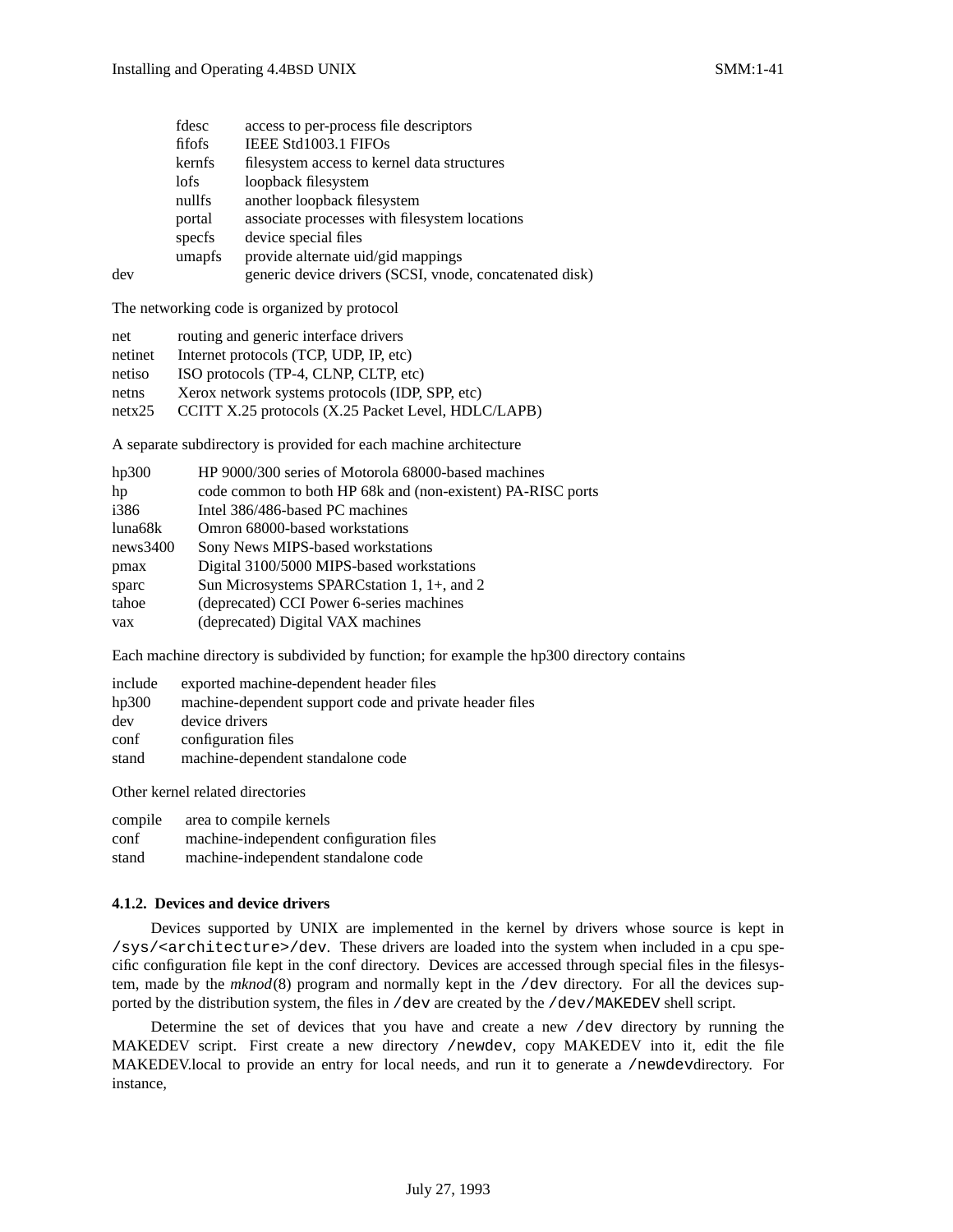**#** *cd /* **#** *mkdir newdev* **#** *cp dev/MAKEDEV newdev/MAKEDEV* **#** *cd newdev* **#** *MAKEDEV sd0 pt0 std LOCAL*

Note the ''std'' argument causes standard devices such as /dev/console, the machine console, to be created.

You can then do

**#** *cd /* **#** *mv dev olddev ; mv newdev dev* **#** *sync*

to install the new device directory.

## **4.1.3. Building new system images**

The kernel configuration of each UNIX system is described by a single configuration file, stored in the /sys/<architecture>/conf directory. To learn about the format of this file and the procedure used to build system images, start by reading ''Building 4.3BSD UNIX Systems with Config'' (SMM:2), look at the manual pages in section 4 of the UNIX manual for the devices you have, and look at the sample configuration files in the /sys/<architecture>/conf directory.

The configured system image kernel should be copied to the root, and then booted to try it out. It is best to name it /newkernel so as not to destroy the working system until you are sure it does work:

**#** *cp kernel /newkernel* **#** *sync*

It is also a good idea to keep the previous system around under some other name. In particular, we recommend that you save the generic distribution version of the system permanently as /genkernel for use in emergencies. To boot the new version of the system you should follow the bootstrap procedures outlined in section 6.1. After having booted and tested the new system, it should be installed as /kernel before going into multiuser operation. A systematic scheme for numbering and saving old versions of the system may be useful.

## **4.2. Configuring terminals**

If UNIX is to support simultaneous access from directly-connected terminals other than the console, the file /etc/ttys (see *ttys*(5)) must be edited.

To add a new terminal device, be sure the device is configured into the system and that the special files for the device have been made by /dev/MAKEDEV. Then, enable the appropriate lines of /etc/ttys by setting the ''status'' field to **on** (or add new lines). Note that lines in /etc/ttys are one-for-one with entries in the file of current users (see /var/run/utmp), and therefore it is best to make changes while running in single-user mode and to add all the entries for a new device at once.

Each line in the /etc/ttys file is broken into four tab separated fields (comments are shown by a '#' character and extend to the end of the line). For each terminal line the four fields are: the device (without a leading /dev), the program /sbin/init should startup to service the line (or **none** if the line is to be left alone), the terminal type (found in /usr/share/misc/termcap), and optional status information describing if the terminal is enabled or not and if it is ''secure'' (i.e. the super user should be allowed to login on the line). If the console is marked as ''insecure'', then the root password is required to bring the machine up single-user. All fields are character strings with entries requiring embedded white space enclosed in double quotes. Thus a newly added terminal  $/$ dev $/$ tty00 could be added as

tty00 "/usr/libexec/getty std.9600" vt100 on secure # mike's office

The std.9600 parameter provided to /usr/libexec/getty is used in searching the file /etc/gettytab; it specifies a terminal's characteristics (such as baud rate). To make custom terminal types, consult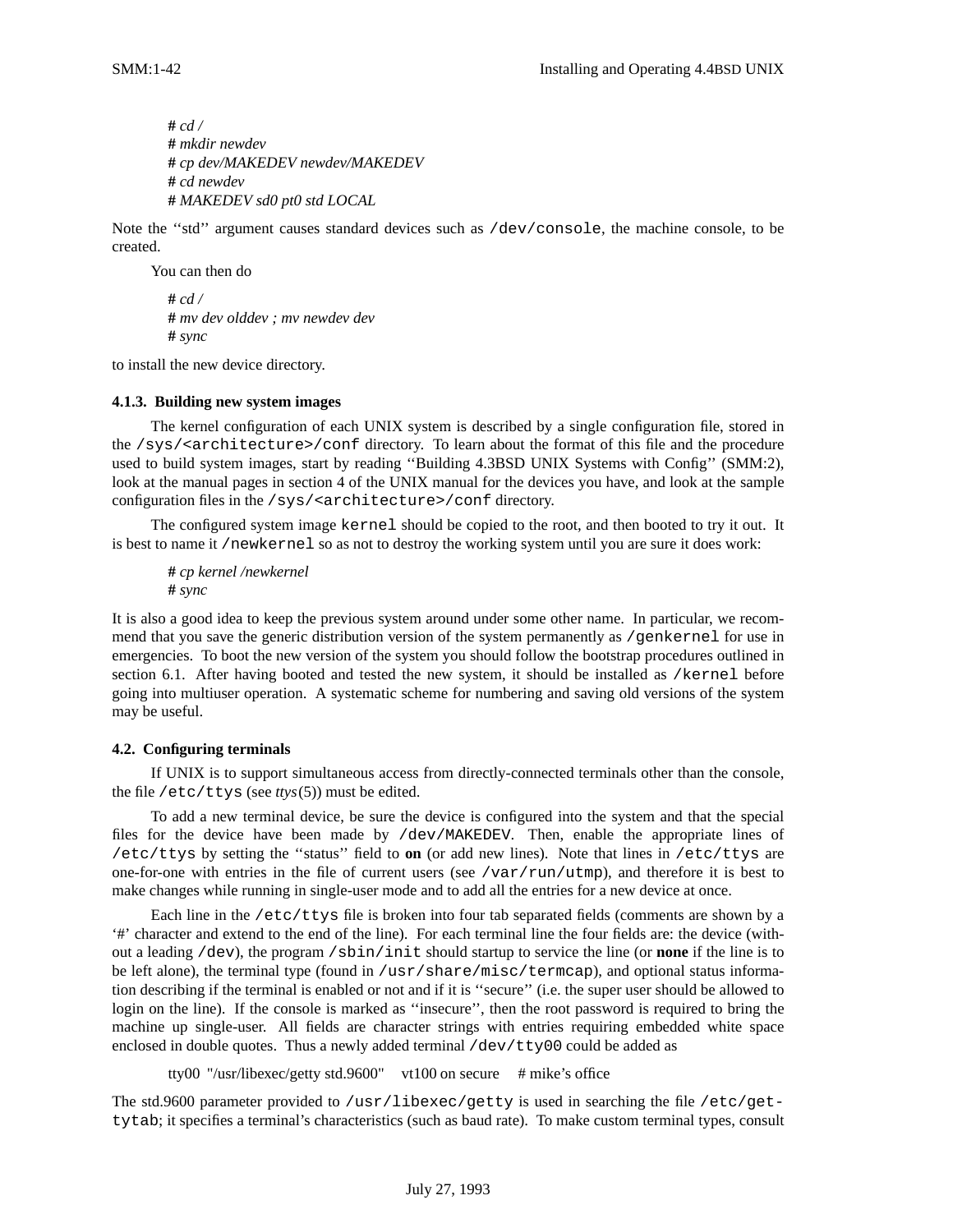*gettytab*(5) before modifying /etc/gettytab.

Dialup terminals should be wired so that carrier is asserted only when the phone line is dialed up. For non-dialup terminals, from which modem control is not available, you must wire back the signals so that the carrier appears to always be present. For further details, find your terminal driver in section 4 of the manual.

For network terminals (i.e. pseudo terminals), no program should be started up on the lines. Thus, the normal entry in /etc/ttys would look like

ttyp0 none network

(Note, the fourth field is not needed here.)

When the system is running multi-user, all terminals that are listed in /etc/ttys as **on** have their line enabled. If, during normal operations, you wish to disable a terminal line, you can edit the file /etc/ttys to change the terminal's status to **off** and then send a hangup signal to the *init* process, by doing

**#** *kill −1 1*

Terminals can similarly be enabled by changing the status field from **off** to **on** and sending a hangup signal to *init*.

Note that if a special file is inaccessible when *init* tries to create a process for it, *init* will log a message to the system error logging process (see *syslogd*(8)) and try to reopen the terminal every minute, reprinting the warning message every 10 minutes. Messages of this sort are normally printed on the console, though other actions may occur depending on the configuration information found in /etc/syslog.conf.

Finally note that you should change the names of any dialup terminals to ttyd? where ? is in [0-9azA-Z], as some programs use this property of the names to determine if a terminal is a dialup. Shell commands to do this should be put in the /dev/MAKEDEV.local script.

While it is possible to use truly arbitrary strings for terminal names, the accounting and noticeably the *ps*(1) command make good use of the convention that tty names (by default, and also after dialups are named as suggested above) are distinct in the last 2 characters. Change this and you may be sorry later, as the heuristic *ps*(1) uses based on these conventions will then break down and *ps* will run MUCH slower.

#### **4.3. Adding users**

The procedure for adding a new user is described in *adduser*(8). You should add accounts for the initial user community, giving each a directory and a password, and putting users who will wish to share software in the same groups.

Several guest accounts have been provided on the distribution system; these accounts are for people at Berkeley, Bell Laboratories, and others who have done major work on UNIX in the past. You can delete these accounts, or leave them on the system if you expect that these people would have occasion to login as guests on your system.

#### **4.4. Site tailoring**

All programs that require the site's name, or some similar characteristic, obtain the information through system calls or from files located in /etc. Aside from parts of the system related to the network, to tailor the system to your site you must simply select a site name, then edit the file

/etc/netstart

The first lines in /etc/netstart use a variable to set the hostname,

hostname=*mysitename* /bin/hostname \$hostname

to define the value returned by the *gethostname*(2) system call. If you are running the name server, your site name should be your fully qualified domain name. Programs such as *getty*(8), *mail*(1), *wall*(1), and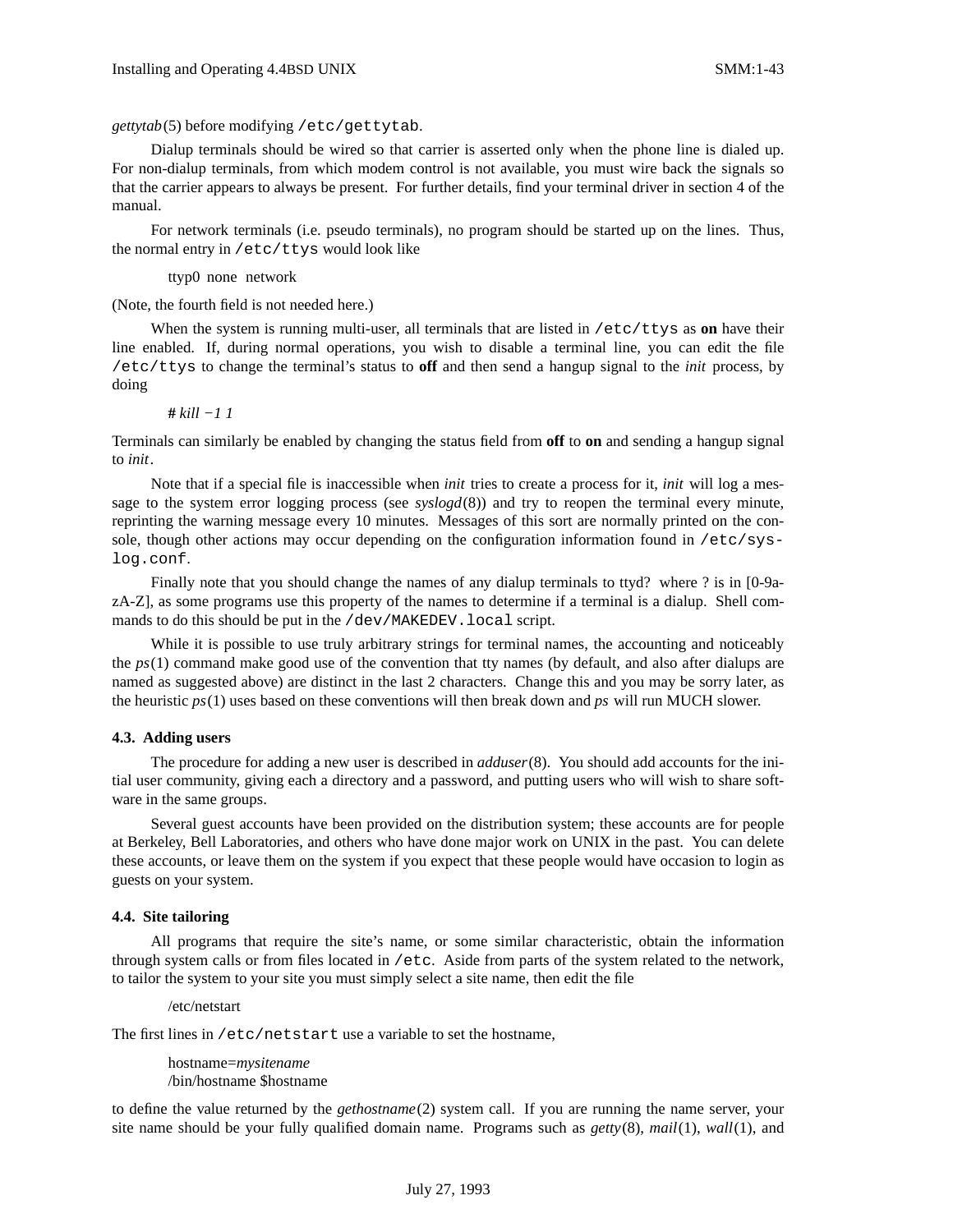*uucp*(1) use this system call so that the binary images are site independent.

You will also need to edit /etc/netstart to do the network interface initialization using *ifconfig*(8). If you are not sure how to do this, see sections 5.1, 5.2, and 5.3. If you are not running a routing daemon and have more than one Ethernet in your environment you will need to set up a default route; see section 5.4 for details. Before bringing your system up multiuser, you should ensure that the networking is properly configured. The network is started by running /etc/netstart. Once started, you should test connectivity using *ping*(8). You should first test connectivity to yourself, then another host on your Ethernet, and finally a host on another Ethernet. The *netstat*(8) program can be used to inspect and debug your routes; see section 5.4.

### **4.5. Setting up the line printer system**

The line printer system consists of at least the following files and commands:

| /usr/bin/lpq          | spooling queue examination program            |
|-----------------------|-----------------------------------------------|
| /usr/bin/lprm         | program to delete jobs from a queue           |
| $\sqrt{usr/bin/lpr}$  | program to enter a job in a printer queue     |
| /etc/printcap         | printer configuration and capability database |
| /usr/sbin/lpd         | line printer daemon, scans spooling queues    |
| $\sqrt{usr/sbin/lpc}$ | line printer control program                  |
| /etc/hosts.lpd        | list of host allowed to use the printers      |

The file /etc/printcap is a master database describing line printers directly attached to a machine and, also, printers accessible across a network. The manual page *printcap*(5) describes the format of this database and also shows the default values for such things as the directory in which spooling is performed. The line printer system handles multiple printers, multiple spooling queues, local and remote printers, and also printers attached via serial lines that require line initialization such as the baud rate. Raster output devices such as a Varian or Versatec, and laser printers such as an Imagen, are also supported by the line printer system.

Remote spooling via the network is handled with two spooling queues, one on the local machine and one on the remote machine. When a remote printer job is started with *lpr*, the job is queued locally and a daemon process created to oversee the transfer of the job to the remote machine. If the destination machine is unreachable, the job will remain queued until it is possible to transfer the files to the spooling queue on the remote machine. The *lpq* program shows the contents of spool queues on both the local and remote machines.

To configure your line printers, consult the printcap manual page and the accompanying document, ''4.3BSD Line Printer Spooler Manual'' (SMM:7). A call to the *lpd* program should be present in /etc/rc.

### **4.6. Setting up the mail system**

The mail system consists of the following commands:

| /usr/bin/mail         | UCB mail program, described in <i>mail</i> (1) |
|-----------------------|------------------------------------------------|
| /usr/sbin/sendmail    | mail routing program                           |
| /var/spool/mail       | mail spooling directory                        |
| /var/spool/secretmail | secure mail directory                          |
| /usr/bin/xsend        | secure mail sender                             |
| /usr/bin/xget         | secure mail receiver                           |
| /etc/aliases          | mail forwarding information                    |
| /usr/bin/newaliases   | command to rebuild binary forwarding database  |
| /usr/bin/biff         | mail notification enabler                      |
| /usr/libexec/comsat   | mail notification daemon                       |

Mail is normally sent and received using the *mail*(1) command (found in /usr/bin/mail), which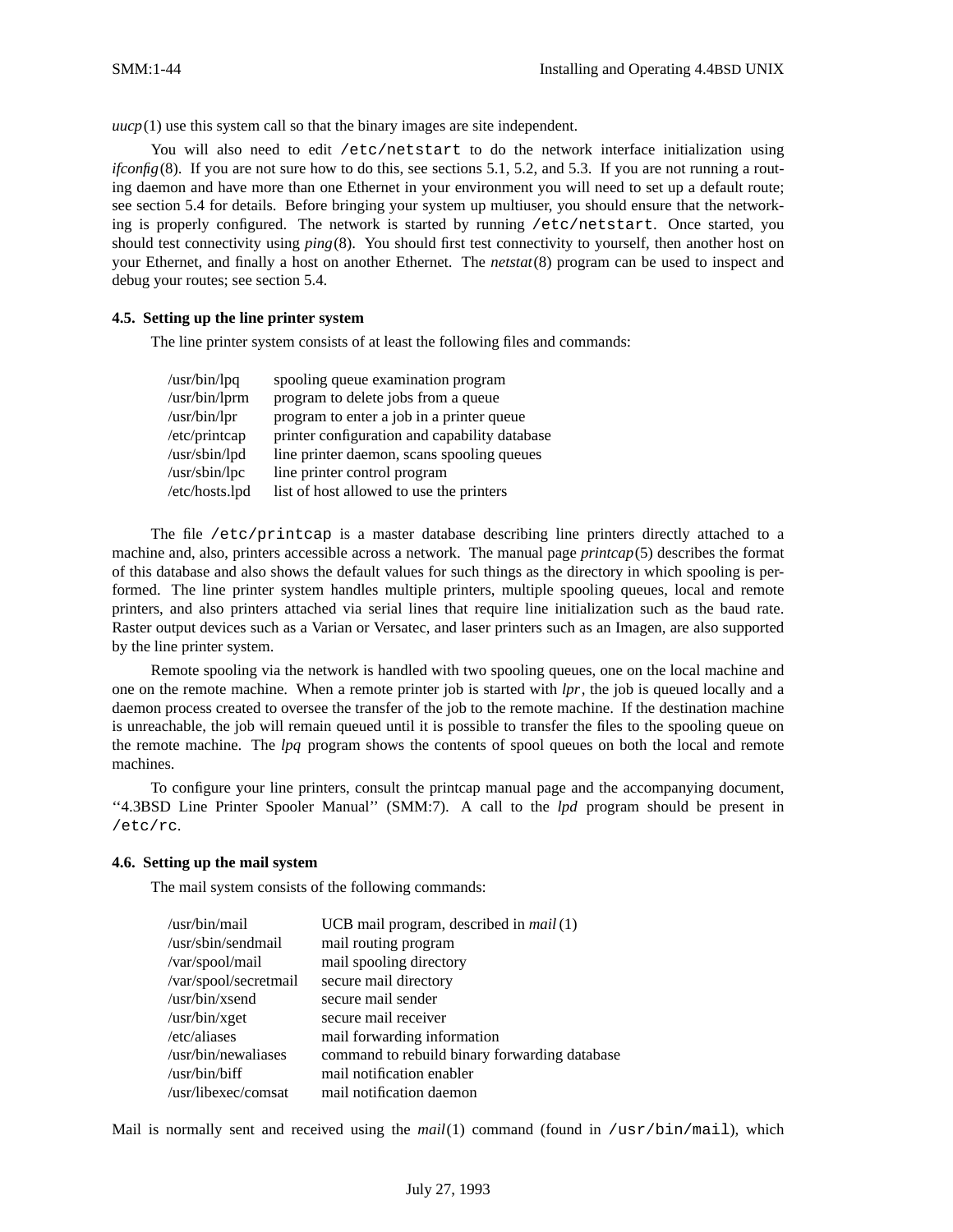provides a front-end to edit the messages sent and received, and passes the messages to *sendmail*(8) for routing. The routing algorithm uses knowledge of the network name syntax, aliasing and forwarding information, and network topology, as defined in the configuration file  $/usr/lib/sendmail.cf$ , to process each piece of mail. Local mail is delivered by giving it to the program /usr/libexec/mail.local that adds it to the mailboxes in the directory /var/spool/mail/<username>, using a locking protocol to avoid problems with simultaneous updates. After the mail is delivered, the local mail delivery daemon /usr/libexec/comsat is notified, which in turn notifies users who have issued a "*biff* y" command that mail has arrived.

Mail queued in the directory /var/spool/mail is normally readable only by the recipient. To send mail that is secure against perusal (except by a code-breaker) you should use the secret mail facility, which encrypts the mail.

To set up the mail facility you should read the instructions in the file READ\_ME in the directory /usr/src/usr.sbin/sendmail and then adjust the necessary configuration files. You should also set up the file /etc/aliases for your installation, creating mail groups as appropriate. For more informations see ''Sendmail Installation and Operation Guide'' (SMM:8) and ''Sendmail − An Internetwork Mail Router'' (SMM:9).

### **4.6.1. Setting up a UUCP connection**

The version of *uucp* included in 4.4BSD has the following features:

- support for many auto call units and dialers in addition to the DEC DN11,
- breakup of the spooling area into multiple subdirectories,
- addition of an L. cmds file to control the set of commands that may be executed by a remote site,
- enhanced "expect-send" sequence capabilities when logging in to a remote site,
- new commands to be used in polling sites and obtaining snap shots of *uucp* activity,
- additional protocols for different communication media.

This section gives a brief overview of *uucp* and points out the most important steps in its installation.

To connect two UNIX machines with a *uucp* network link using modems, one site must have an automatic call unit and the other must have a dialup port. It is better if both sites have both.

You should first read the paper in the UNIX System Manager's Manual: ''Uucp Implementation Description'' (SMM:14). It describes in detail the file formats and conventions, and will give you a little context. In addition, the document ''setup.tblms'', located in the directory /usr/src/usr.bin/uucp/UUAIDS, may be of use in tailoring the software to your needs.

The *uucp* support is located in three major directories: /usr/bin, /usr/lib/uucp, and /var/spool/uucp. User commands are kept in /usr/bin, operational commands in  $\mu$ usr/lib/uucp, and  $\mu$ ar/spool/uucp is used as a spooling area. The commands in  $\mu$ usr/bin are:

| $\sqrt{usr/bin/uucp}$   | file-copy command                               |
|-------------------------|-------------------------------------------------|
| $\sqrt{usr/bin/uux}$    | remote execution command                        |
| /usr/bin/uusend         | binary file transfer using mail                 |
| /usr/bin/uuencode       | binary file encoder (for <i>uusend</i> )        |
| /usr/bin/uudecode       | binary file decoder (for <i>uusend</i> )        |
| $\sqrt{usr/bin/uulog}$  | scans session log files                         |
| $\sqrt{usr/bin/uusnap}$ | gives a snap-shot of <i>uucp</i> activity       |
| $\sqrt{usr/bin/uupoll}$ | polls remote system until an answer is received |
| /usr/bin/uuname         | prints a list of known uucp hosts               |
| $\sqrt{usr/bin/uuq}$    | gives information about the queue               |

The important files and commands in /usr/lib/uucp are: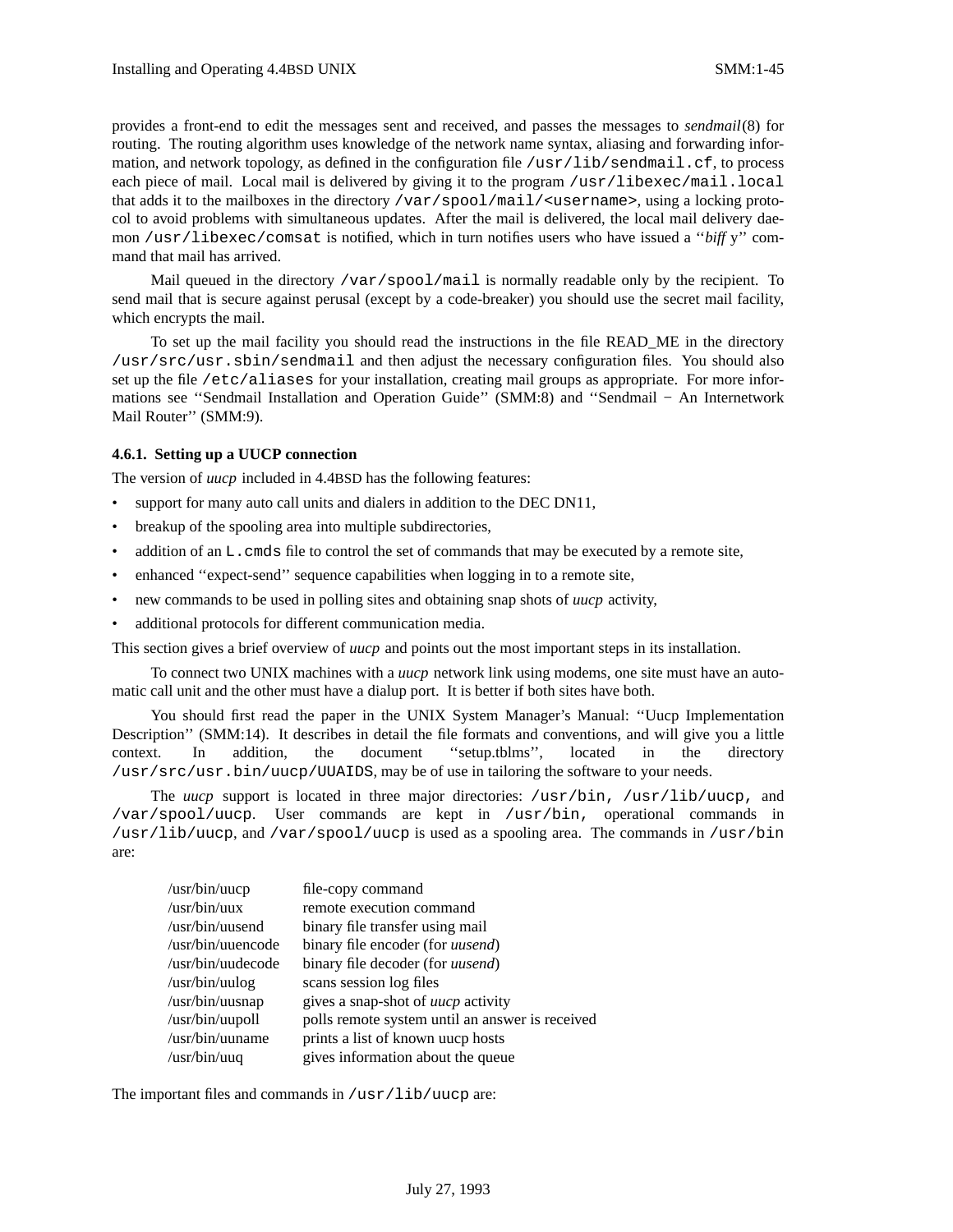| /usr/lib/uucp/L-devices   | list of dialers and hard-wired lines                  |
|---------------------------|-------------------------------------------------------|
| /usr/lib/uucp/L-dialcodes | dialcode abbreviations                                |
| /usr/lib/uucp/L.aliases   | hostname aliases                                      |
| /usr/lib/uucp/L.cmds      | commands remote sites may execute                     |
| /usr/lib/uucp/L.sys       | systems to communicate with, how to connect, and when |
| /usr/lib/uucp/SEQF        | sequence numbering control file                       |
| /usr/lib/uucp/USERFILE    | remote site pathname access specifications            |
| /usr/lib/uucp/uucico      | <i>uucp</i> protocol daemon                           |
| /usr/lib/uucp/uuclean     | cleans up garbage files in spool area                 |
| /usr/lib/uucp/uuxqt       | uucp remote execution server                          |

while the spooling area contains the following important files and directories:

| /var/spool/uucp/C.                | directory for command, "C." files           |
|-----------------------------------|---------------------------------------------|
| /var/spool/uucp/D.                | directory for data, "D.", files             |
| $\sqrt{var/spool/uucp/X}$ .       | directory for command execution, "X", files |
| /var/spool/uucp/D. <i>machine</i> | directory for local "D." files              |
| /var/spool/uucp/D.machineX        | directory for local "X" files               |
| /var/spool/uucp/TM.               | directory for temporary, "TM.", files       |
| /var/spool/uucp/LOGFILE           | log file of <i>uucp</i> activity            |
| /var/spool/uucp/SYSLOG            | log file of <i>uucp</i> file transfers      |

To install *uucp* on your system, start by selecting a site name (shorter than 14 characters). A *uucp* account must be created in the password file and a password set up. Then, create the appropriate spooling directories with mode 755 and owned by user *uucp*, group *daemon*.

If you have an auto-call unit, the L.sys, L-dialcodes, and L-devices files should be created. The L.sys file should contain the phone numbers and login sequences required to establish a connection with a *uucp* daemon on another machine. For example, our L.sys file looks something like:

adiron Any ACU 1200 out0123456789- ogin-EOT-ogin uucp cbosg Never Slave 300 cbosgd Never Slave 300 chico Never Slave 1200 out2010123456

The first field is the name of a site, the second shows when the machine may be called, the third field specifies how the host is connected (through an ACU, a hard-wired line, etc.), then comes the phone number to use in connecting through an auto-call unit, and finally a login sequence. The phone number may contain common abbreviations that are defined in the L-dialcodes file. The device specification should refer to devices specified in the L-devices file. Listing only ACU causes the *uucp* daemon, *uucico*, to search for any available auto-call unit in L-devices. Our L-dialcodes file is of the form:

ucb 2 out 9%

while our L-devices file is:

ACU cul0 unused 1200 ventel

Refer to the README file in the *uucp* source directory for more information about installation.

As *uucp* operates it creates (and removes) many small files in the directories underneath /var/spool/uucp. Sometimes files are left undeleted; these are most easily purged with the *uuclean* program. The log files can grow without bound unless trimmed back; *uulog* maintains these files. Many useful aids in maintaining your *uucp* installation are included in a subdirectory UUAIDS beneath /usr/src/usr.bin/uucp. Peruse this directory and read the ''setup'' instructions also located there.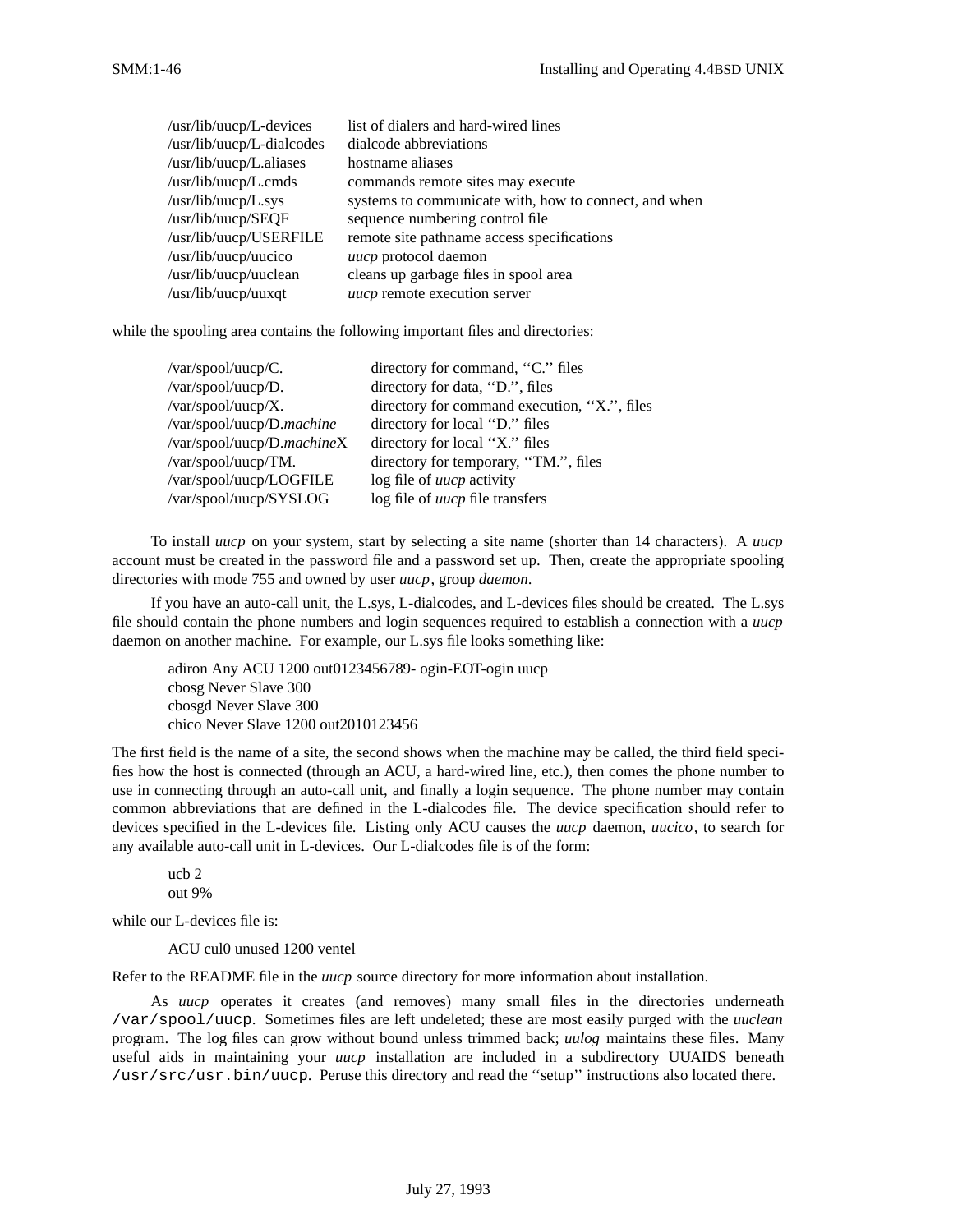### **5. Network setup**

4.4BSD provides support for the standard Internet protocols IP, ICMP, TCP, and UDP. These protocols may be used on top of a variety of hardware devices ranging from serial lines to local area network controllers for the Ethernet. Network services are split between the kernel (communication protocols) and user programs (user services such as TELNET and FTP). This section describes how to configure your system to use the Internet networking support. 4.4BSD also supports the Xerox Network Systems (NS) protocols. IDP and SPP are implemented in the kernel, and other protocols such as Courier run at the user level. 4.4BSD provides some support for the ISO OSI protocols CLNP TP4, and ESIS. User level process complete the application protocols such as X.400 and X.500.

### **5.1. System configuration**

To configure the kernel to include the Internet communication protocols, define the INET option. Xerox NS support is enabled with the NS option. ISO OSI support is enabled with the ISO option. In either case, include the pseudo-devices ''pty'', and ''loop'' in your machine's configuration file. The ''pty'' pseudo-device forces the pseudo terminal device driver to be configured into the system, see *pty*(4), while the ''loop'' pseudo-device forces inclusion of the software loopback interface driver. The loop driver is used in network testing and also by the error logging system.

If you are planning to use the Internet network facilities on a 10Mb/s Ethernet, the pseudo-device ''ether'' should also be included in the configuration; this forces inclusion of the Address Resolution Protocol module used in mapping between 48-bit Ethernet and 32-bit Internet addresses.

Before configuring the appropriate networking hardware, you should consult the manual pages in section 4 of the Programmer's Manual selecting the appropriate interfaces for your architecture.

All network interface drivers including the loopback interface, require that their host address(es) be defined at boot time. This is done with *ifconfig*(8) commands included in the /etc/netstart file. Interfaces that are able to dynamically deduce the host part of an address may check that the host part of the address is correct. The manual page for each network interface describes the method used to establish a host's address. *Ifconfig*(8) can also be used to set options for the interface at boot time. Options are set independently for each interface, and apply to all packets sent using that interface. Alternatively, translations for such hosts may be set in advance or ''published'' by a 4.4BSD host by use of the *arp*(8) command. Note that the use of trailer link-level is now negotiated between 4.4BSD hosts using ARP, and it is thus no longer necessary to disable the use of trailers with *ifconfig*.

The OSI equivalent to ARP is ESIS (End System to Intermediate System Routing Protocol); running this protocol is mandatory, however one can manually add translations for machines that do not participate by use of the *route*(8) command. Additional information is provided in the manual page describing *ESIS*(4).

To use the pseudo terminals just configured, device entries must be created in the /dev directory. To create 32 pseudo terminals (plenty, unless you have a heavy network load) execute the following commands.

**#** *cd /dev* **#** *MAKEDEV pty0 pty1*

More pseudo terminals may be made by specifying  $pty2$ ,  $pty3$ , etc. The kernel normally includes support for 32 pseudo terminals unless the configuration file specifies a different number. Each pseudo terminal really consists of two files in /dev: a master and a slave. The master pseudo terminal file is named /dev/ptyp?, while the slave side is /dev/ttyp?. Pseudo terminals are also used by several programs not related to the network. In addition to creating the pseudo terminals, be sure to install them in the /etc/ttys file (with a 'none' in the second column so no *getty* is started).

### **5.2. Local subnets**

In 4.4BSD the Internet support includes the notion of ''subnets''. This is a mechanism by which multiple local networks may appears as a single Internet network to off-site hosts. Subnetworks are useful because they allow a site to hide their local topology, requiring only a single route in external gateways; it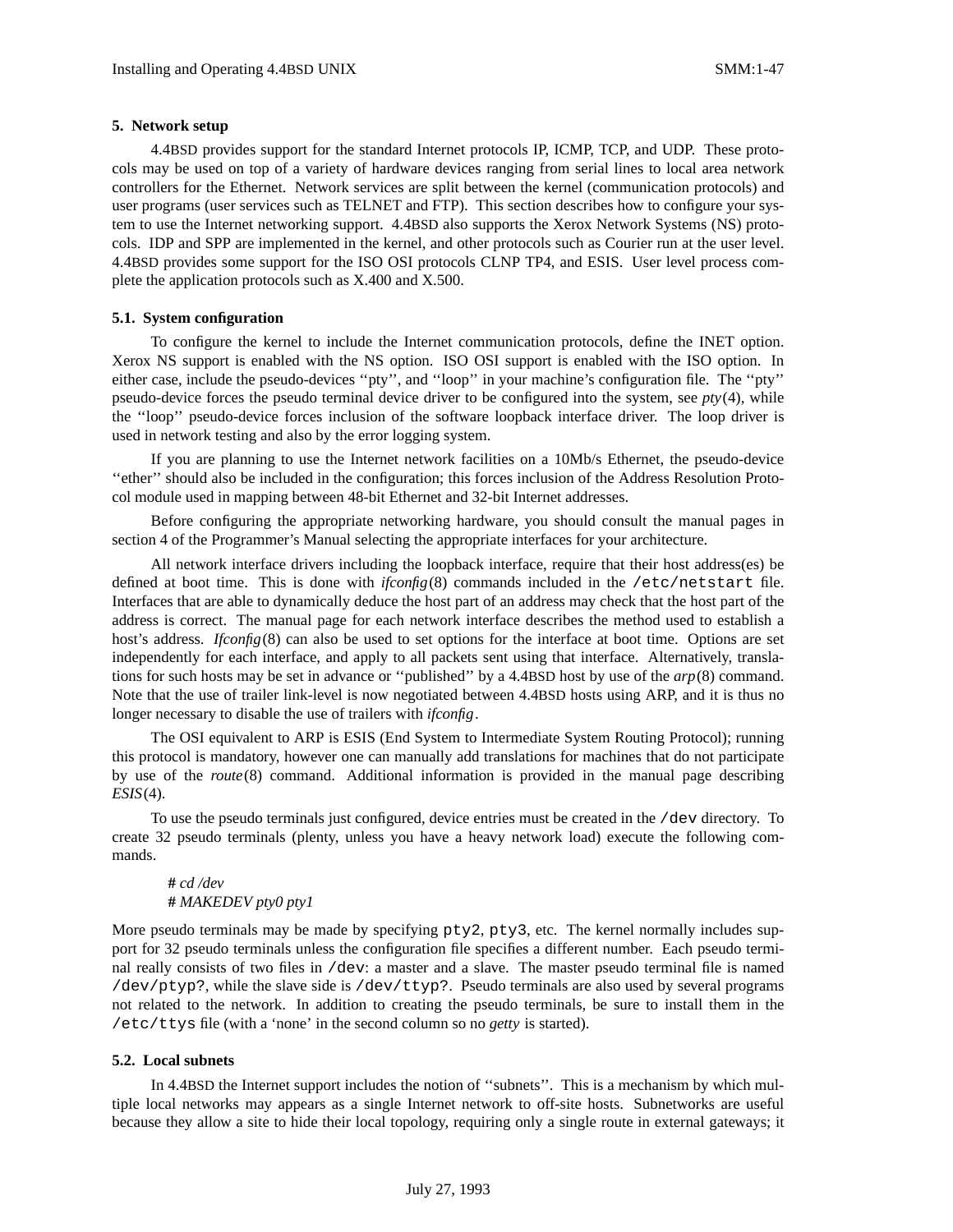also means that local network numbers may be locally administered. The standard describing this change in Internet addressing is RFC-950.

To set up local subnets one must first decide how the available address space (the Internet ''host part'' of the 32-bit address) is to be partitioned. Sites with a class A network number have a 24-bit host address space with which to work, sites with a class B network number have a 16-bit host address space, while sites with a class C network number have an 8-bit host address space<sup>6</sup>. To define local subnets you must steal some bits from the local host address space for use in extending the network portion of the Internet address. This reinterpretation of Internet addresses is done only for local networks; i.e. it is not visible to hosts offsite. For example, if your site has a class B network number, hosts on this network have an Internet address that contains the network number, 16 bits, and the host number, another 16 bits. To define 254 local subnets, each possessing at most 255 hosts, 8 bits may be taken from the local part. (The use of subnets 0 and all-1's, 255 in this example, is discouraged to avoid confusion about broadcast addresses.) These new network numbers are then constructed by concatenating the original 16-bit network number with the extra 8 bits containing the local subnet number.

The existence of local subnets is communicated to the system at the time a network interface is configured with the *netmask* option to the *ifconfig* program. A ''network mask'' is specified to define the portion of the Internet address that is to be considered the network part for that network. This mask normally contains the bits corresponding to the standard network part as well as the portion of the local part that has been assigned to subnets. If no mask is specified when the address is set, it will be set according to the class of the network. For example, at Berkeley (class B network 128.32) 8 bits of the local part have been reserved for defining subnets; consequently the /etc/netstart file contains lines of the form

/sbin/ifconfig le0 netmask 0xffffff00 128.32.1.7

This specifies that for interface "le0", the upper 24 bits of the Internet address should be used in calculating network numbers (netmask 0xffffff00), and the interface's Internet address is ''128.32.1.7'' (host 7 on network 128.32.1). Hosts *m* on sub-network *n* of this network would then have addresses of the form "128.32.*n.m*"; for example, host 99 on network 129 would have an address "128.32.129.99". For hosts with multiple interfaces, the network mask should be set for each interface, although in practice only the mask of the first interface on each network is really used.

#### **5.3. Internet broadcast addresses**

The address defined as the broadcast address for Internet networks according to RFC-919 is the address with a host part of all 1's. The address used by 4.2BSD was the address with a host part of 0. 4.4BSD uses the standard broadcast address (all 1's) by default, but allows the broadcast address to be set (with *ifconfig*) for each interface. This allows networks consisting of both 4.2BSD, 4.3BSD and 4.4BSD hosts to coexist while the upgrade process proceeds. In the presence of subnets, the broadcast address uses the subnet field as for normal host addresses, with the remaining host part set to 1's (or 0's, on a network that has not yet been converted). 4.4BSD hosts recognize and accept packets sent to the logical-network broadcast address as well as those sent to the subnet broadcast address, and when using an all-1's broadcast, also recognize and receive packets sent to host 0 as a broadcast.

### **5.4. Routing**

If your environment allows access to networks not directly attached to your host you will need to set up routing information to allow packets to be properly routed. Two schemes are supported by the system. The first scheme employs a routing table management daemon. Optimally, you should use the routing daemon *gated* available from Cornell university. We use it on our systems and it works well, especially for multi-homed hosts using Serial Line IP (SLIP). Unfortunately, we were not able to obtain permission to include it on 4.4BSD.

If you do not wish to or cannot obtain *gated*, the distribution does include *routed*(8) to maintain the system routing tables. The routing daemon uses a variant of the Xerox Routing Information Protocol to maintain up to date routing tables in a cluster of local area networks. By using the /etc/gateways file,

<sup>6</sup> If you are unfamiliar with the Internet addressing structure, consult ''Address Mappings'', Internet RFC-796, J. Postel; available from the Internet Network Information Center at SRI.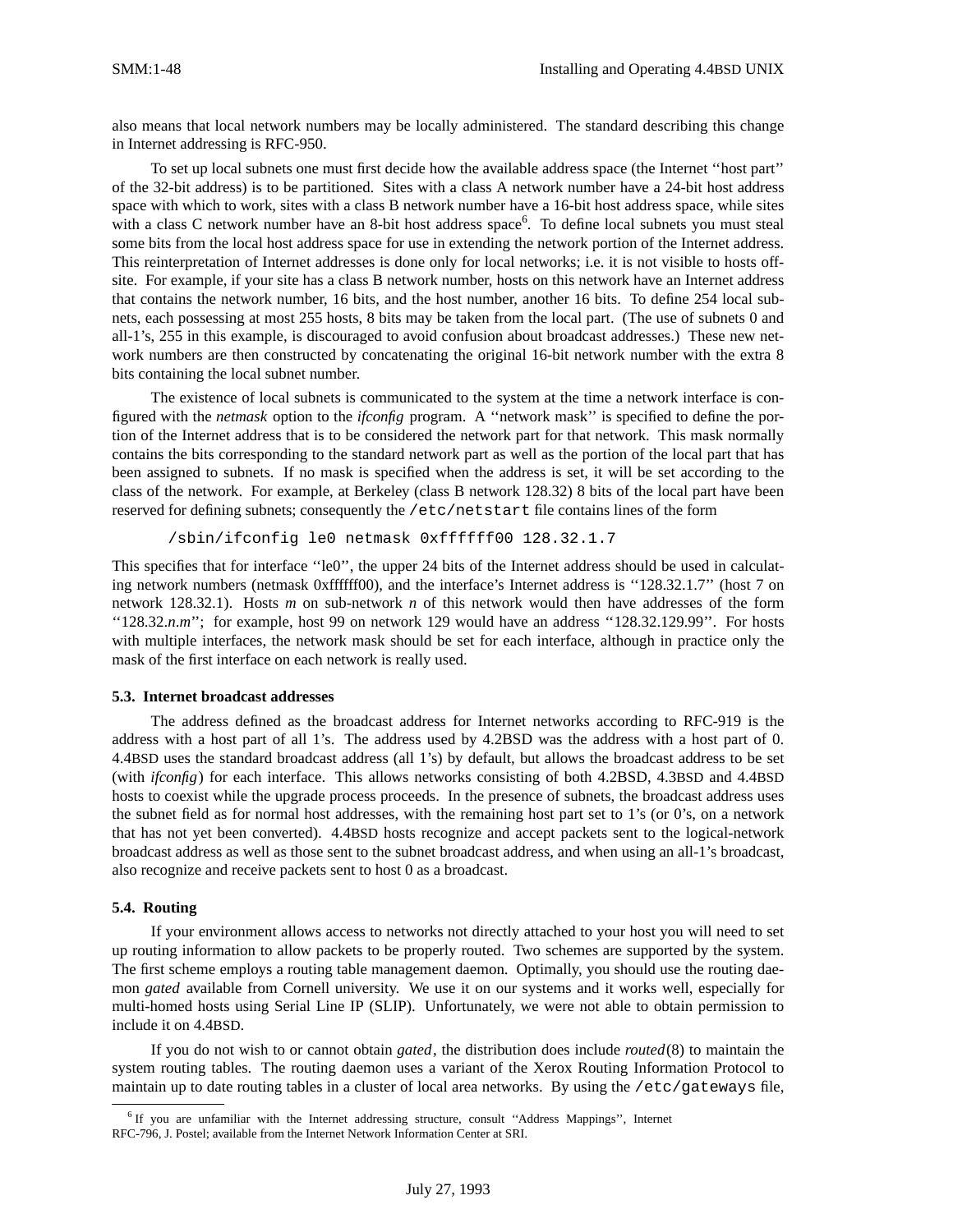the routing daemon can also be used to initialize static routes to distant networks (see the next section for further discussion). When the routing daemon is started up (usually from  $/etc/rc$ ) it reads /etc/gateways if it exists and installs those routes defined there, then broadcasts on each local network to which the host is attached to find other instances of the routing daemon. If any responses are received, the routing daemons cooperate in maintaining a globally consistent view of routing in the local environment. This view can be extended to include remote sites also running the routing daemon by setting up suitable entries in /etc/gateways; consult *routed*(8) for a more thorough discussion.

The second approach is to define a default or wildcard route to a smart gateway and depend on the gateway to provide ICMP routing redirect information to dynamically create a routing data base. This is done by adding an entry of the form

```
/sbin/route add default smart-gateway 1
```
to /etc/netstart; see *route*(8) for more information. The default route will be used by the system as a ''last resort'' in routing packets to their destination. Assuming the gateway to which packets are directed is able to generate the proper routing redirect messages, the system will then add routing table entries based on the information supplied. This approach has certain advantages over the routing daemon, but is unsuitable in an environment where there are only bridges (i.e. pseudo gateways that, for instance, do not generate routing redirect messages). Further, if the smart gateway goes down there is no alternative, save manual alteration of the routing table entry, to maintaining service.

The system always listens, and processes, routing redirect information, so it is possible to combine both of the above facilities. For example, the routing table management process might be used to maintain up to date information about routes to geographically local networks, while employing the wildcard routing techniques for ''distant'' networks. The *netstat*(1) program may be used to display routing table contents as well as various routing oriented statistics. For example,

**#** *netstat −r*

will display the contents of the routing tables, while

**#** *netstat −r −s*

will show the number of routing table entries dynamically created as a result of routing redirect messages, etc.

### **5.5. Use of 4.4BSD machines as gateways**

Several changes have been made in 4.4BSD in the area of gateway support (or packet forwarding, if one prefers). A new configuration option, GATEWAY, is used when configuring a machine to be used as a gateway. This option increases the size of the routing hash tables in the kernel. Unless configured with that option, hosts with only a single non-loopback interface never attempt to forward packets or to respond with ICMP error messages to misdirected packets. This change reduces the problems that may occur when different hosts on a network disagree on the network number or broadcast address. Another change is that 4.4BSD machines that forward packets back through the same interface on which they arrived will send ICMP redirects to the source host if it is on the same network. This improves the interaction of 4.4BSD gateways with hosts that configure their routes via default gateways and redirects. The generation of redirects may be disabled with the configuration option IPSENDREDIRECTS=0 or while the system is running by using the command:

sysctl -w net.inet.ip.redirect=0

in environments where it may cause difficulties.

#### **5.6. Network databases**

Several data files are used by the network library routines and server programs. Most of these files are host independent and updated only rarely.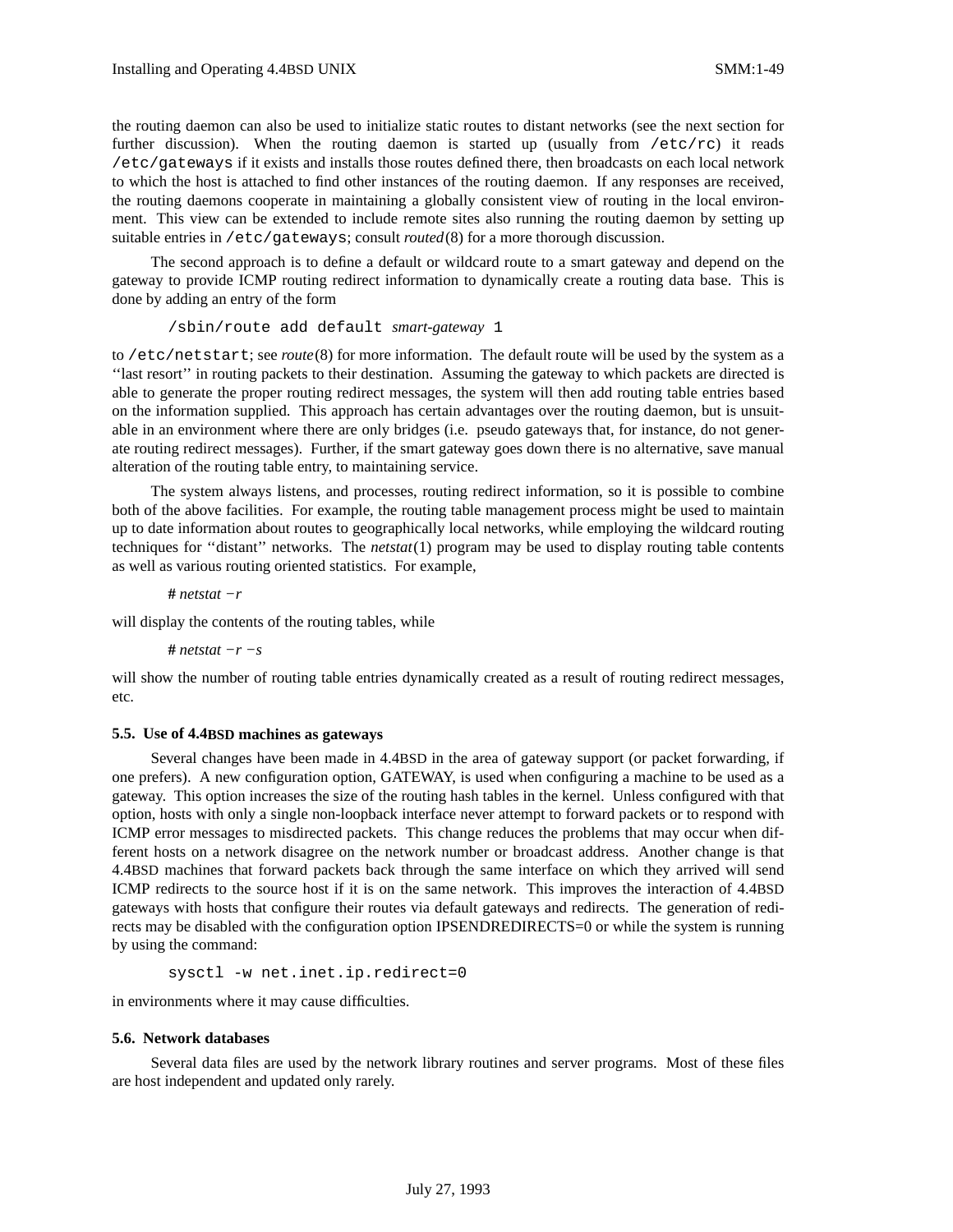| File             | Manual reference       | Use                                          |
|------------------|------------------------|----------------------------------------------|
| /etc/hosts       | hosts(5)               | local host names                             |
| /etc/networks    | networks (5)           | network names                                |
| /etc/services    | $s$ ervices $(5)$      | list of known services                       |
| /etc/protocols   | $proto \text{cols}(5)$ | protocol names                               |
| /etc/hosts.equiv | rshd(8)                | list of "trusted" hosts                      |
| /etc/netstart    | rc(8)                  | command script for initializing network      |
| /etc/rc          | rc(8)                  | command script for starting standard servers |
| /etc/rc.local    | rc(8)                  | command script for starting local servers    |
| /etc/ftpusers    | ftpd(8)                | list of "unwelcome" ftp users                |
| /etc/hosts.lpd   | lpd(8)                 | list of hosts allowed to access printers     |
| /etc/inetd.conf  | inetd $(8)$            | list of servers started by <i>inetd</i>      |

The files distributed are set up for Internet hosts. Local networks and hosts should be added to describe the local configuration; the Berkeley entries may serve as examples (see also the section on /etc/hosts). Network numbers will have to be chosen for each Ethernet. For sites connected to the Internet, the normal channels should be used for allocation of network numbers (contact hostmaster@SRI-NIC.ARPA). For other sites, these could be chosen more or less arbitrarily, but it is generally better to request official numbers to avoid conversion if a connection to the Internet (or others on the Internet) is ever established.

### **5.6.1. Network servers**

Most network servers are automatically started up at boot time by the command file  $/etc/rc$  or by the Internet daemon (see below). These include the following:

| Program              | Server                          | Started by |  |  |  |
|----------------------|---------------------------------|------------|--|--|--|
| /usr/sbin/syslogd    | error logging server            | /etc/rc    |  |  |  |
| /usr/sbin/named      | Internet name server            | /etc/rc    |  |  |  |
| /sbin/routed         | routing table management daemon | /etc/rc    |  |  |  |
| /usr/sbin/rwhod      | system status daemon            | /etc/rc    |  |  |  |
| /usr/sbin/timed      | time synchronization daemon     | /etc/rc    |  |  |  |
| /usr/sbin/sendmail   | <b>SMTP</b> server              | /etc/rc    |  |  |  |
| /usr/libexec/rshd    | shell server                    | inetd      |  |  |  |
| /usr/libexec/rexecd  | exec server                     | inetd      |  |  |  |
| /usr/libexec/rlogind | login server                    | inetd      |  |  |  |
| /usr/libexec/telnetd | <b>TELNET</b> server            | inetd      |  |  |  |
| /usr/libexec/ftpd    | FTP server                      | inetd      |  |  |  |
| /usr/libexec/fingerd | Finger server                   | inetd      |  |  |  |
| /usr/libexec/tftpd   | <b>TFTP</b> server              | inetd      |  |  |  |

Consult the manual pages and accompanying documentation (particularly for named and sendmail) for details about their operation.

The use of *routed* and *rwhod* is controlled by shell variables set in /etc/netstart. By default, *routed* is used, but *rwhod* is not; they are enabled by setting the variables *routedflags* and *rwhod* to strings other than ''NO.'' The value of *routedflags* provides host-specific options to *routed*. For example,

```
routedflags=-q
rwhod=NO
```
would run *routed -q* and would not run *rwhod*.

To have other network servers started as well, commands of the following sort should be placed in the site-dependent file /etc/rc.local.

```
if [ -f /usr/sbin/timed ]; then
   /usr/sbin/timed & echo -n ' timed' >/dev/console
fi
```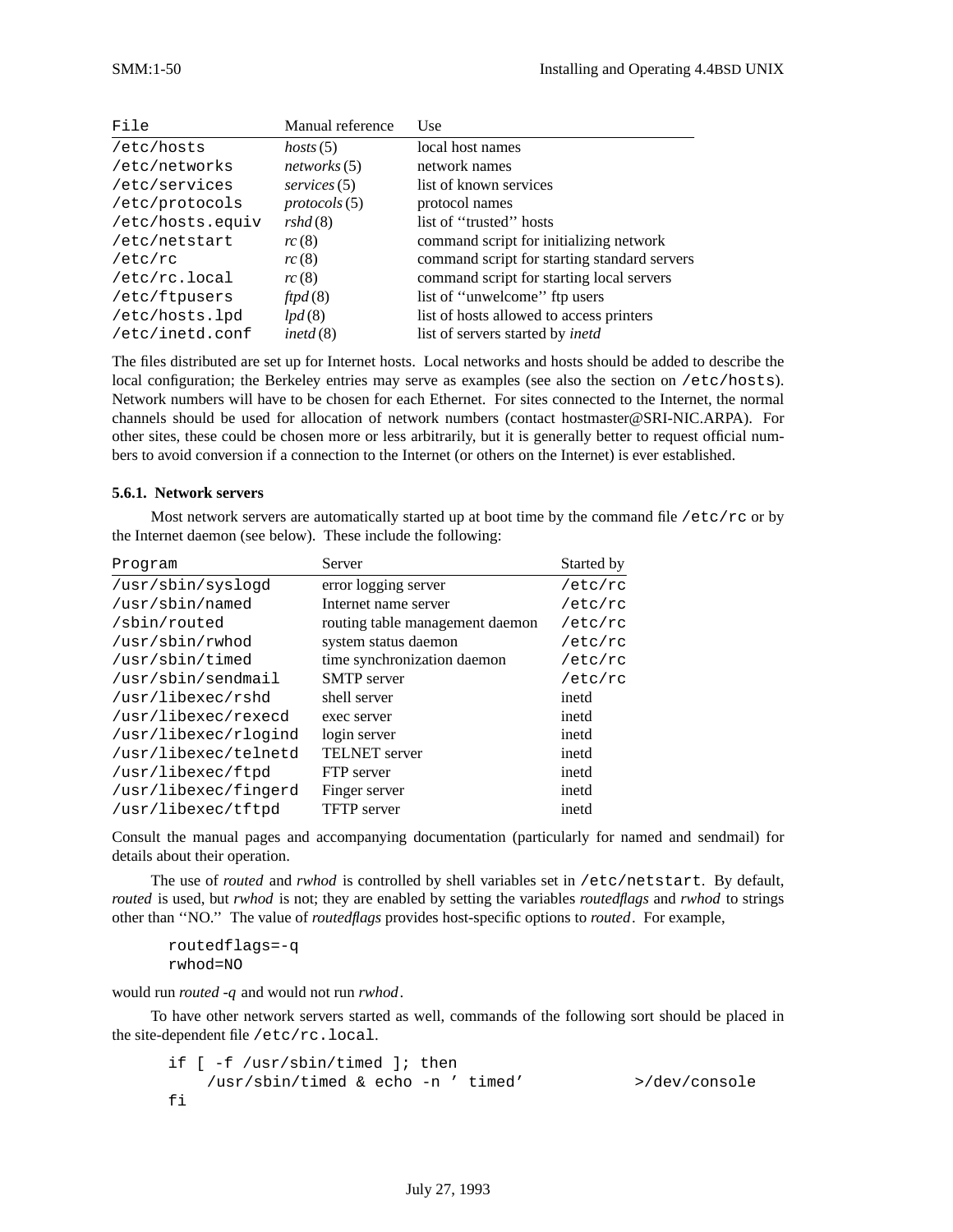### **5.6.2. Internet daemon**

In 4.4BSD most of the servers for user-visible services are started up by a ''super server'', the Internet daemon. The Internet daemon, /usr/sbin/inetd, acts as a master server for programs specified in its configuration file, /etc/inetd.conf, listening for service requests for these servers, and starting up the appropriate program whenever a request is received. The configuration file contains lines containing a service name (as found in /etc/services), the type of socket the server expects (e.g. stream or dgram), the protocol to be used with the socket (as found in /etc/protocols), whether to wait for each server to complete before starting up another, the user name by which the server should run, the server program's name, and at most five arguments to pass to the server program. Some trivial services are implemented internally in *inetd*, and their servers are listed as "internal." For example, an entry for the file transfer protocol server would appear as

ftp stream tcp nowait root /usr/libexec/ftpd ftpd

Consult *inetd*(8) for more detail on the format of the configuration file and the operation of the Internet daemon.

#### **5.6.3. The** /etc/hosts.equiv **file**

The remote login and shell servers use an authentication scheme based on trusted hosts. The hosts.equiv file contains a list of hosts that are considered trusted and, under a single administrative control. When a user contacts a remote login or shell server requesting service, the client process passes the user's name and the official name of the host on which the client is located. In the simple case, if the host's name is located in hosts.equiv and the user has an account on the server's machine, then service is rendered (i.e. the user is allowed to log in, or the command is executed). Users may expand this ''equivalence" of machines by installing a .rhosts file in their login directory. The root login is handled specially, bypassing the hosts.equiv file, and using only the /.rhosts file.

Thus, to create a class of equivalent machines, the hosts.equiv file should contain the *official* names for those machines. If you are running the name server, you may omit the domain part of the host name for machines in your local domain. For example, four machines on our local network are considered trusted, so the hosts.equiv file is of the form:

vangogh.CS.Berkeley.EDU picasso.CS.Berkeley.EDU okeeffe.CS.Berkeley.EDU

#### **5.6.4. The** /etc/ftpusers **file**

The FTP server included in the system provides support for an anonymous FTP account. Because of the inherent security problems with such a facility you should read this section carefully if you consider providing such a service.

An anonymous account is enabled by creating a user *ftp*. When a client uses the anonymous account a *chroot*(2) system call is performed by the server to restrict the client from moving outside that part of the filesystem where the user ftp home directory is located. Because a *chroot* call is used, certain programs and files used by the server process must be placed in the ftp home directory. Further, one must be sure that all directories and executable images are unwritable. The following directory setup is recommended. The use of the *awk* commands to copy the /etc/passwd and /etc/group files are **STRONGLY** recommended.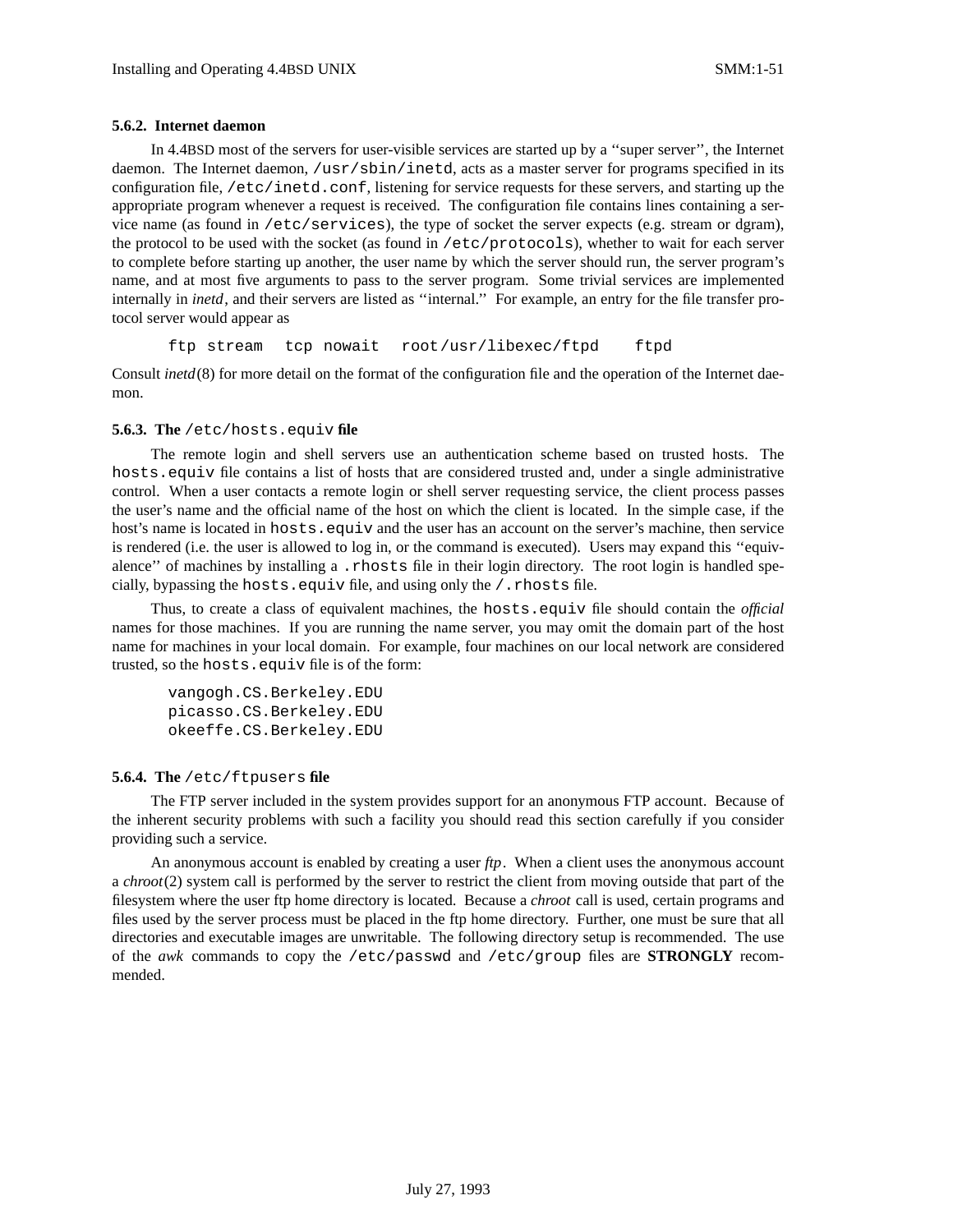**#** *cd ˜ftp* **#** *chmod 555 .; chown ftp .; chgrp ftp .* **#** *mkdir bin etc pub* **#** *chown root bin etc* **#** *chmod 555 bin etc* **#** *chown ftp pub* **#** *chmod 777 pub* **#** *cd bin* **#** *cp /bin/sh /bin/ls .* **#** *chmod 111 sh ls* **#** *cd ../etc* **#** *awk -F: '{\$2="\*";print\$1":"\$2":"\$3":"\$4":"\$5":"\$6":"}' < /etc/passwd > passwd* **#** *awk -F: '{\$2="\*";print\$1":"\$2":"}' < /etc/group > group* **#** *chmod 444 passwd group*

When local users wish to place files in the anonymous area, they must be placed in a subdirectory. In the setup here, the directory ~ftp/pub is used.

Aside from the problems of directory modes and such, the ftp server may provide a loophole for interlopers if certain user accounts are allowed. The file /etc/ftpusers is checked on each connection. If the requested user name is located in the file, the request for service is denied. This file normally has the following names on our systems.

uucp root

Accounts without passwords need not be listed in this file as the ftp server will refuse service to these users. Accounts with nonstandard shells (any not listed in /etc/shells) will also be denied access via ftp.

### **6. System operation**

This section describes procedures used to operate a 4.4BSD UNIX system. Procedures described here are used periodically, to reboot the system, analyze error messages from devices, do disk backups, monitor system performance, recompile system software and control local changes.

### **6.1. Bootstrap and shutdown procedures**

In a normal reboot, the system checks the disks and comes up multi-user without intervention at the console. Such a reboot can be stopped (after it prints the date) with a  $\hat{C}$  (interrupt). This will leave the system in single-user mode, with only the console terminal active. (If the console has been marked ''insecure'' in /etc/ttys you must enter the root password to bring the machine to single-user mode.) It is also possible to allow the filesystem checks to complete and then to return to single-user mode by signaling *fsck*(8) with a OUIT signal  $(\hat{\ })$ .

To bring the system up to a multi-user configuration from the single-user status, all you have to do is hit <sup> $\circ$ </sup>D on the console. The system will then execute /etc/rc, a multi-user restart script (and /etc/rc.local), and come up on the terminals listed as active in the file /etc/ttys. See *init*(8) and *ttys*(5) Note, however, that this does not cause a filesystem check to be done. Unless the system was taken down cleanly, you should run ''fsck −p'' or force a reboot with *reboot*(8) to have the disks checked.

To take the system down to a single user state you can use

**#** *kill 1*

or use the *shutdown*(8) command (which is much more polite, if there are other users logged in) when you are running multi-user. Either command will kill all processes and give you a shell on the console, as if you had just booted. Filesystems remain mounted after the system is taken single-user. If you wish to come up multi-user again, you should do this by: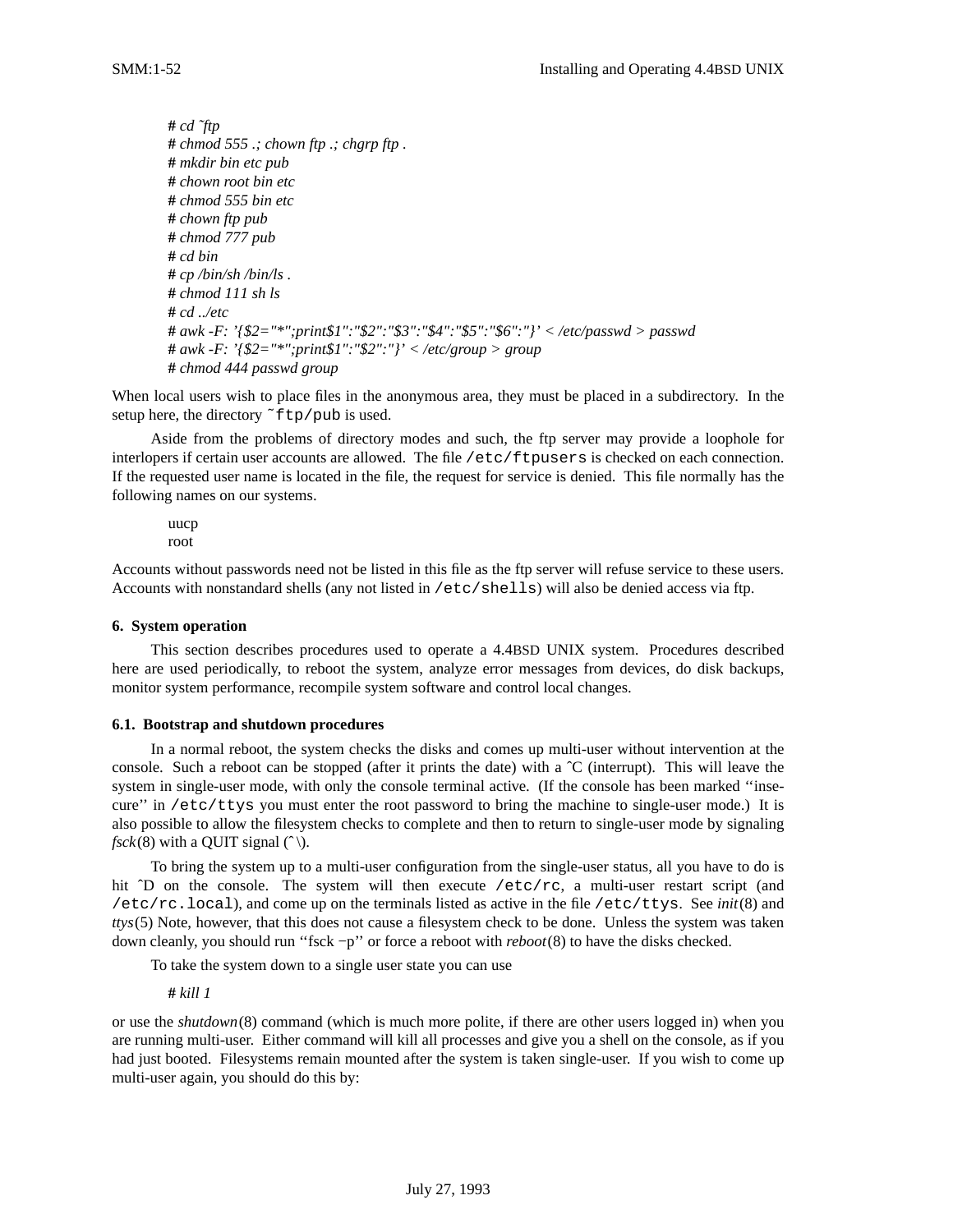**#** *cd /* **#** */sbin/umount -a* **#** *ˆD*

Each system shutdown, crash, processor halt and reboot is recorded in the system log with its cause.

### **6.2. Device errors and diagnostics**

When serious errors occur on peripherals or in the system, the system prints a warning diagnostic on the console. These messages are collected by the system error logging process *syslogd*(8) and written into a system error log file /var/log/messages. Less serious errors are sent directly to *syslogd*, which may log them on the console. The error priorities that are logged and the locations to which they are logged are controlled by /etc/syslog.conf. See *syslogd*(8) for further details.

Error messages printed by the devices in the system are described with the drivers for the devices in section 4 of the programmer's manual. If errors occur suggesting hardware problems, you should contact your hardware support group or field service. It is a good idea to examine the error log file regularly (e.g. with the command *tail −r /var/log/messages*).

### **6.3. Filesystem checks, backups, and disaster recovery**

Periodically (say every week or so in the absence of any problems) and always (usually automatically) after a crash, all the filesystems should be checked for consistency by *fsck*(1). The procedures of *reboot*(8) should be used to get the system to a state where a filesystem check can be done manually or automatically.

Dumping of the filesystems should be done regularly, since once the system is going it is easy to become complacent. Complete and incremental dumps are easily done with *dump*(8). You should arrange to do a towers-of-hanoi dump sequence; we tune ours so that almost all files are dumped on two tapes and kept for at least a week in most every case. We take full dumps every month (and keep these indefinitely). Operators can execute ''dump w'' at login that will tell them what needs to be dumped (based on the /etc/fstab information). Be sure to create a group **operator** in the file /etc/group so that dump can notify logged-in operators when it needs help.

More precisely, we have three sets of dump tapes: 10 daily tapes, 5 weekly sets of 2 tapes, and fresh sets of three tapes monthly. We do daily dumps circularly on the daily tapes with sequence '3 2 5 4 7 6 9 8 9 9 9 ...'. Each weekly is a level 1 and the daily dump sequence level restarts after each weekly dump. Full dumps are level 0 and the daily sequence restarts after each full dump also.

Thus a typical dump sequence would be:

| tape name      | level number | date         | opr      | size |
|----------------|--------------|--------------|----------|------|
| <b>FULL</b>    | 0            | Nov 24, 1992 | operator | 137K |
| D1             | 3            | Nov 28, 1992 | operator | 29K  |
| D <sub>2</sub> | 2            | Nov 29, 1992 | operator | 34K  |
| D <sub>3</sub> | 5            | Nov 30, 1992 | operator | 19K  |
| D4             | 4            | Dec 1, 1992  | operator | 22K  |
| W1             | 1            | Dec 2, 1992  | operator | 40K  |
| D <sub>5</sub> | 3            | Dec 4, 1992  | operator | 15K  |
| D <sub>6</sub> | 2            | Dec 5, 1992  | operator | 25K  |
| D7             | 5            | Dec 6, 1992  | operator | 15K  |
| D <sub>8</sub> | 4            | Dec 7, 1992  | operator | 19K  |
| W2             | 1            | Dec 9, 1992  | operator | 118K |
| D <sub>9</sub> | 3            | Dec 11, 1992 | operator | 15K  |
| D10            | 2            | Dec 12, 1992 | operator | 26K  |
| D1             | 5            | Dec 15, 1992 | operator | 14K  |
| W3             |              | Dec 17, 1992 | operator | 71K  |
| D2             | 3            | Dec 18, 1992 | operator | 13K  |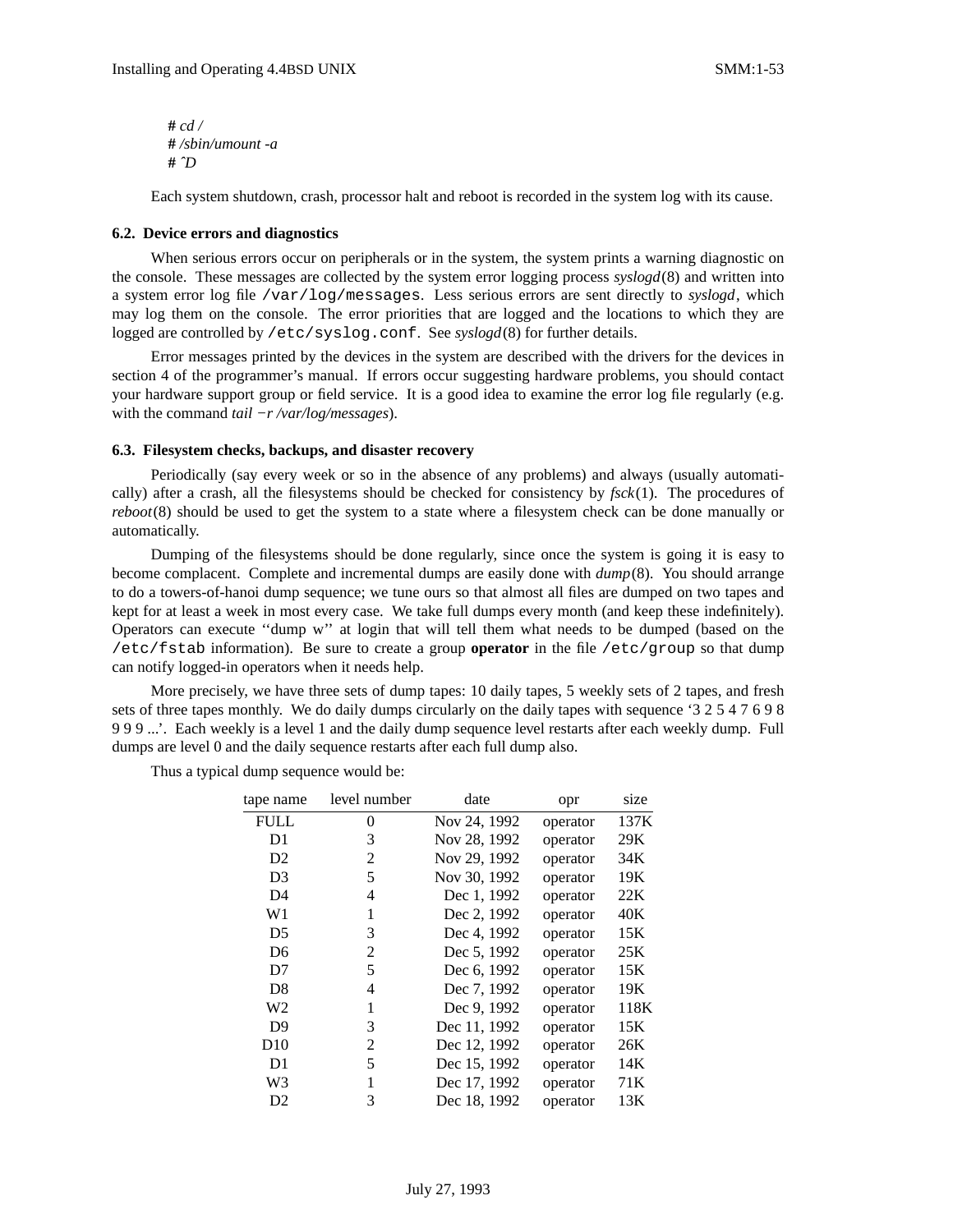FULL 0 Dec 22, 1992 operator 135K

We do weekly dumps often enough that daily dumps always fit on one tape.

Dumping of files by name is best done by *tar*(1) but the amount of data that can be moved in this way is limited to a single tape. Finally if there are enough drives entire disks can be copied with *dd*(1) using the raw special files and an appropriate blocking factor; the number of sectors per track is usually a good value to use, consult /etc/disktab.

It is desirable that full dumps of the root filesystem be made regularly. This is especially true when only one disk is available. Then, if the root filesystem is damaged by a hardware or software failure, you can rebuild a workable disk doing a restore in the same way that the initial root filesystem was created.

Exhaustion of user-file space is certain to occur now and then; disk quotas may be imposed, or if you prefer a less fascist approach, try using the programs *du*(1), *df*(1), and *quot*(8), combined with threatening messages of the day, and personal letters.

### **6.4. Moving filesystem data**

If you have the resources, the best way to move a filesystem is to dump it to a spare disk partition, or magtape, using *dump*(8), use *newfs*(8) to create the new filesystem, and restore the filesystem using *restore*(8). Filesystems may also be moved by piping the output of *dump* to *restore*. The *restore* program uses an ''in-place'' algorithm that allows filesystem dumps to be restored without concern for the original size of the filesystem. Further, portions of a filesystem may be selectively restored using a method similar to the tape archive program.

If you have to merge a filesystem into another, existing one, the best bet is to use *tar*(1). If you must shrink a filesystem, the best bet is to dump the original and restore it onto the new filesystem. If you are playing with the root filesystem and only have one drive, the procedure is more complicated. If the only drive is a Winchester disk, this procedure may not be used without overwriting the existing root or another partition. What you do is the following:

- 1. GET A SECOND PACK, OR USE ANOTHER DISK DRIVE!!!!
- 2. Dump the root filesystem to tape using *dump*(8).
- 3. Bring the system down.
- 4. Mount the new pack in the correct disk drive, if using removable media.
- 5. Load the distribution tape and install the new root filesystem as you did when first installing the system. Boot normally using the newly created disk filesystem.

Note that if you change the disk partition tables or add new disk drivers they should also be added to the standalone system in /sys/<architecture>/stand, and the default disk partition tables in /etc/disktab should be modified.

### **6.5. Monitoring system performance**

The *systat* program provided with the system is designed to be an aid to monitoring systemwide activity. The default "pigs" mode shows a dynamic "ps". By running in the "vmstat" mode when the system is active you can judge the system activity in several dimensions: job distribution, virtual memory load, paging and swapping activity, device interrupts, and disk and cpu utilization. Ideally, there should be few blocked (b) jobs, there should be little paging or swapping activity, there should be available bandwidth on the disk devices (most single arms peak out at 20-30 tps in practice), and the user cpu utilization (us) should be high (above 50%).

If the system is busy, then the count of active jobs may be large, and several of these jobs may often be blocked (b). If the virtual memory is active, then the paging demon will be running (sr will be nonzero). It is healthy for the paging demon to free pages when the virtual memory gets active; it is triggered by the amount of free memory dropping below a threshold and increases its pace as free memory goes to zero.

If you run in the ''vmstat'' mode when the system is busy, you can find imbalances by noting abnormal job distributions. If many processes are blocked (b), then the disk subsystem is overloaded or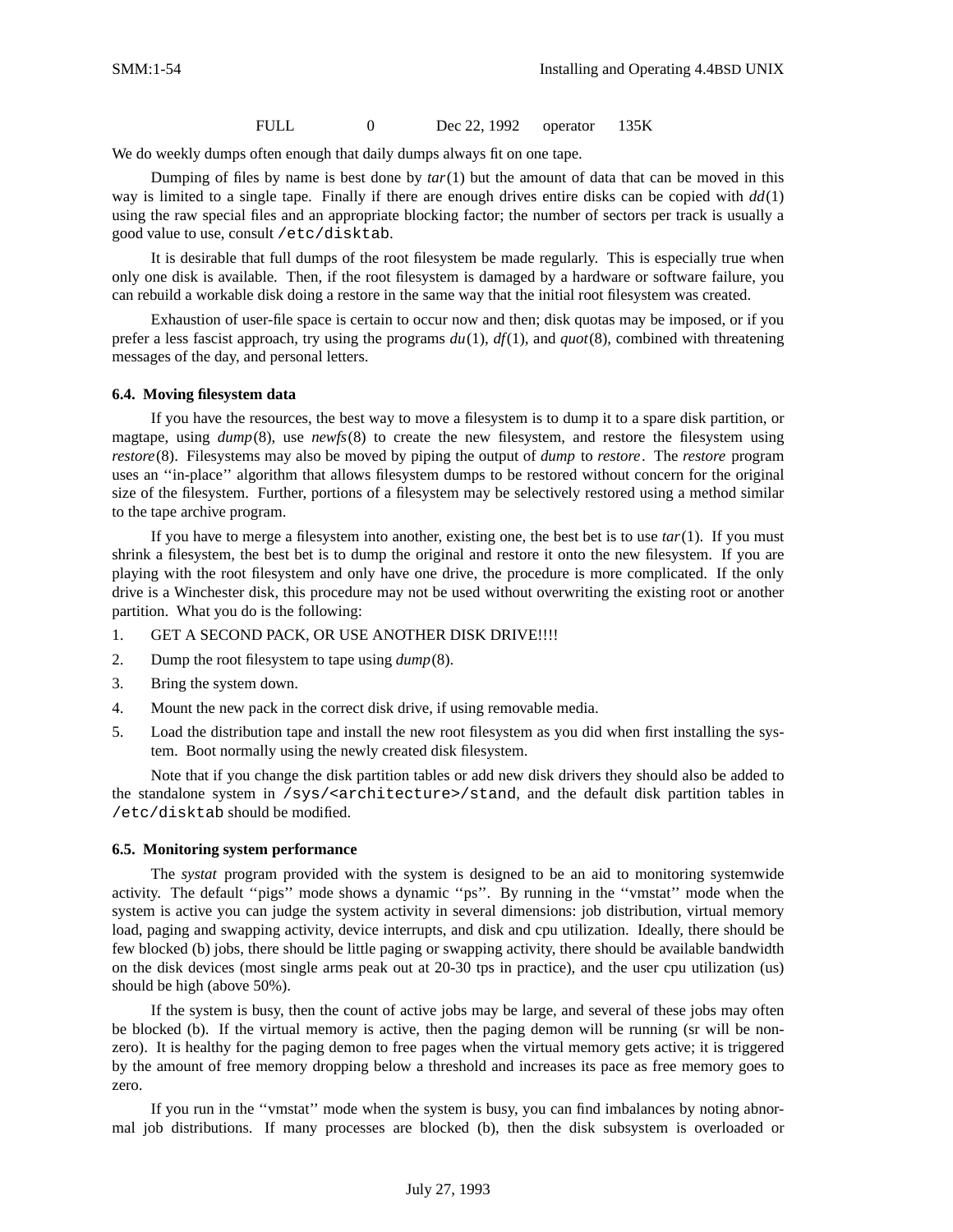imbalanced. If you have several non-dma devices or open teletype lines that are "ringing", or user programs that are doing high-speed non-buffered input/output, then the system time may go high (60-70% or higher). It is often possible to pin down the cause of high system time by looking to see if there is excessive context switching (cs), interrupt activity (in) and per-device interrupt counts, or system call activity (sy). Cumulatively on one of our large machines we average about 60-200 context switches and interrupts per second and about 50-500 system calls per second.

If the system is heavily loaded, or if you have little memory for your load (2M is little in most any case), then the system may be forced to swap. This is likely to be accompanied by a noticeable reduction in system performance and pregnant pauses when interactive jobs such as editors swap out. If you expect to be in a memory-poor environment for an extended period you might consider administratively limiting system load.

#### **6.6. Recompiling and reinstalling system software**

It is easy to regenerate either the entire system or a single utility, and it is a good idea to try rebuilding pieces of the system to build confidence in the procedures.

In general, there are six well-known targets supported by all the makefiles on the system:

- all This entry is the default target, the same as if no target is specified. This target builds the kernel, binary or library, as well as its associated manual pages. This target **does not** build the dependency files. Some of the utilities require that a *make depend* be done before a *make all* can succeed.
- depend Build the include file dependency file, ''.depend'', which is read by *make*. See *mkdep*(1) for further details.
- install Install the kernel, binary or library, as well as its associated manual pages. See *install*(1) for further details.
- clean Remove the kernel, binary or library, as well as any object files created when building it.
- cleandir The same as clean, except that the dependency files and formatted manual pages are removed as well.
- obj Build a shadow directory structure in the area referenced by /usr/obj and create a symbolic link in the current source directory to referenced it, named ''obj''. Once this shadow structure has been created, all the files created by *make* will live in the shadow structure, and /usr/src may be mounted read-only by multiple machines. Doing a *make obj* in /usr/src will build the shadow directory structure for everything on the system except for the contributed, old, and kernel software.

The system consists of three major parts: the kernel itself, found in /usr/src/sys, the libraries, found in  $/\text{usr}/\text{src}/\text{lib}$ , and the user programs (the rest of  $/\text{usr}/\text{src}$ ).

Deprecated software, found in /usr/src/old, often has old style makefiles; some of it does not compile under 4.4BSD at all.

Contributed software, found in /usr/src/contrib, usually does not support the ''cleandir'', "depend", or "obj" targets.

The kernel does not support the ''obj'' shadow structure. All kernels are compiled in subdirectories of /usr/src/sys/compile which is usually abbreviated as /sys/compile. If you want to mount your source tree read-only, /usr/src/sys/compile will have to be on a separate filesystem from /usr/src. Separation from /usr/src can be done by making /usr/src/sys/compile a symbolic link that references /usr/obj/sys/compile. If it is a symbolic link, the *S* variable in the kernel Makefile must be changed from  $\ldots$  ... to the absolute pathname needed to locate the kernel sources, usually /usr/src/sys. The symbolic link created by *config*(8) for machine must also be manually changed to an absolute pathname. Finally, the /usr/src/sys/libkern/obj directory must be located in /usr/obj/sys/libkern.

Each of the standard utilities and libraries may be built and installed by changing directories into the correct location and doing: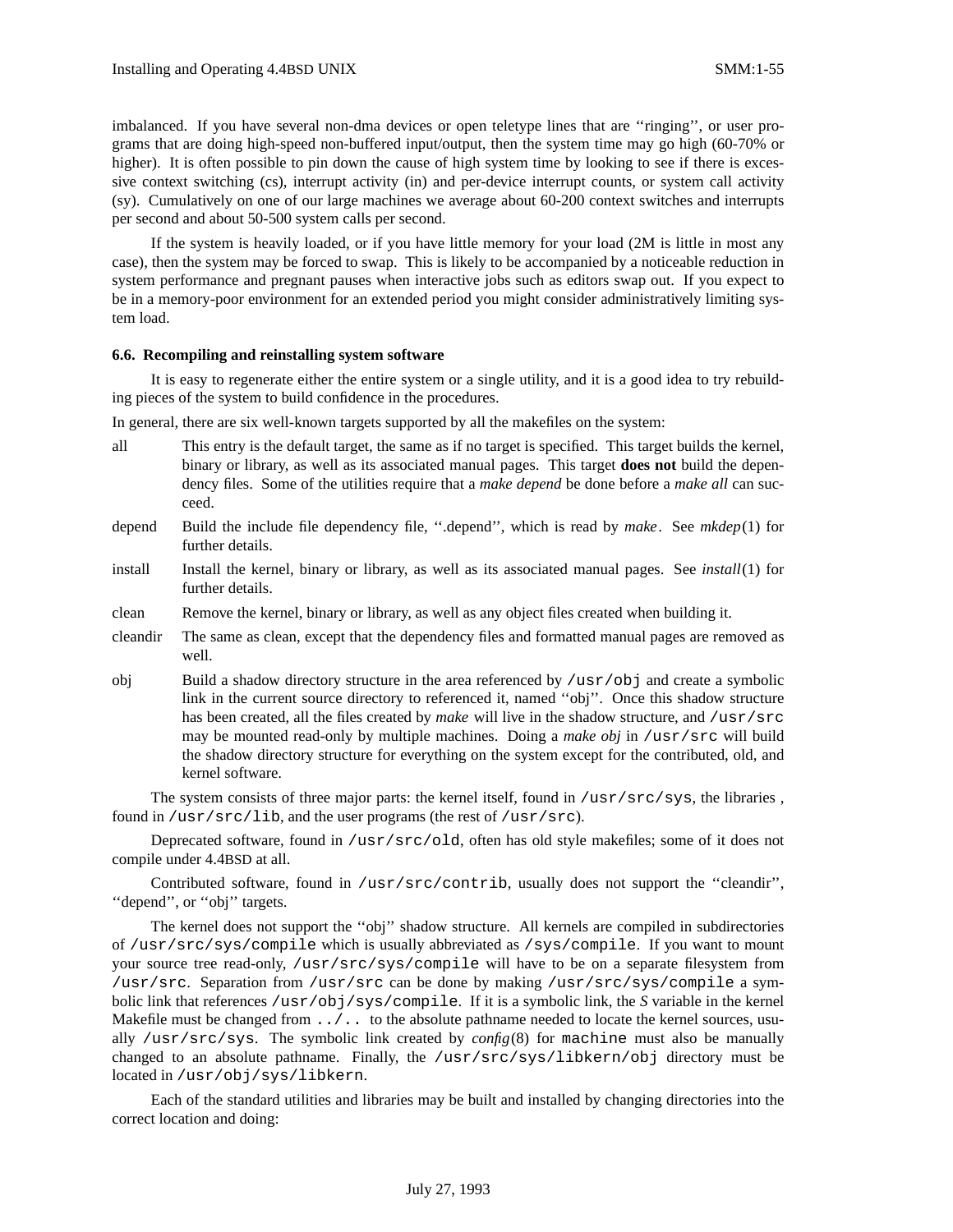### **#** *make* **#** *make install*

Note, if system include files have changed between compiles, *make* will not do the correct dependency checks if the dependency files have not been built using the ''depend'' target.

The entire library and utility suite for the system may be recompiled from scratch by changing directory to /usr/src and doing:

### **#** *make build*

This target installs the system include files, cleans the source tree, builds and installs the libraries, and builds and installs the system utilities.

To recompile a specific program, first determine where the binary resides with the *whereis*(1) command, then change to the corresponding source directory and build it with the Makefile in the directory. For instance, to recompile ''passwd'', all one has to do is:

**#** *whereis passwd* **/usr/bin/passwd #** *cd /usr/src/usr.bin/passwd* **#** *make* **#** *make install*

this will compile and install the *passwd* utility.

If you wish to recompile and install all programs into a particular target area you can override the default path prefix by doing:

**#** *make* **#** *make DESTDIR=*pathname *install*

Similarly, the mode, owner, group, and other characteristics of the installed object can be modified by changing other default make variables. See *make*(1), /usr/src/share/mk/bsd.README, and the ''.mk'' scripts in the /usr/share/mk directory for more information.

If you modify the C library or system include files, to change a system call for example, and want to rebuild and install everything, you have to be a little careful. You must ensure that the include files are installed before anything is compiled, and that the libraries are installed before the remainder of the source, otherwise the loaded images will not contain the new routine from the library. If include files have been modified, the following commands should be done first:

**#** *cd /usr/src/include* **#** *make install*

Then, if, for example, C library files have been modified, the following commands should be executed:

**#** *cd /usr/src/lib/libc* **#** *make depend* **#** *make* **#** *make install* **#** *cd /usr/src* **#** *make depend* **#** *make* **#** *make install*

Alternatively, the *make build* command described above will accomplish the same tasks. This takes several hours on a reasonably configured machine.

### **6.7. Making local modifications**

The source for locally written commands is normally stored in /usr/src/local, and their binaries are kept in /usr/local/bin. This isolation of local binaries allows /usr/bin, and /bin to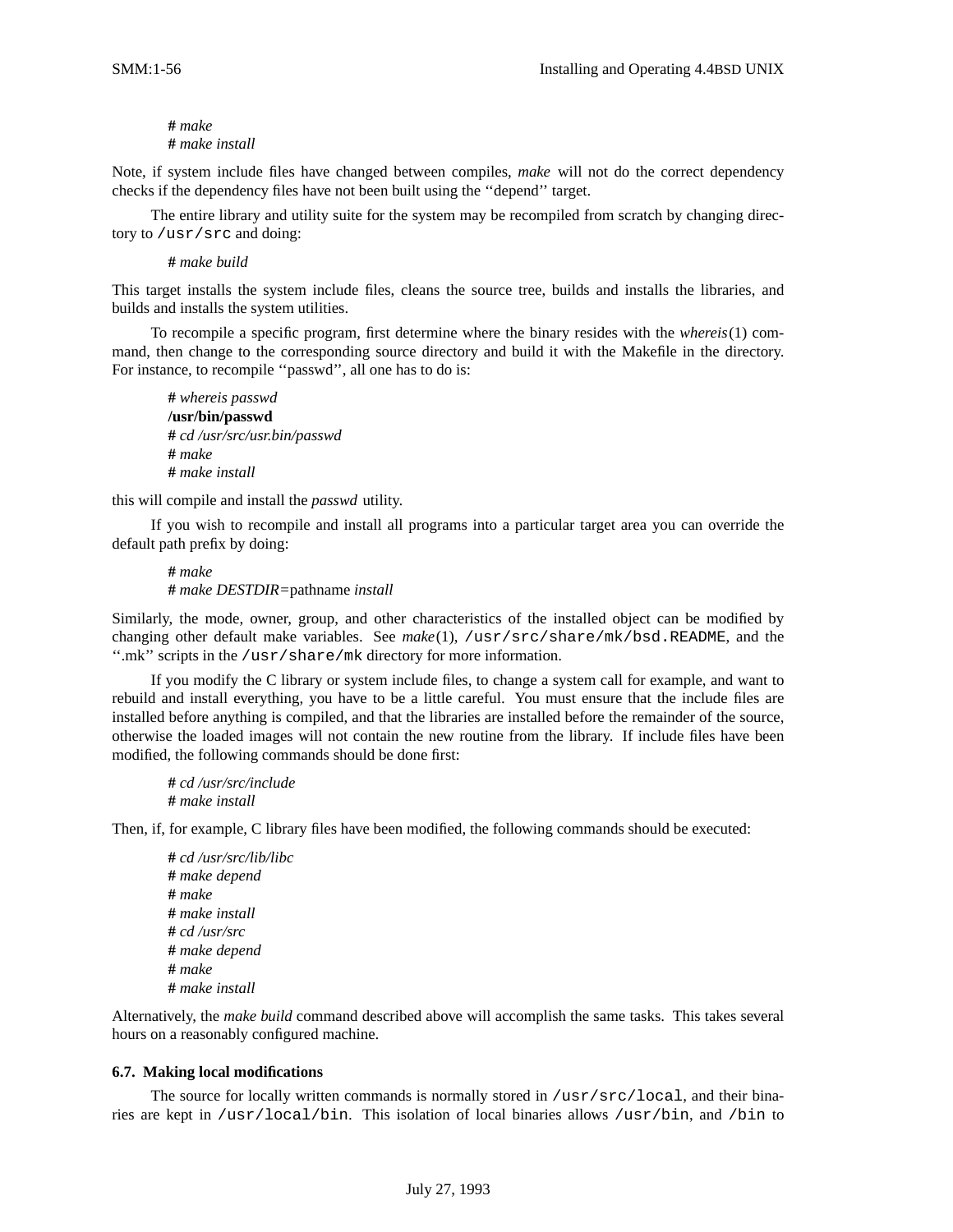correspond to the distribution tape (and to the manuals that people can buy). People using local commands should be made aware that they are not in the base manual. Manual pages for local commands should be installed in /usr/local/man/cat[1-8]. The *man*(1) command automatically finds manual pages placed in /usr/local/man/cat[1-8] to encourage this practice (see *man.conf*(5)).

#### **6.8. Accounting**

UNIX optionally records two kinds of accounting information: connect time accounting and process resource accounting. The connect time accounting information is stored in the file  $/\text{var}/\text{log}/\text{wtmp}$ , which is summarized by the program  $ac(8)$ . The process time accounting information is stored in the file /var/account/acct after it is enabled by *accton*(8), and is analyzed and summarized by the program *sa*(8).

If you need to recharge for computing time, you can develop procedures based on the information provided by these commands. A convenient way to do this is to give commands to the clock daemon /usr/sbin/cron to be executed every day at a specified time. This is done by adding lines to /etc/crontab.local; see *cron*(8) for details.

### **6.9. Resource control**

Resource control in the current version of UNIX is more elaborate than in most UNIX systems. The disk quota facilities developed at the University of Melbourne have been incorporated in the system and allow control over the number of files and amount of disk space each user and/or group may use on each filesystem. In addition, the resources consumed by any single process can be limited by the mechanisms of *setrlimit*(2). As distributed, the latter mechanism is voluntary, though sites may choose to modify the login mechanism to impose limits not covered with disk quotas.

To use the disk quota facilities, the system must be configured with ''options QUOTA''. Filesystems may then be placed under the quota mechanism by creating a null file quota.user and/or quota.group at the root of the filesystem, running *quotacheck*(8), and modifying /etc/fstab to show that the filesystem is to run with disk quotas (options userquota and/or groupquota). The *quotaon*(8) program may then be run to enable quotas.

Individual quotas are applied by using the quota editor *edquota*(8). Users may view their quotas (but not those of other users) with the *quota*(1) program. The *repquota*(8) program may be used to summarize the quotas and current space usage on a particular filesystem or filesystems.

Quotas are enforced with *soft* and *hard* limits. When a user and/or group first reaches a soft limit on a resource, a message is generated on their terminal. If the user and/or group fails to lower the resource usage below the soft limit for longer than the time limit established for that filesystem (default seven days) the system then treats the soft limit as a *hard* limit and disallows any allocations until enough space is reclaimed to bring the user and/or group back below the soft limit. Hard limits are enforced strictly resulting in errors when a user and/or group tries to create or write a file. Each time a hard limit is exceeded the system will generate a message on the user's terminal.

Consult the auxiliary document, ''Disc Quotas in a UNIX Environment'' (SMM:4) and the appropriate manual entries for more information.

#### **6.10. Network troubleshooting**

If you have anything more than a trivial network configuration, from time to time you are bound to run into problems. Before blaming the software, first check your network connections. On networks such as the Ethernet a loose cable tap or misplaced power cable can result in severely deteriorated service. The *netstat*(1) program may be of aid in tracking down hardware malfunctions. In particular, look at the **−i** and **−s** options in the manual page.

Should you believe a communication protocol problem exists, consult the protocol specifications and attempt to isolate the problem in a packet trace. The SO\_DEBUG option may be supplied before establishing a connection on a socket, in which case the system will trace all traffic and internal actions (such as timers expiring) in a circular trace buffer. This buffer may then be printed out with the *trpt*(8) program. Most of the servers distributed with the system accept a **−d** option forcing all sockets to be created with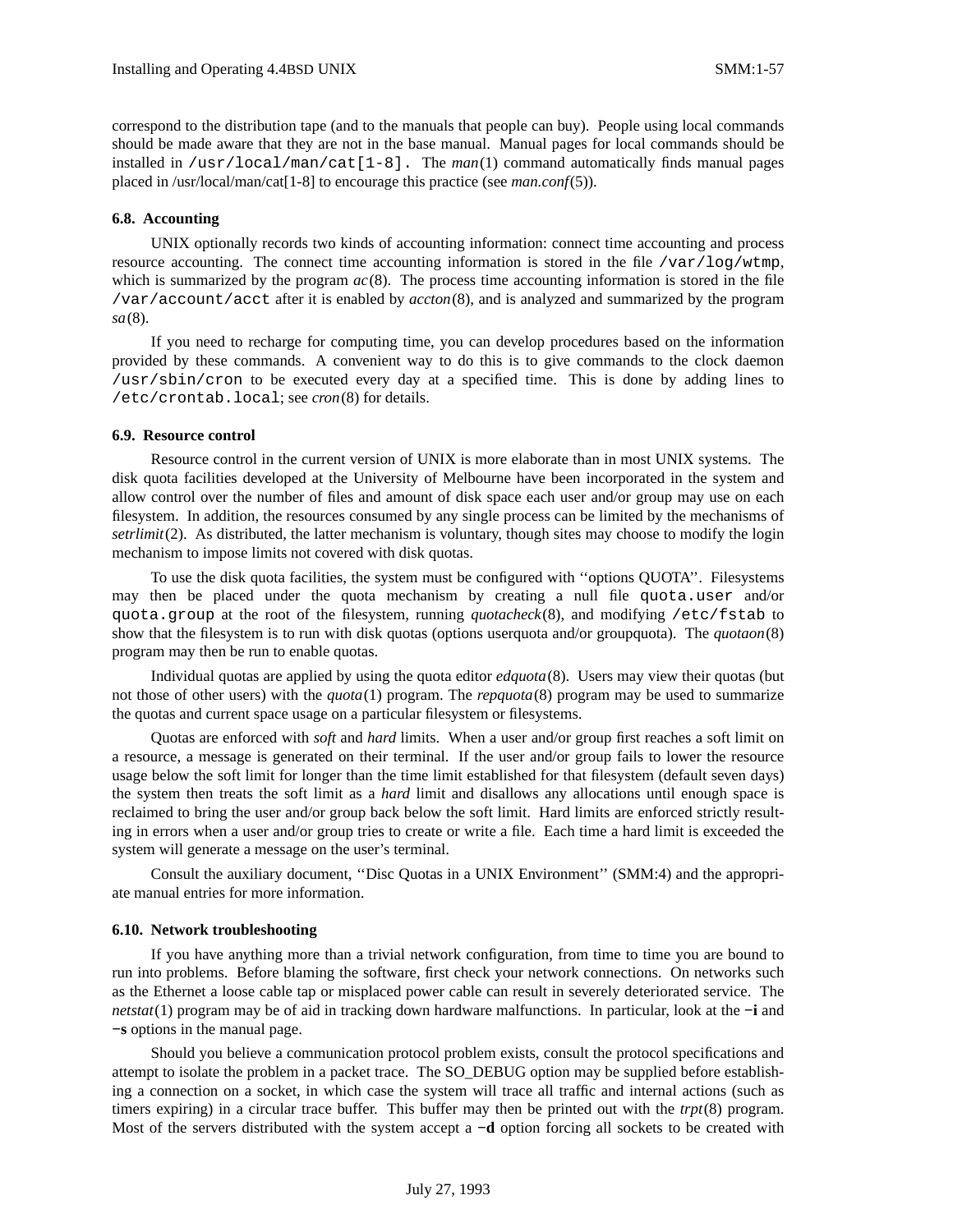debugging turned on. Consult the appropriate manual pages for more information.

## **6.11. Files that need periodic attention**

We conclude the discussion of system operations by listing the files that require periodic attention or are system specific:

| /etc/fstab         | how disk partitions are used                             |
|--------------------|----------------------------------------------------------|
| /etc/disktab       | default disk partition sizes/labels                      |
| /etc/printcap      | printer database                                         |
| /etc/gettytab      | terminal type definitions                                |
| /etc/remote        | names and phone numbers of remote machines for $tip(1)$  |
| /etc/group         | group memberships                                        |
| /etc/motd          | message of the day                                       |
| /etc/master.passwd | password file; each account has a line                   |
| /etc/rc.local      | local system restart script; runs reboot; starts daemons |
| /etc/inetd.conf    | local internet servers                                   |
| /etc/hosts         | local host name database                                 |
| /etc/networks      | network name database                                    |
| /etc/services      | network services database                                |
| /etc/hosts.equiv   | hosts under same administrative control                  |
| /etc/syslog.conf   | error log configuration for $syslogd(8)$                 |
| /etc/ttys          | enables/disables ports                                   |
| /etc/crontab       | commands that are run periodically                       |
| /etc/crontab.local | local commands that are run periodically                 |
| /etc/aliases       | mail forwarding and distribution groups                  |
| /var/account/acct  | raw process account data                                 |
| /var/log/messages  | system error log                                         |
| /var/log/wtmp      | login session accounting                                 |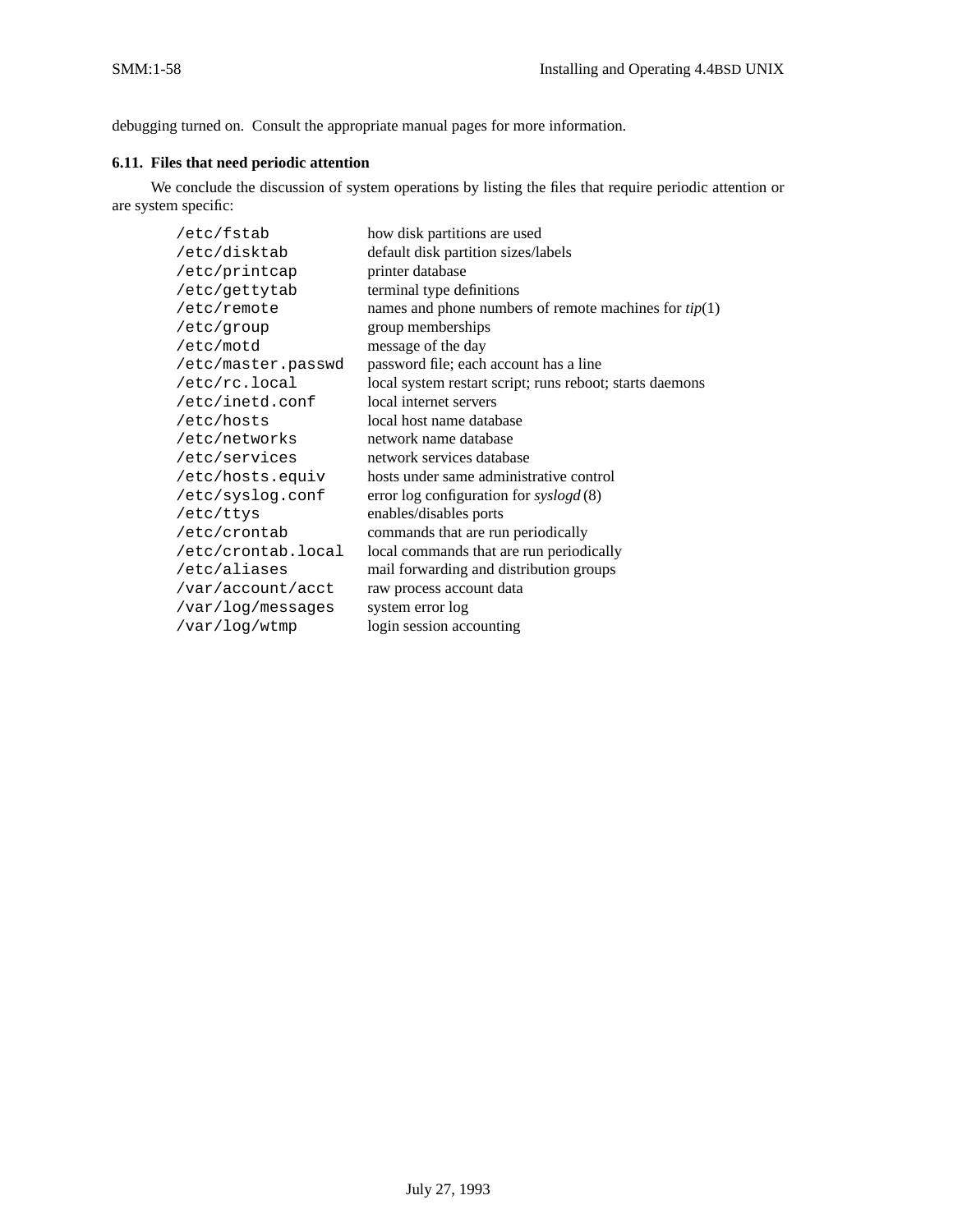# **Table of Contents**

| 1.       | Introduction (b) and a contract of the contract of the contract of the contract of the contract of the contract of the contract of the contract of the contract of the contract of the contract of the contract of the contrac | $\overline{4}$ |
|----------|--------------------------------------------------------------------------------------------------------------------------------------------------------------------------------------------------------------------------------|----------------|
| 1.1.     | Distribution format research and contact the contact of the contact of the contact of the contact of the contact of the contact of the contact of the contact of the contact of the contact of the contact of the contact of t | $\overline{4}$ |
| 1.2.     | UNIX device naming response to the contract of the contract of the contract of the contract of the contract of                                                                                                                 | $\overline{4}$ |
| 1.3.     |                                                                                                                                                                                                                                | 5              |
| 2.       |                                                                                                                                                                                                                                | 5              |
| 2.1.     | Bootstrapping from the tape resources and resources are a set of the tape of the set of the set of the set of the set of the set of the set of the set of the set of the set of the set of the set of the set of the set of th | 5              |
| 2.2.     |                                                                                                                                                                                                                                | 6              |
| 2.2.1.   | Supported hardware resources and contact the contact of the contact of the contact of the contact of the contact of the contact of the contact of the contact of the contact of the contact of the contact of the contact of t | 6              |
| 2.2.2.   |                                                                                                                                                                                                                                | 6              |
| 2.2.3.   | The procedure $\ldots$ $\ldots$ $\ldots$ $\ldots$ $\ldots$ $\ldots$ $\ldots$ $\ldots$ $\ldots$ $\ldots$ $\ldots$ $\ldots$                                                                                                      | $\overline{7}$ |
| 2.2.3.1. |                                                                                                                                                                                                                                | $\overline{7}$ |
| 2.2.3.2. | Step 2: copying the root filesystem from tape to disk                                                                                                                                                                          | $\overline{7}$ |
| 2.2.3.3. |                                                                                                                                                                                                                                | 8              |
| 2.2.3.4. | Step 4: (optional) restoring the root filesystem                                                                                                                                                                               | 9              |
| 2.2.3.5. |                                                                                                                                                                                                                                | 10             |
| 2.3.     |                                                                                                                                                                                                                                | 10             |
| 2.3.1.   |                                                                                                                                                                                                                                | 10             |
| 2.3.2.   |                                                                                                                                                                                                                                | 11             |
| 2.3.3.   |                                                                                                                                                                                                                                | 11             |
| 2.4.     |                                                                                                                                                                                                                                | 12             |
| 2.4.1.   |                                                                                                                                                                                                                                | 12             |
|          |                                                                                                                                                                                                                                |                |
| 2.4.2.   |                                                                                                                                                                                                                                | 13             |
| 2.4.2.1. | Procedure A: copy root filesystem to disk                                                                                                                                                                                      | 13             |
| 2.4.2.2. |                                                                                                                                                                                                                                | 13             |
| 2.4.2.3. | Procedure C: bootstrap over the network                                                                                                                                                                                        | 14             |
| 2.4.3.   | Label disk and create the root filesystem                                                                                                                                                                                      | 14             |
| 2.5.     | Disk configuration references and contact the contact of the contact of the contact of the contact of the contact of the contact of the contact of the contact of the contact of the contact of the contact of the contact of  | 15             |
| 2.5.1.   | Disk naming and divisions $\ldots$ $\ldots$ $\ldots$ $\ldots$ $\ldots$ $\ldots$ $\ldots$ $\ldots$ $\ldots$                                                                                                                     | 15             |
| 2.5.2.   | Layout considerations research and considerations research and considerations research and consider the constant of the constant of the constant of the constant of the constant of the constant of the constant of the consta | 16             |
| 2.5.3.   |                                                                                                                                                                                                                                | 16             |
| 2.5.4.   |                                                                                                                                                                                                                                | 18             |
| 2.6.     |                                                                                                                                                                                                                                | 19             |
| 2.7.     |                                                                                                                                                                                                                                | 21             |
| 3.       |                                                                                                                                                                                                                                | 22             |
| 3.1.     |                                                                                                                                                                                                                                | 22             |
| 3.2.     |                                                                                                                                                                                                                                | 23             |
| 3.3.     |                                                                                                                                                                                                                                | 24             |
| 3.4.     | Merging your files from 4.3BSD into 4.4BSD $\ldots$ $\ldots$ $\ldots$ $\ldots$ $\ldots$ $\ldots$                                                                                                                               | 26             |
| 3.4.1.   |                                                                                                                                                                                                                                | 27             |
| 3.4.2.   |                                                                                                                                                                                                                                | 29             |
| 3.4.3.   | The /var filesystem<br>the contract of the contract of the contract of the contract of the contract of                                                                                                                         | 30             |
| 3.5.     | Bug fixes and changes between 4.3BSD and 4.4BSD                                                                                                                                                                                | 31             |
| 3.5.1.   |                                                                                                                                                                                                                                | 31             |
| 3.5.2.   |                                                                                                                                                                                                                                | 31             |
| 3.5.2.1. | Virtual memory changes and a subset of the contract of the contract of the contract of the contract of the contract of the contract of the contract of the contract of the contract of the contract of the contract of the con | 32             |
| 3.5.2.2. |                                                                                                                                                                                                                                | 32             |
| 3.5.2.3. | Additions and changes to filesystems enters and changes to filesystems and changes to the system of the system of the system of the system of the system of the system of the system of the system of the system of the system | 33             |
| 3.5.2.4. |                                                                                                                                                                                                                                | 35             |
| 3.5.2.5. |                                                                                                                                                                                                                                | 35             |
| 3.5.3.   |                                                                                                                                                                                                                                | 35             |
| 3.5.3.1. |                                                                                                                                                                                                                                | 36             |
|          |                                                                                                                                                                                                                                |                |